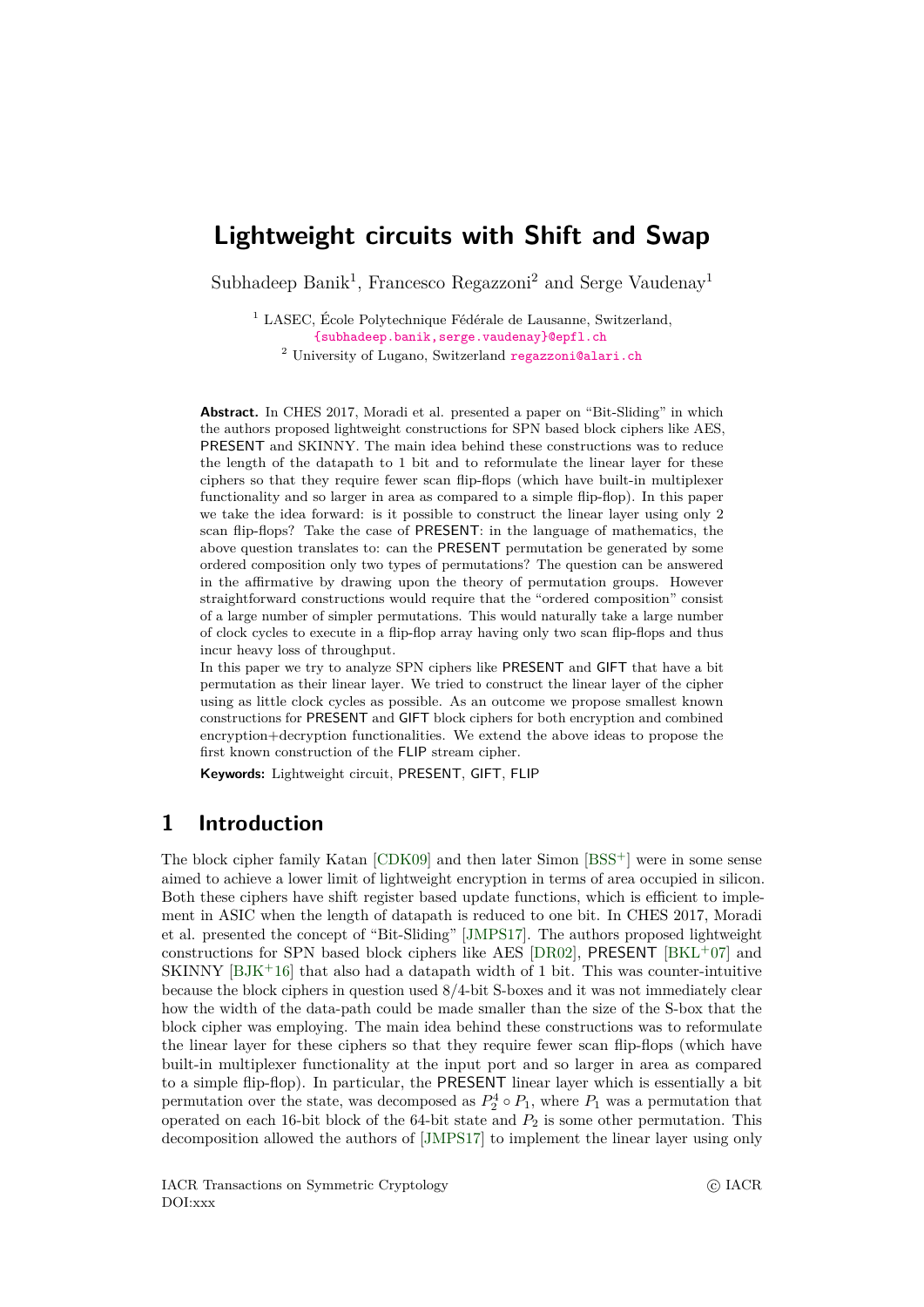24 scan flip-flops and 40 regular flip-flops, whereas previous implementations [\[RPLP08\]](#page-32-0) have required all 64 flip-flops holding the state to have additional multiplexer at its input.

**Contribution:** Thus the main idea behind [\[JMPS17\]](#page-31-2) was that the fewer scan flip-flops one uses to construct the circuit is likely to translate into a lowering of the total hardware area of the circuit. Taking this idea forward, in this paper we try to answer is it possible to construct the linear layer if only 2 of the 64 flip-flops used to store the state are scan flip-flops? The question can be answered in the affirmative by drawing upon the theory of permutation groups and the methods presented in [\[Con\]](#page-31-6). However a straightforward application of the ideas in [\[Con\]](#page-31-6) is computation intensive: for example we will subsequently show that to execute the PRESENT permutation *P* using just 2 scan flip-flops using the ideas in [\[Con\]](#page-31-6) requires decomposing *P* into around 36000 simpler permutations which naturally will an equal number of clock cycles to implement in a flip-flop array. Hence such a construction would incur heavy lowering of throughput of the cipher which is very impractical. Much of the theory developed in this paper tries to investigate if we can speed-up the execution of  $P$  in the 2 scan flip-flop setup.

As a result of the theoretical foundations built in the paper, we construct lightweight implementations of the PRESENT and GIFT  $[BPP+17]$  $[BPP+17]$  circuits for both encryption  $(E)$ and combined encryption+decryption (ED) modes. Both PRESENT and GIFT are block ciphers in which the linear layer is composed with a bit permutation over the internal state. In a particular configuration, the circuits of both PRESENT at 727 GE and GIFT at 925 GE are the smallest reported in literature so far. In the ED mode, the PRESENT and GIFT circuits occupy 809 GE and 1050 GE which are also the smallest reported thus far. (Note all circuits have been synthesized with the standard cell library CORE90GPHVT v 2.1.a of the STM 90nm CMOS logic process). We take the ideas forward and look at the stream cipher FLIP [\[MJSC16\]](#page-31-8) whose core state update function is also a bit permutation. We propose three circuits for FLIP: the first is a direct implementation of the ideas in [\[Con\]](#page-31-6). This version however takes time proportional to the cube of the size of the secret key to produce a single keystream bit and is hence not practical. The second circuit we construct takes quadratic time and occupies only 3581 GE. The third circuit we propose uses slightly different ideas for bit swapping and can achieve the FLIP functionality in linear time. This circuit has an area of around 8605 GE. These are the first reported hardware implementations of FLIP.

**Organization:** The paper is organized in the following manner. In Section [2,](#page-1-0) we start with some preliminary definitions and notations along with a brief sketch of the proofs presented in [\[Con\]](#page-31-6). The main mathematical background is then developed in Section [3.](#page-2-0) This section is mainly concerned with the PRESENT block cipher. The theory built up in this section is done in various stages: in each stage we try to decrease the number permutations required to describe the the PRESENT bit permutation. Section [4](#page-16-0) contains a circuit level description of the cipher along with a cycle by cycle operational details of its functions. Thereafter we extend these ideas to the GIFT block cipher in Section [5.](#page-21-0) Finally, we look at the circuit construction of FLIP in Section [6.](#page-25-0) Section [7](#page-29-0) concludes the paper.

# <span id="page-1-0"></span>**2 Preliminaries**

We use the symbol  $S_n$  to denote the permutation group on *n* elements. Naturally we have,  $|S_n| = n!$  and the group is non-commutative. A k-cycle  $\pi \in S_n$  (for  $1 \leq k \leq n$ ) is generally expressed as the *k*-tuple  $(i_1, i_2, \ldots, i_k)$  which implies

• 
$$
\pi(i_1) = i_2, \ \pi(i_2) = i_3, \ \cdots, \pi(i_k) = i_1, \text{ and}
$$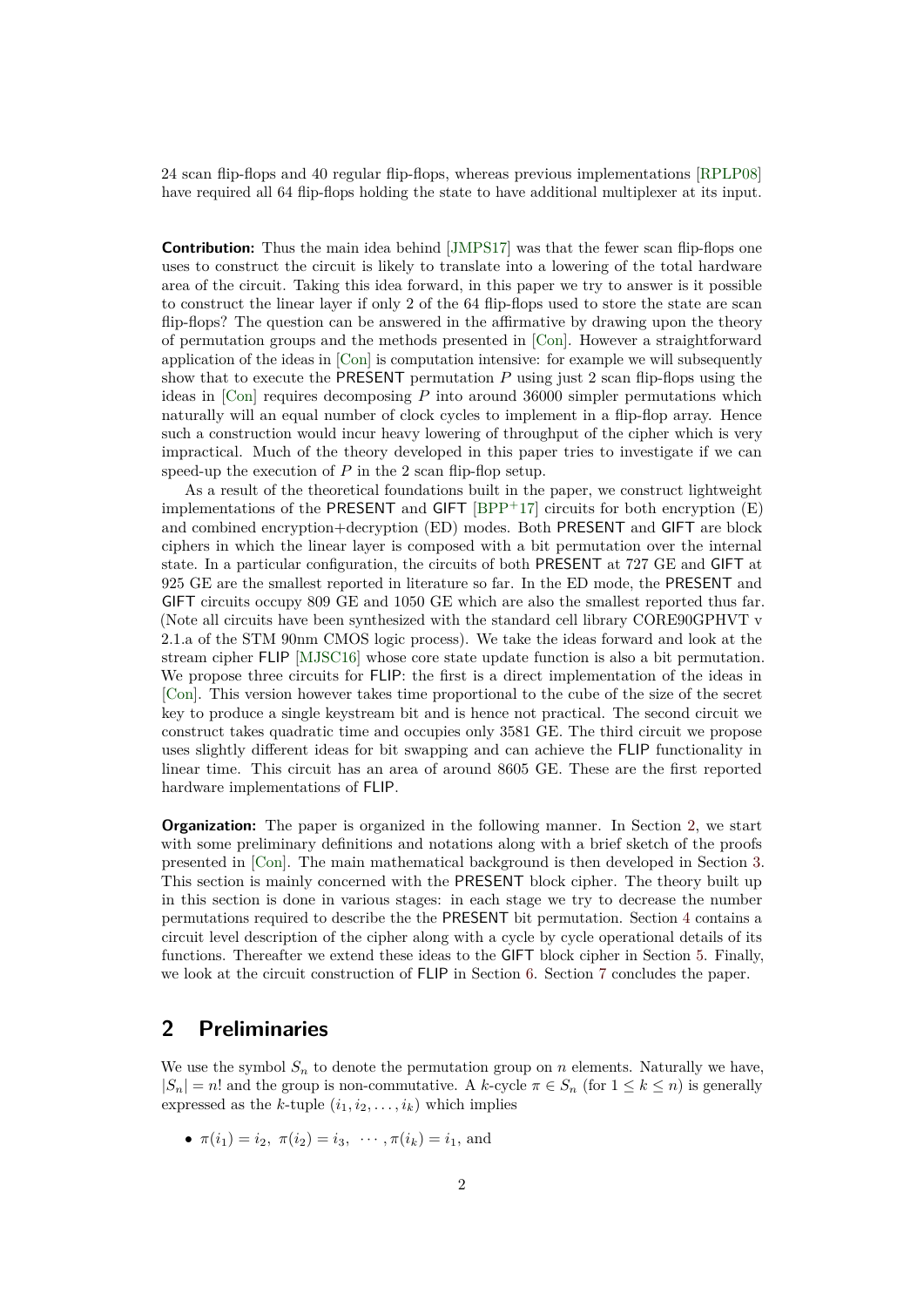•  $\pi(i) = i, \forall i \notin \{i_1, i_2, \dots, i_k\}$ 

This is a permutation of order equal to *k*. A transposition (or a swap)  $\tau \in S_n$  is a 2-cycle. Denote by  $\mathbb{A}_{\pi}$  the set  $\{i_1, i_2, \ldots, i_k\}$ . In general, if  $\pi$  is a composition of several cycles of different orders, then define

 $A_{\pi} = \{x : \pi(x) \neq x\}$ 

The cycles  $\pi_1$  and  $\pi_2$  of orders  $k_1$  and  $k_2$  respectively are called disjoint if  $\mathbb{A}_{\pi_1}$  and  $\mathbb{A}_{\pi_2}$ are disjoint, i.e. have no elements in common. It is easy to see all disjoint cycles commute under the composition operation. It is well known that every permutation in  $S_n$  can be expressed as a composition of disjoint *k*-cycles, uniquely up to ordering of the *k*-cycles. To begin discussions, we cite a couple of results from [\[Con\]](#page-31-6).

<span id="page-2-2"></span>**Lemma 1.** [\[Con,](#page-31-6) Theorem 2.1] *For*  $n \geq 2$ ,  $S_n$  *is generated by its transpositions.* 

The above is not particularly difficult to prove. We know that the identity permutation can be written as  $\tau^2$  where  $\tau$  is any transposition. Of course, any permutation can be expressed as compositions of *k*-cycles and any *k*-cycle  $(i_1, i_2, \ldots, i_k)$  can be written as  $(i_1, i_2) \circ (i_2, i_3) \circ \cdots \circ (i_{k-1}, i_k)$  and so the result follows.

<span id="page-2-1"></span>**Lemma 2.** [\[Con,](#page-31-6) Theorem 2.5] *For*  $n \geq 2$ *,*  $S_n$  *is generated by the transposition* (1,2) *and the n-cycle*  $(1, 2, ..., n)$ *.* 

The proof of the above may be found in [\[Con\]](#page-31-6), but for the benefit of the reader we give a small sketch. First note that the set  $G_1 = \{(1, 2), (2, 3), \cdots, (n-1, n)\}\$ also generates  $S_n$ , since any arbitrary transposition  $(i, j) = (i, i + 1) \circ (i + 1, j) \circ (i, i + 1)$ . The first and third transpositions are already in *G*<sub>1</sub>. If  $|i + 1 - j| > 1$ , then  $(i + 1, j)$  can be further written as  $(i+1, i+2) \circ (i+2, j) \circ (i+1, i+2)$ , and so on till the term in the middle is in *G*1. Given the following identity

$$
\pi \circ (i_1, i_2, \ldots, i_k) \circ \pi^{-1} = (\pi(i_1), \pi(i_2), \ldots, \pi(i_k)),
$$

for all *k*-cycles and  $\pi \in S_n$ , it is possible to show that any transposition of the form  $(i, i+1)$ can be generated by  $(1, 2)$  and the *n*-cycle  $(1, 2, \ldots, n)$ . This is true since, if we denote  $\sigma = (1, 2, \ldots, n)$ , then we have

$$
\sigma^{i-1} \circ (1,2) \circ \sigma^{-(i-1)} = (\sigma^{i-1}(1), \sigma^{i-1}(2)) = (i, i+1).
$$

This completes the proof.

### <span id="page-2-0"></span>**3 Application to** PRESENT

The bit-permutation layer in PRESENT is given in Table [1.](#page-3-0) The round function specifies that the *i*-th state bit is moved to the  $P(i)$ -th position after application of the permutation layer. Let us look at the decomposition of *P* into its disjoint *k*-cycles. The disjoint decomposition of *P* consists of a total of twenty 3-cycles, since there are 4 fixed points. The 3-cycles are listed as follows:

- (1*,* 16*,* 4), (2*,* 32*,* 8), (3*,* 48*,* 12), (5*,* 17*,* 20), (6*,* 33*,* 24),
- (7*,* 49*,* 28), (9*,* 18*,* 36), (10*,* 34*,* 40), (11*,* 50*,* 44), (13*,* 19*,* 52),
- (14*,* 35*,* 56), (15*,* 51*,* 60), (22*,* 37*,* 25), (23*,* 53*,* 29), (26*,* 38*,* 41),
- (27*,* 54*,* 45), (30*,* 39*,* 57), (31*,* 55*,* 61), (43*,* 58*,* 46), (47*,* 59*,* 62).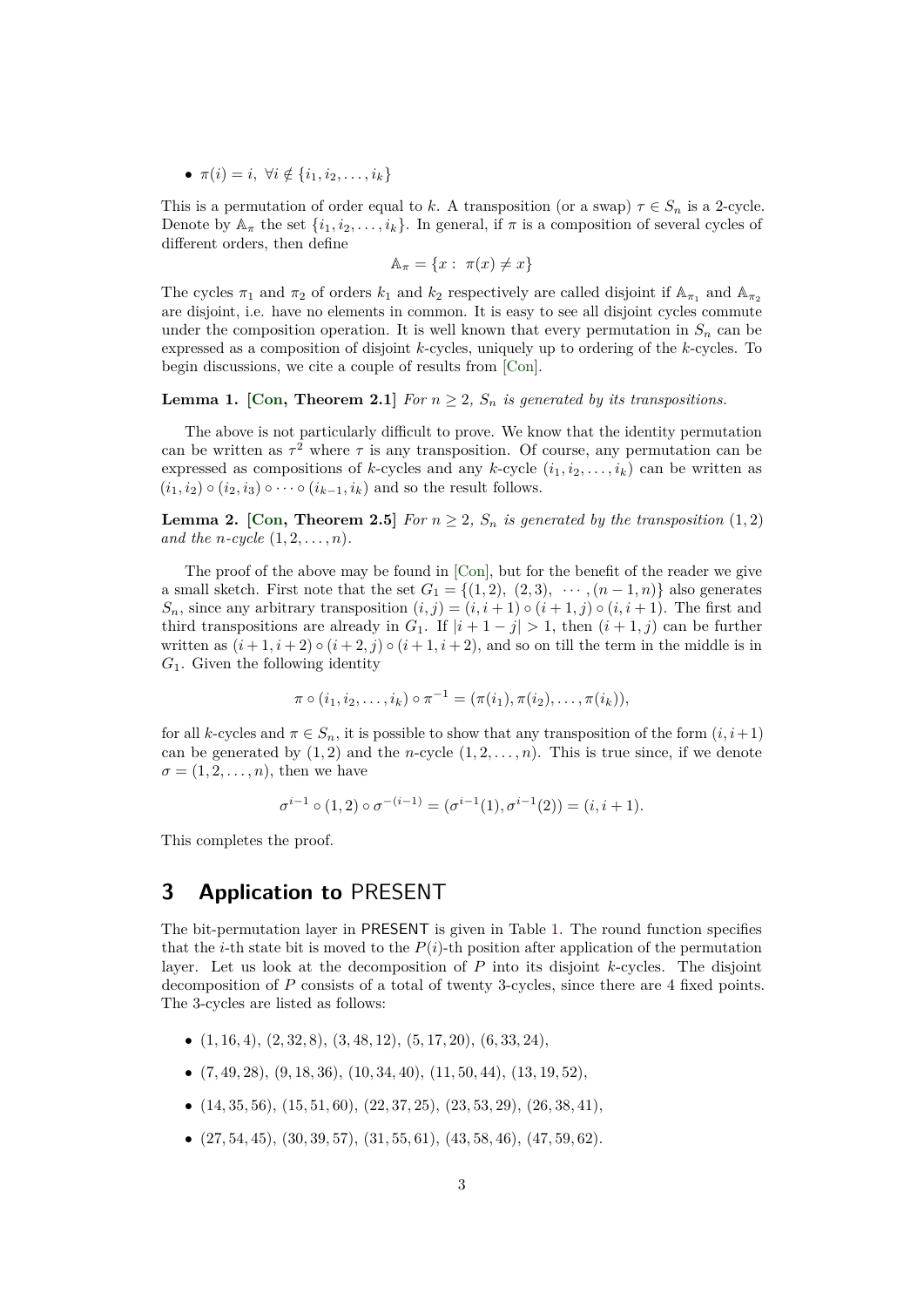<span id="page-3-0"></span>

| $\dot{i}$ |     |       | 0 1 2 3 4 5 6 7 8 9 10 11 12 13 14 15           |  |  |  |  |                |       |    |
|-----------|-----|-------|-------------------------------------------------|--|--|--|--|----------------|-------|----|
| P(i)      |     |       | 0 16 32 48 1 17 33 49 2 18 34 50 3 19           |  |  |  |  |                | 35 51 |    |
| i         |     |       | 16 17 18 19 20 21 22 23 24 25 26 27 28 29 30 31 |  |  |  |  |                |       |    |
| P(i)      |     |       | 4 20 36 52 5 21 37 53 6 22 38 54 7 23 39        |  |  |  |  |                |       | 55 |
| i         |     |       | 32 33 34 35 36 37 38 39 40 41 42 43 44 45 46 47 |  |  |  |  |                |       |    |
| P(i)      |     |       | 8 24 40 56 9 25 41 57 10 26 42 58 11 27 43 59   |  |  |  |  |                |       |    |
| $\dot{i}$ | 48. |       | 49 50 51 52 53 54 55 56 57 58 59 60 61 62 63    |  |  |  |  |                |       |    |
| P(i)      |     | 12 28 | 44 60 13 29 45 61 14 30 46                      |  |  |  |  | 62 15 31 47 63 |       |    |

Table 1: Specifications of PRESENT bit-permutation layer.

<span id="page-3-1"></span>

| $\it i$        | $c_i$        | $t_i$<br>$\circ$<br>$S_i$ | $\imath$ | $c_i$        | $t_i$<br>$\circ$<br>$S_i$ |
|----------------|--------------|---------------------------|----------|--------------|---------------------------|
| $\Omega$       | (1, 16, 4)   | $(4, 16)$ o<br>(1,4)      | 10       | (14, 35, 56) | $(14, 35) \circ (35, 56)$ |
| $\mathbf{1}$   | (2, 32, 8)   | $(8, 32)$ o<br>(2,8)      | 11       | (15, 51, 60) | $(15, 51) \circ (51, 60)$ |
| $\overline{2}$ | (3, 48, 12)  | $(12, 48) \circ (3, 12)$  | 12       | (22, 37, 25) | $(25, 37) \circ (22, 25)$ |
| 3              | (5, 17, 20)  | $(5, 17) \circ (17, 20)$  | 13       | (23, 53, 29) | $(29, 53) \circ (23, 29)$ |
| $\overline{4}$ | (6, 33, 24)  | $(24, 33) \circ (6, 24)$  | 14       | (26, 38, 41) | $(26, 38) \circ (38, 41)$ |
| $\overline{5}$ | (7, 49, 28)  | $(28, 49) \circ (7, 28)$  | 15       | (27, 54, 45) | $(45, 54) \circ (27, 45)$ |
| 6              | (9, 18, 36)  | $(9, 18) \circ (18, 36)$  | 16       | (30, 39, 57) | $(30, 39) \circ (39, 57)$ |
| $\overline{7}$ | (10, 34, 40) | $(10, 34) \circ (34, 40)$ | 17       | (31, 55, 61) | $(31, 55) \circ (55, 61)$ |
| 8              | (11, 50, 44) | $(44, 50) \circ (11, 44)$ | 18       | (43, 58, 46) | $(46, 58) \circ (43, 46)$ |
| 9              | (13, 19, 52) | $(13, 19) \circ (19, 52)$ | 19       | (47, 59, 62) | $(47, 59) \circ (59, 62)$ |

Table 2: Decomposition of the  $c_i$ 's in the PRESENT permutation

Let the above *k*-cycles be labeled by the symbols  $c_0$  to  $c_{19}$ . Note that since all the  $c_i$ 's are disjoint, the composition of all of them in any order will result in *P*. Each *c<sup>i</sup>* may be further expressed as a composition of two transpositions:  $c_i = s_i \circ t_i$ . Table [2](#page-3-1) lists all such decompositions explicitly.

Note that if we were to compose a permutation consisting of application of all the *t<sup>i</sup>* 's (in any order) followed by application of all the *s<sup>i</sup>* 's (again in any order) we would get back *P*. That is to say

$$
P = s_{b_0} \circ s_{b_1} \circ \cdots \circ s_{b_{19}} \circ t_{a_0} \circ t_{a_1} \circ \cdots \circ t_{a_{19}},
$$

where  $a_0, a_1, \ldots, a_{19}$  and  $b_0, b_1, \ldots, b_{19}$  are any arbitrary orderings of the set  $\{0, 1, \ldots, 19\}$ . We will prove a generalized form of the above statement in the following Lemma.

<span id="page-3-2"></span>**Lemma 3.** Let  $\pi$  be a permutation in  $S_n$  whose disjoint cycle decomposition consists of *the cycles*  $c_0, c_1, \ldots, c_{m-1}$  *each with orders*  $i_0, i_1, \ldots, i_{m-1}$  *respectively (with*  $\sum_{j=0}^{m-1} i_j = n$ ), *i.e.*

$$
\pi = c_0 \circ c_1 \circ \cdots \circ c_{m-1}.
$$

*Let*  $i_0 \leq i_1 \leq \cdots \leq i_{m-1}$ *. Let each*  $c_j$  *be expressed as composition of*  $i_j - 1$  *transpositions*  $s_j(1), s_j(2), \ldots, s_j(i_j - 1)$ *. So we have*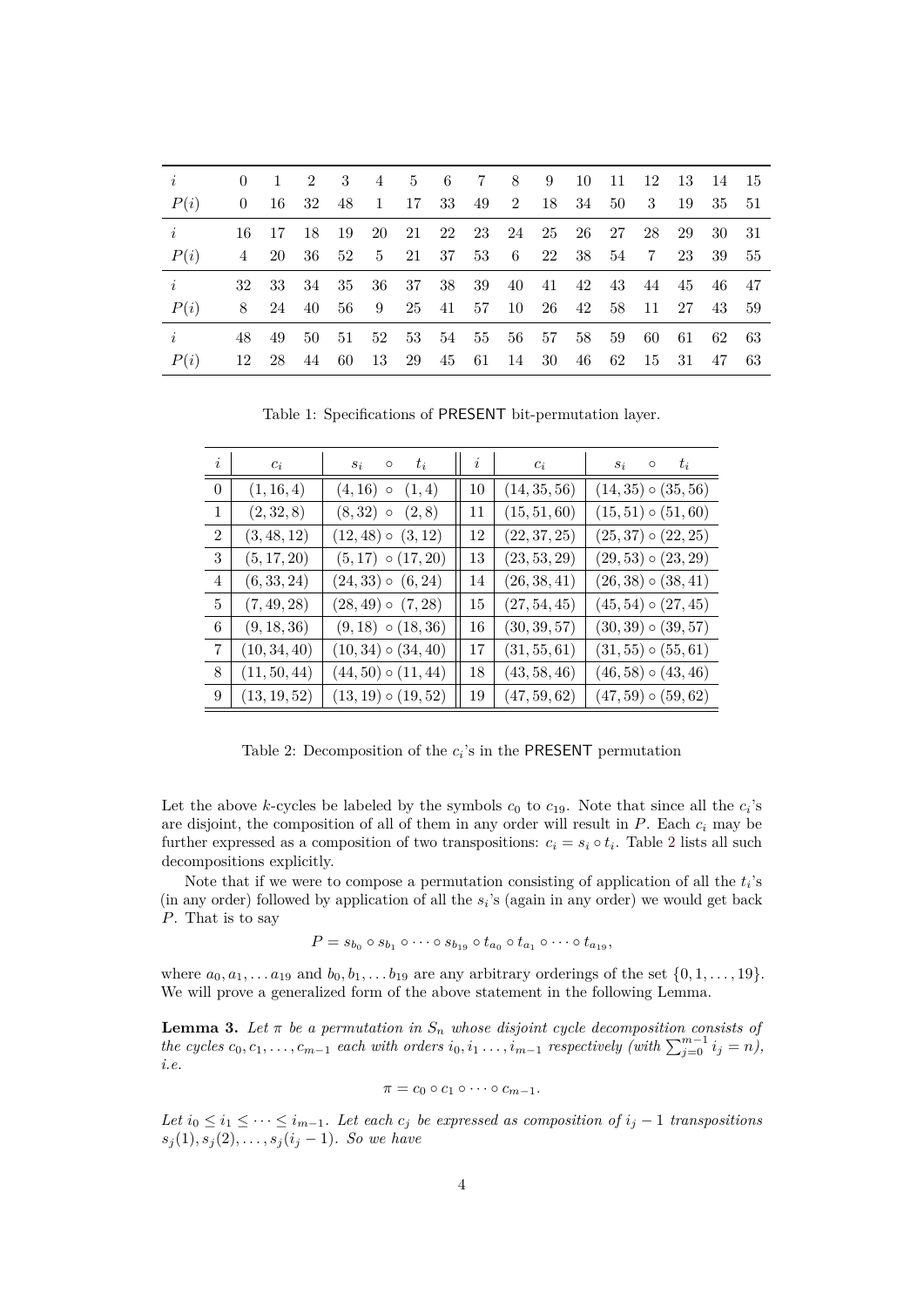$$
s_{m-1}(i_{m-1}-1) \circ \cdots \circ \cdots \circ \cdots \circ s_{m-1}(2) \circ s_{m-1}(1) = c_{m-1}
$$
\n
$$
\vdots
$$
\n
$$
s_j(i_j-1) \circ \cdots \circ \cdots \circ s_j(2) \circ s_j(1) = c_j
$$
\n
$$
\vdots
$$
\n
$$
s_0(i_0-1) \circ \cdots \circ s_0(2) \circ s_0(1) = c_0
$$
\n
$$
Sets: \quad \chi_{i_{m-1}-1} \quad \chi_{i_j-1} \quad \chi_{i_0-1} \quad \cdots \quad \chi_2 \quad \chi_1
$$

*Define the set*  $\chi_k = \{s_{m-1}(k), s_{m-2}(k), \ldots\}$  *(for*  $1 \leq k \leq i_{m-1}$ *) as explained above. Let*  $\theta_k$ *be the composition of all transpositions in χ<sup>k</sup> in any arbitrary order. Then we must have*

**A** *Each*  $\theta_k$  *is invariant of the order in which the transpositions in*  $\chi_k$  *are applied.* 

**B** *We must have*  $\pi = \theta_{i_{m-1}-1} \circ \cdots \theta_{i_{i}-1} \circ \cdots \theta_2 \circ \theta_1$ .

*Proof.* We start with **A** as it is not difficult to prove. Note that  $c_j$ 's are themselves disjoint decompositions of  $\pi$ . Thus it is easy to verify that any  $s_{j_1}(a)$  and  $s_{j_2}(b)$  will be disjoint for any  $j_1 \neq j_2$  and any *a*, *b*. In particular, they are of course disjoint when  $a = b$ . This proves that all transpositions in any given  $\chi_k$  are disjoint. Since disjoint cycles commute, composing the elements of  $\chi_k$  in any order, gives the same permutation. This proves that  $\theta_k$  is invariant with respect to ordering.

Denote by  $\mu_j[x \to y] = s_j(x) \circ s_j(x-1) \circ \cdots \circ s_j(y)$  (for  $x \geq y$ ). Naturally we have  $\mu_j[i_j - 1 \to 0] = c_j$ . Although  $c_j$  is a cycle of order  $i_j$ , for the completeness of the proof, let us define  $s_j(i_j), s_j(i_j + 1), \ldots, s_j(i_{m-1} - 1)$  to be the identity permutation with  $\mathbb{A}_{s_j(i_j)}, \mathbb{A}_{s_j(i_{j+1})}, \ldots, \mathbb{A}_{s_j(i_{m-1}-1)}$  equal to ∅. With this definition we also have  $\mu_j[i_{m-1}-1 \to 0] = c_j$ . Now to prove **B**, consider the following composition  $\theta_2 \circ \theta_1$ .

$$
\theta_2 \circ \theta_1 = s_{m-1}(2) \circ s_{m-2}(2) \circ \cdots \circ s_0(2) \circ s_{m-1}(1) \circ s_{m-2}(1) \circ \cdots \circ s_0(1) \tag{1}
$$

$$
= s_{m-2}(2) \circ \cdots \circ s_0(2) \circ (s_{m-1}(2) \circ s_{m-1}(1)) \circ s_{m-2}(1) \circ \cdots \circ s_0(1) \qquad (2)
$$

$$
= s_{m-2}(2) \circ \cdots \circ s_0(2) \circ \mu_{m-1}[2 \to 1] \circ s_{m-2}(1) \circ \cdots \circ s_0(1) \tag{3}
$$

$$
= \mu_{m-1}[2 \to 1] \circ s_{m-2}(2) \circ \cdots \circ s_0(2) \circ s_{m-2}(1) \circ \cdots \circ s_0(1) \tag{4}
$$

$$
= \mu_{m-1}[2 \to 1] \circ \mu_{m-2}[2 \to 1] \circ \cdots \circ \mu_0[2 \to 1]
$$
\n
$$
(5)
$$

 $(1) \rightarrow (2)$  is true because all  $\theta_k$ 's are invariant to internal ordering of transpositions as proven in **A**. (2)  $\rightarrow$  (3) follows from the definition of  $\mu_j[x \rightarrow y]$ . To prove (3)  $\rightarrow$  (4), we start with the fact that  $s_{j_1}(a)$  and  $s_{j_2}(b)$  are disjoint for any  $j_1 \neq j_2$  and any  $a, b$ , which is to say

$$
\mathbb{A}_{s_{j_1}(a)} \cap \mathbb{A}_{s_{j_2}(b)} = \varnothing, \ \forall j_1 \neq j_2, \forall \ a, b
$$

Therefore, we have, for all  $j \in [0, m-2]$ , the following relation:

$$
\begin{aligned} \mathbb{A}_{\mu_{m-1}[2\to 1]} \cap \mathbb{A}_{s_j(2)} &= (\mathbb{A}_{s_{m-1}(2)} \cup \mathbb{A}_{s_{m-1}(1)}) \cap \mathbb{A}_{s_j(2)} \\ &= (\mathbb{A}_{s_{m-1}(2)} \cap \mathbb{A}_{s_j(2)}) \cup (\mathbb{A}_{s_{m-1}(1)} \cap \mathbb{A}_{s_j(2)}) \\ &= \varnothing \cup \varnothing = \varnothing \end{aligned}
$$

This proves that  $\mu_{m-1}[2 \to 1]$  is disjoint with all of  $s_{m-2}(2), s_{m-3}(2), \ldots, s_0(2)$  and so  $(3) \rightarrow (4)$  follows.  $(4) \rightarrow (5)$  is just a generalization of steps  $(2), (3), (4)$  for the indices  $m-2, m-3, \ldots, 0$ . Proceeding as in mathematical induction, we can follow exactly the steps above to prove that  $\theta_3 \circ \theta_2 \circ \theta_1 = \mu_{m-1}[3 \to 1] \circ \mu_{m-2}[3 \to 1] \circ \cdots \circ \mu_0[3 \to 1]$  and ultimately the fact that

$$
\theta_{i_{m-1}-1} \circ \theta_{i_{m-2}-1} \circ \cdots \circ \theta_1 = \mu_{m-1} [i_{m-1} - 1 \to 1] \circ \mu_{m-2} [i_{m-1} - 1 \to 1] \circ \cdots \circ \mu_0 [i_{m-1} - 1 \to 1]
$$
  
=  $c_{m-1} \circ c_{m-2} \circ \cdots \circ c_0 = \pi$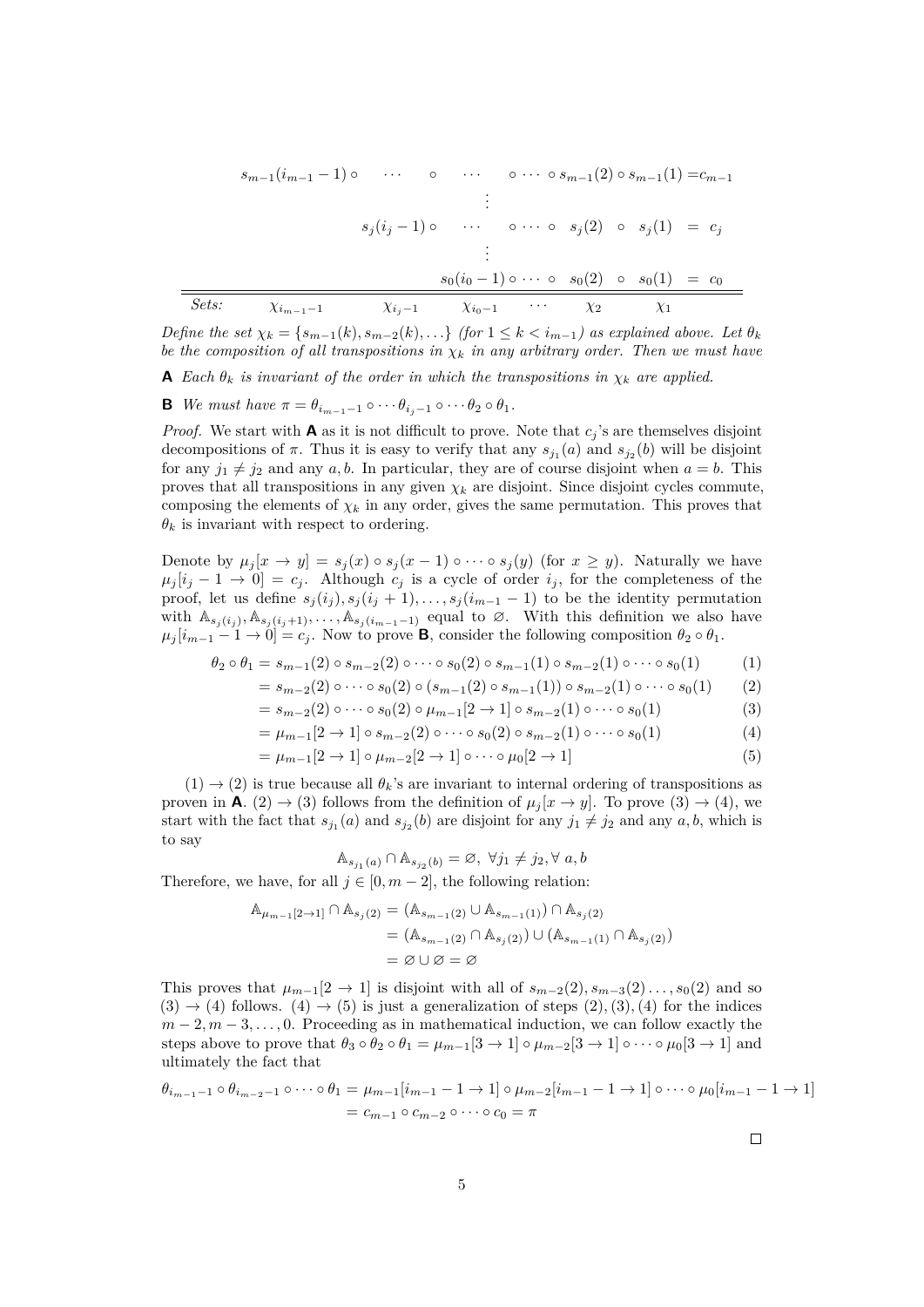The PRESENT permutation *P* follows a specific instance of the above lemma, with  $m = 20$  and  $i_0 = i_1 = \cdots = i_{19} = 3$ . Thus the fact that

$$
P = s_{b_0} \circ s_{b_1} \circ \cdots \circ s_{b_{19}} \circ t_{a_0} \circ t_{a_1} \circ \cdots \circ t_{a_{19}},
$$

is a corollary of the above lemma.

#### **3.1 Implementation using 2 scan flip-flops**

We will now to try to implement the PRESENT permutation using only 2 scan flip-flops. In Lemma [2,](#page-2-1) we have proven that any permutation in  $S_n$  can be generated by the cycles  $(1, 2)$  and  $(1, 2, \ldots, n)$ . By using the index notations commonly used in bock ciphers, we relabel the set of 64 elements by the indices  $\{63, 62, \ldots, 0\}$ . After this relabeling, we can analogously claim that  $S_{64}$  is generated by the cycles  $w = (62, 63)$  and  $r = (0, 1, 2, \ldots, 63)$ . The idea is to implement all the transpositions  $t_i$  followed by all the  $s_i$ 's. In order to do so let us first see how any arbitrary transposition can be implemented only using *r* and *w*.

**Implementing a transposition**  $(x, y)$  **for** $(x > y)$  and  $x, y \in [0, 63]$ : Let  $\overline{x} = 63 - x$ ,  $\overline{y} = 63 - y$ . As per the proofs outlined in Lemmas [1](#page-2-2) and [2,](#page-2-1) we have :

$$
(x,y) = (x, x - 1) \circ (x - 1, y) \circ (x, x - 1)
$$
  
\n
$$
= (x, x - 1) \circ (x - 1, x - 2) \circ (x - 2, y) \circ (x - 1, x - 2) \circ (x, x - 1)
$$
  
\n
$$
= (x, x - 1) \circ (x - 1, x - 2) \circ \cdots \circ (y + 1, y) \circ \cdots \circ (x - 1, x - 2) \circ (x, x - 1)
$$
  
\n
$$
= (r^{-\overline{x}} \circ w \circ r^{\overline{x}}) \circ (r^{-1-\overline{x}} \circ w \circ r^{1+\overline{x}}) \circ \cdots \circ (r^{1-\overline{y}} \circ w \circ r^{\overline{y}-1}) \circ \cdots \circ (r^{-1-\overline{x}} \circ w \circ r^{1+\overline{x}}) \circ (r^{-\overline{x}} \circ w \circ r^{\overline{x}})
$$
  
\n
$$
= r^{-\overline{x}} \circ w \circ (r^{-1} \circ w)^{x-y-1} \circ (r \circ w)^{x-y-1} \circ r^{\overline{x}}
$$
  
\n
$$
= r^{64-\overline{x}} \circ w \circ (r^{63} \circ w)^{x-y-1} \circ (r \circ w)^{x-y-1} \circ r^{\overline{x}}
$$
  
\n
$$
= r^{1+x} \circ w \circ (r^{63} \circ w)^{x-y-1} \circ (r \circ w)^{x-y-1} \circ r^{63-x}
$$

Given the decomposition  $(x, y)$  in terms of r and w as given above, the next question naturally arises as to how to implement it using 2 scan flip-flops. Consider the circuit in Figure [1.](#page-6-0) It consists of an array of 64 flip-flops, with the 2 at the extreme ends being scan flip-flops controlled by a Sel signal. When Sel is 0, the data in the flip-flops simply rotate bitwise towards the left. When Sel is 1, the  $b_{63}$  bit is held in place, and the data in the remaining 63 flip-flops is rotated left bitwise. Implementing a particular permutation  $\pi \in S_{64}$  on this circuit, essentially tries to answer the following question: If we consider  $b_i(t)$ ,  $i \in [0, 63]$ ,  $t \geq 0$  to be the bit value stored on the *i*<sup>th</sup> flip-flop at time *t*, does there exist some sequence of Sel signals  $s_0, s_1, \ldots, s_{T-1}$  such that for all  $b_0(0), \ldots, b_{63}(0)$ , setting Sel to  $s_t$  at clock cycle *t* implies that  $b_{\pi(i)}(T) = b_i(0)$  for all *i*. The length *T* of the sequence is the number of clock cycles needed to perform the permutation  $\pi$ .

<span id="page-5-0"></span>**Lemma 4.** *Consider the circuit in Figure [1.](#page-6-0) Implementing an arbitrary swap operation*  $(x, y)$  *using it requires at most*  $64(x - y)$  *clock cycles.* 

*Proof.* To begin with, note that *r* is a function that performs a rotation operation by one location towards the left. In Figure [1,](#page-6-0) setting the select signal Sel to 0, causes the shift register to implement the *r* function, as data follows the circular path marked in the bottom. Setting Sel to 1, brings about the following transformation:

$$
(b_{63}, b_{62}, b_{61}, \ldots, b_1, b_0) \rightarrow (b_{63}, b_{61}, b_{60}, \ldots, b_0, b_{62})
$$

This is same as applying the function  $(r \circ w)$ . It is easy to see that *r* and  $(r \circ w)$  also generate *S*64. Thus by controlling the Sel signal, we can make the shift register circuit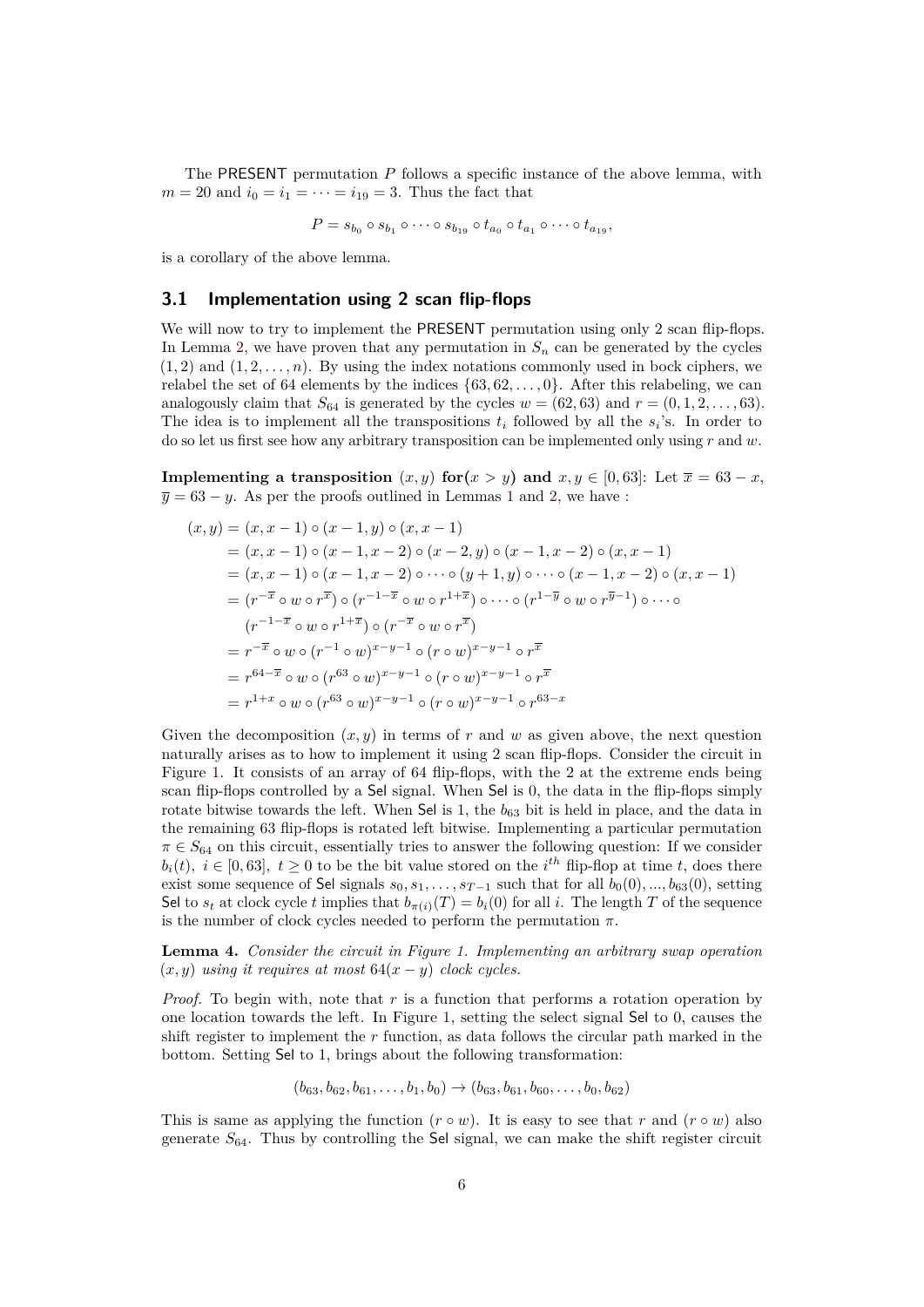<span id="page-6-0"></span>

Figure 1: Shift register circuit with 2 scan flip-flops

alternate between *r* and  $v = (r \circ w)$  functions. Note that  $(x, y)$  can be rewritten in blocks of 64 operations each, in the following manner:

$$
(x,y) = r^{1+x} \circ w \circ (r^{63} \circ w)^{x-y-1} \circ (r \circ w)^{x-y-1} \circ r^{63-x}
$$
  
= 
$$
[r^x \circ v \circ r^{63-x}] \circ [r^{x-1} \circ v \circ r^{64-x}] \circ \cdots \circ [r^{y+2} \circ v \circ r^{61-y}] \circ [r^{y+1} \circ v^{x-y} \circ r^{63-x}]
$$

Each block of operations in square braces in the above equation is a set of 64 operations, and thus would take 64 clock cycles to execute using the shift register circuit. Since there are a total of  $(x - y)$  braces, the result follows.  $\Box$ 

**Corollary 1.** *Employing the shift register circuit in figure [1,](#page-6-0) one round of the* PRESENT *bit permutation can be executed in 36480 clock cycles.*

*Proof.* The idea is to execute the PRESENT permutation *P* by executing each of the transpositions  $t_i$  and then  $s_i$  sequentially. Denoting  $t_i = (x_i, y_i)$  and  $s_i = (x_{20+i}, y_{20+i})$  for  $i \in [0, 19]$ , (with  $x_i > y_i$ ) the number of clock cycles can be calculated as  $\sum_{i=0}^{39} 64 \cdot (x_i - y_i) =$ 36480.

The above result is a pessimistic one since it implies that to perform the PRESENT encryption operation on a shift register based circuit as given in Figure [1,](#page-6-0) would result in heavy loss of throughput. In the following subsections, we will try to see if the number of operations can be reduced in any way.

#### **3.2 Decreasing the number of operations**

Before we outline the method used to reduce the number of operations, let us look at the following definition.

**Definition 1.** As in Lemma [4,](#page-5-0) let  $\pi$  be a permutation in  $S_n$  whose disjoint cycle decomposition consists of the cycles  $c_0, c_1, \ldots, c_{m-1}$  each with orders  $i_0, i_1, \ldots, i_{m-1}$  respectively. Let each  $c_j$  be expressed as composition of  $i_j - 1$  transpositions  $s_j(1), s_j(2), \ldots, s_j(i_j - 1)$ . Denote the transposition  $s_j(k) = (x_j(k), y_j(k))$  with  $x_j(k) > y_j(k)$ . *π* is said to be a special permutation of the type  $\kappa$ , if  $\kappa$  is the largest integer for which the following holds:

$$
x_j(k) - y_j(k) \equiv 0 \mod \kappa, \ \ \forall \ j \in [0, m-1], \forall \ k \in [0, i_j - 1]
$$

It is easy to see from Table [2,](#page-3-1) that the PRESENT permutation *P* is a special permutation of type 3. Before we proceed, let us look at a result concerning special permutations of type *κ*.

**Lemma 5.** Let  $G_{\kappa}$  denote the set of all the special permutations of  $S_{64}$  of type  $\kappa$ . Then  $G_{\kappa}$  *can be generated by the permutations*  $w_{\kappa} = (63 - \kappa, 63)$  *and*  $r = (0, 1, \ldots, 63)$ *.*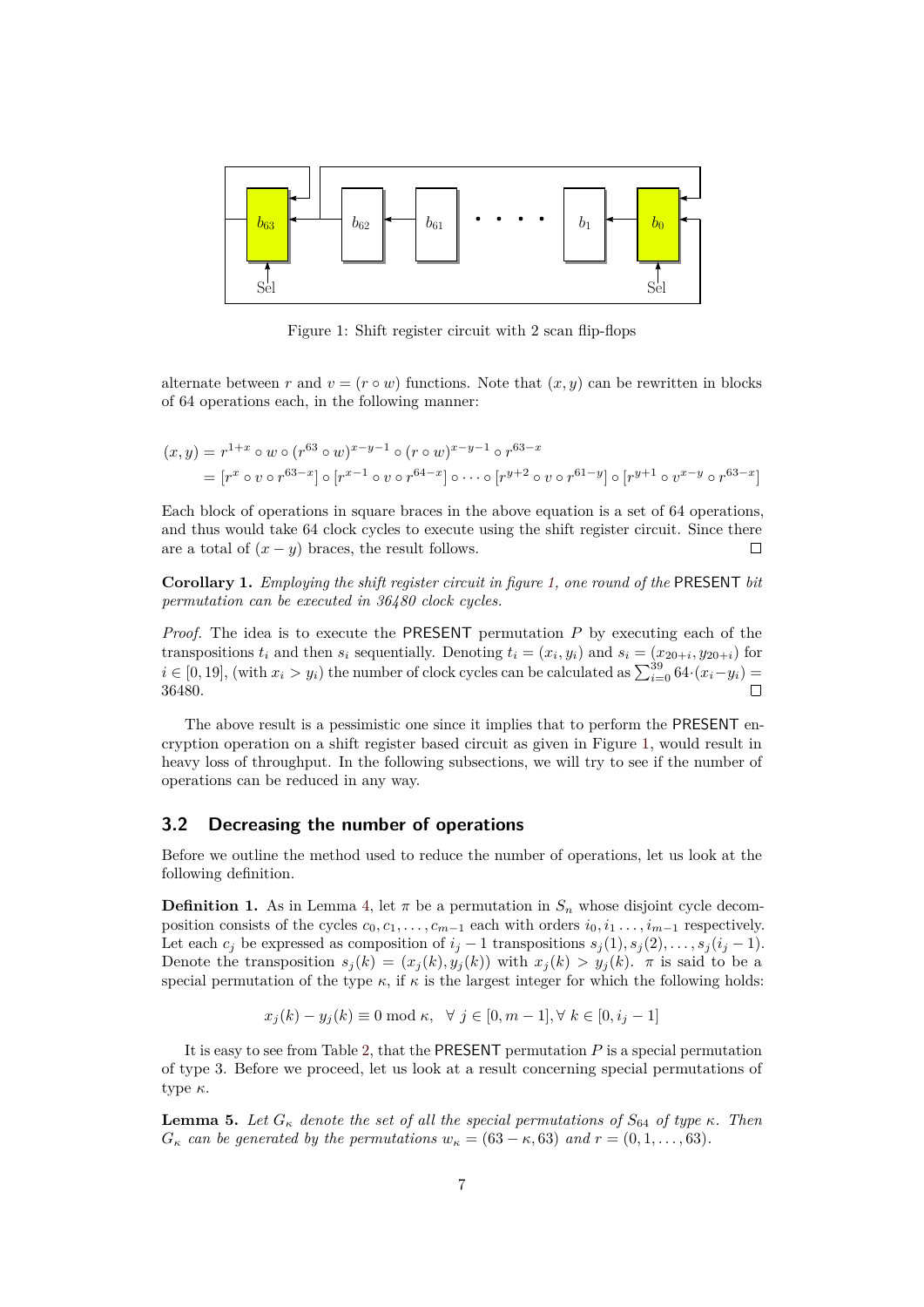<span id="page-7-0"></span>

Figure 2: Shift register circuit with 2 scan flip-flops

*Proof.* The only thing we need to show is that any transposition  $(x, y)$  with  $x > y$  and  $x \equiv y \mod \kappa$ , can be generated using  $w_{\kappa}$  and *r*. Let  $z = \frac{x-y}{\kappa}$ . We have

$$
(x,y) = (x, x - \kappa) \circ (x - \kappa, y) \circ (x, x - \kappa)
$$
  
\n
$$
= (x, x - \kappa) \circ (x - \kappa, x - 2\kappa) \circ (x - 2\kappa, y) \circ (x - \kappa, x - 2\kappa) \circ (x, x - \kappa)
$$
  
\n
$$
= (x, x - \kappa) \circ (x - \kappa, x - 2\kappa) \circ \cdots \circ (y + \kappa, y) \circ \cdots \circ (x - \kappa, x - 2\kappa) \circ (x, x - \kappa)
$$
  
\n
$$
= (r^{-\overline{x}} \circ w_{\kappa} \circ r^{\overline{x}}) \circ (r^{-\kappa - \overline{x}} \circ w_{\kappa} \circ r^{\kappa + \overline{x}}) \circ \cdots \circ (r^{\kappa - \overline{y}} \circ w_{\kappa} \circ r^{\overline{y} - \kappa}) \circ \cdots \circ
$$
  
\n
$$
(r^{-\kappa - \overline{x}} \circ w_{\kappa} \circ r^{\kappa + \overline{x}}) \circ (r^{-\overline{x}} \circ w_{\kappa} \circ r^{\overline{x}})
$$
  
\n
$$
= r^{-\overline{x}} \circ w_{\kappa} \circ (r^{-\kappa} \circ w_{\kappa})^{z-1} \circ (r^{\kappa} \circ w_{\kappa})^{z-1} \circ r^{\overline{x}}
$$
  
\n
$$
= r^{64-\overline{x}} \circ w_{\kappa} \circ (r^{64-\kappa} \circ w_{\kappa})^{z-1} \circ (r^{\kappa} \circ w_{\kappa})^{z-1} \circ r^{\overline{x}}
$$
  
\n
$$
= r^{1+x} \circ w_{\kappa} \circ (r^{64-\kappa} \circ w_{\kappa})^{z-1} \circ (r^{\kappa} \circ w_{\kappa})^{z-1} \circ r^{63-x}
$$

The next step naturally is too see how any transposition  $(x, y)$  with  $x \equiv y \mod \kappa$  can be implemented in a shift register structure using only 2 scan flip-flops using a method that requires lesser number of cycles as compared to the previous construction. We try to address this is the next lemma.

**Lemma 6.** *Consider the circuit in Figure [2.](#page-7-0) Implementing an arbitrary swap operation*  $(x, y)$  *with*  $x > y$  *and*  $x \equiv y \mod \kappa$  *using it can be implemented in*  $\frac{64(x-y)}{\kappa} = 64z$  *clock cycles.*

*Proof.* As before, setting Sel to 0, executes the rotate function *r*. Setting Sel to 1, achieves the following transformation:

 $(b_{63}, b_{62}, b_{61}, \ldots, b_{1}, b_{0}) \rightarrow (b_{62}, b_{61}, \ldots, b_{64-\kappa}, b_{63}, b_{62-\kappa}, b_{61-\kappa}, \ldots, b_{0}, b_{63-\kappa})$ 

This is same as applying the transformation  $v_{\kappa} = r \circ w_{\kappa}$ . Thus, as before, controlling Sel makes the circuit alternate between *r* and  $v<sub>\kappa</sub>$  operations. As before we express  $(x, y)$  in blocks of 64 operations:

$$
(x,y) = r^{1+x} \circ w_{\kappa} \circ (r^{64-\kappa} \circ w_{\kappa})^{z-1} \circ (r^{\kappa} \circ w_{\kappa})^{z-1} \circ r^{63-x}
$$
  
= 
$$
[r^x \circ v_{\kappa} \circ r^{63-x}] \circ [r^{x-\kappa} \circ v_{\kappa} \circ r^{63-x+\kappa}] \circ \cdots \circ [r^{x-(z-2)\kappa} \circ v_{\kappa} \circ r^{63-x+(z-2)\kappa}] \circ
$$
  

$$
[r^{y+1} \circ (r^{\kappa-1} \circ v_{\kappa})^z \circ r^{63-x}]
$$

Operations in each of the square braces takes 64 cycles and since there are exactly *z* such braces, the result follows.  $\Box$ 

**Corollary 2.** *Using the shift register circuit in Figure [2,](#page-7-0) one round of the* PRESENT *bit permutation P can be executed in 12160 clock cycles.*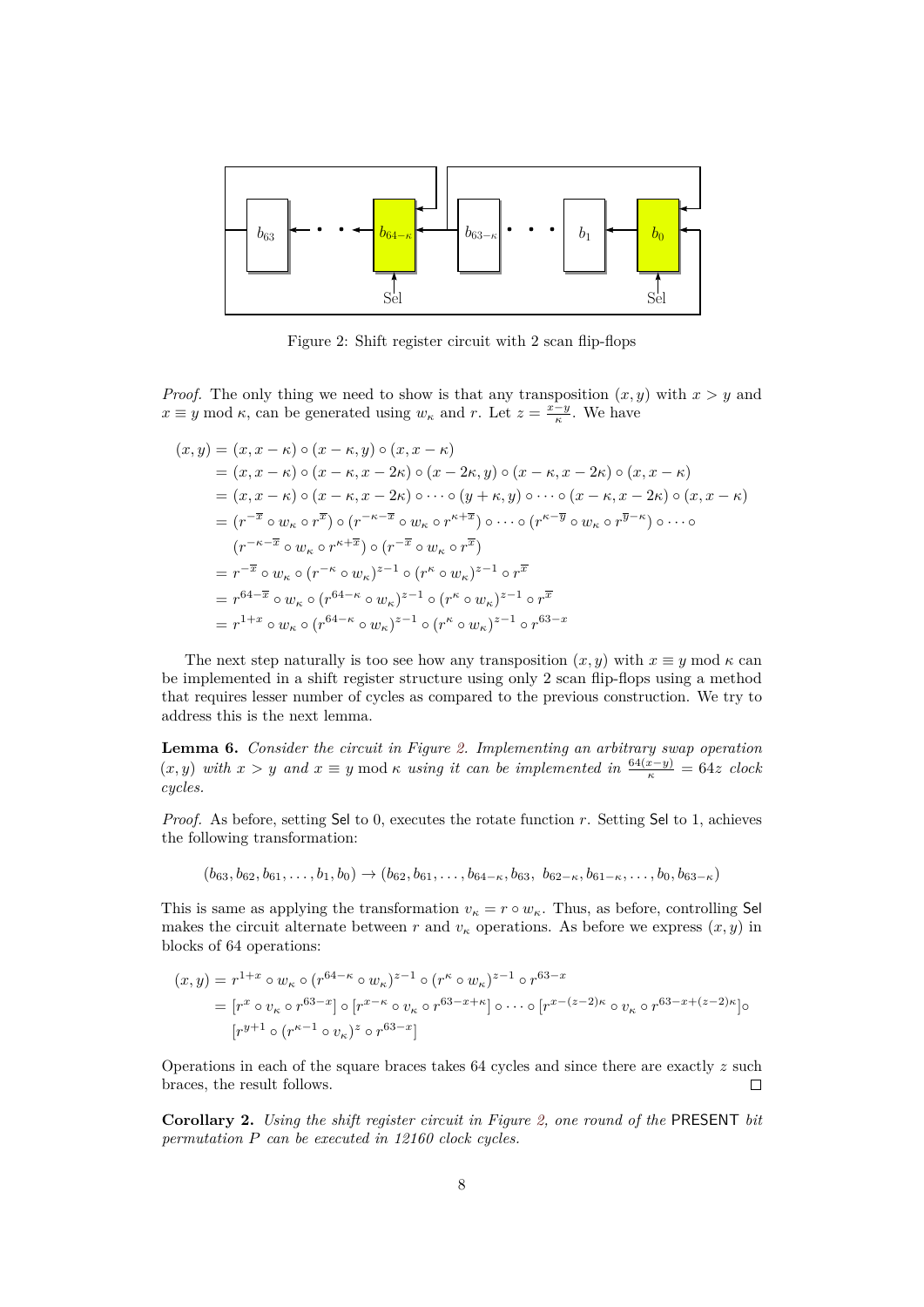*Proof.* We have already noted that *P* is a special permutation of type 3. As in the previous corollary, let  $t_i = (x_i, y_i)$  and  $s_i = (x_{20+i}, y_{20+i})$  for  $i \in [0, 19]$ , (with  $x_i > y_i$ ). For performing all the  $t_i$ 's followed by all the  $s_i$ 's sequentially, the number of clock cycles can be calculated as  $\sum_{i=0}^{39} 64 \cdot \frac{(x_i - y_i)}{3} = 12160.$ 

By using the modified shift register structure, we obtain a threefold increase of throughput in computation of the PRESENT permutation. However, this is still way too slow, and in the subsequent sections we will try to find if the computations can be further sped up.

#### **3.3 Further reduction**

Till now, we were executing each transposition operation sequentially, i.e. one after the other. However in the interest of speeding up computations, let us investigate if it is at all possible to execute some of the swap operations concurrently.

**Definition 2.** Define Let  $\sigma = (x, y)$  be a transposition in  $S_{64}$  with  $x > y$ . Sel<sub>σ</sub> to be the vector of Sel signals that achieves the computation of  $\sigma$  using the circuit in Figure [2.](#page-7-0) The length of  $\overrightarrow{Se}|_{\sigma}$  is therefore  $\frac{64(x-y)}{\kappa}$ . For example, let  $\kappa = 3$ , as in PRESENT. Consider  $\sigma = (60, 51)$ , for which  $z = 3$ . We have

$$
\sigma = [r^x \circ v_{\kappa} \circ r^{63-x}] \circ [r^{x-\kappa} \circ v_{\kappa} \circ r^{63-x+\kappa}] \circ \cdots \circ [r^{x-(z-2)\kappa} \circ v_{\kappa} \circ r^{63-x+(z-2)\kappa}] \circ
$$
  
\n
$$
[r^{y+1} \circ (r^{\kappa-1} \circ v_{\kappa})^z \circ r^{63-x}]
$$
  
\n
$$
= [r^{60} \circ v_3 \circ r^3] \circ [r^{57} \circ v_3 \circ r^6] \circ [r^{52} \circ (r^2 \circ v_3)^3 \circ r^3]
$$
  
\n
$$
\overline{Sel}_{\sigma} = \underbrace{0^{60} \cdot 1 \cdot 0^3 \cdot 0^{57} \cdot 1 \cdot 0^6 \cdot 0^{52} \cdot 0^2 \cdot 1 \cdot 0^2 \cdot 1 \cdot 0^3}_{\leftarrow \text{ Increasing Index}}
$$

Note that to keep notations consistent as to the order of application of the permutations, the rightmost element in the vector is denoted as the 0 *th* element, and the index is increased as we go left. This is consistent with the order of application in the composition notation, in which the rightmost permutation of the composition is applied first. Let us now re-write the permutations  $r$  and  $v_k$  in functional form:

$$
r(\alpha) = (\alpha + 1) \mod 64, \quad v_{\kappa}(\alpha) = \begin{cases} 64 - \kappa, & \text{if } \alpha = 63, \\ 0, & \text{if } \alpha = 63 - \kappa, \\ (\alpha + 1) \mod 64, & \text{otherwise.} \end{cases}
$$

We can see that *r* and  $v_{\kappa}$  differ on only two inputs 63 and 63 –  $\kappa$ . By stretching notations slightly, let  $\mathsf{Sel}_p$  also denote a random 64 bit binary vector that implements the permutation *p* when fed to the Sel port of the circuit in Figure [2](#page-7-0) over 64 consecutive clock cycles. Let  $\mathbb{B}_p$  be the set of elements that denote the positions of 1's in  $\mathsf{Sel}_p$ . From the functional equations of  $r$  and  $v<sub>\kappa</sub>$ , it is not difficult to deduce that (a simple code in programming language is sufficient to do this)  $\mathbb{A}_p = \mathbb{U}_p \cup \mathbb{V}_p$ , where

$$
\mathbb{U}_p = \{63 - \alpha : \alpha \in \mathbb{B}_p\}, \ \mathbb{V}_p = \{63 - \alpha - \kappa \bmod{64} : \alpha \in \mathbb{B}_p\}
$$

It is also possible to deduce *p* from  $\mathbb{B}_p$ . If  $\mathbb{B}_p$  contains elements  $b, b+\kappa, b+2\kappa, \ldots, b+(l-1)\kappa$ which are in an arithmetic sequence with common difference  $\kappa$  then we will have

$$
p(63 - b - i\kappa) = 63 - b - (i - 1)\kappa, \forall i \in [1, l], \text{ and } p(63 - b) = 63 - b - k\kappa
$$

For all other elements  $\hat{b}$  in  $\mathbb{B}_p$  that are not part of an arithmetic sequence with common difference  $\kappa$ , we have  $p(63 - \hat{b}) = 63 - \hat{b} - \kappa$  and  $p(63 - \hat{b} - \kappa) = 63 - \hat{b}$ . For all other elements we have  $p(b) = b$ .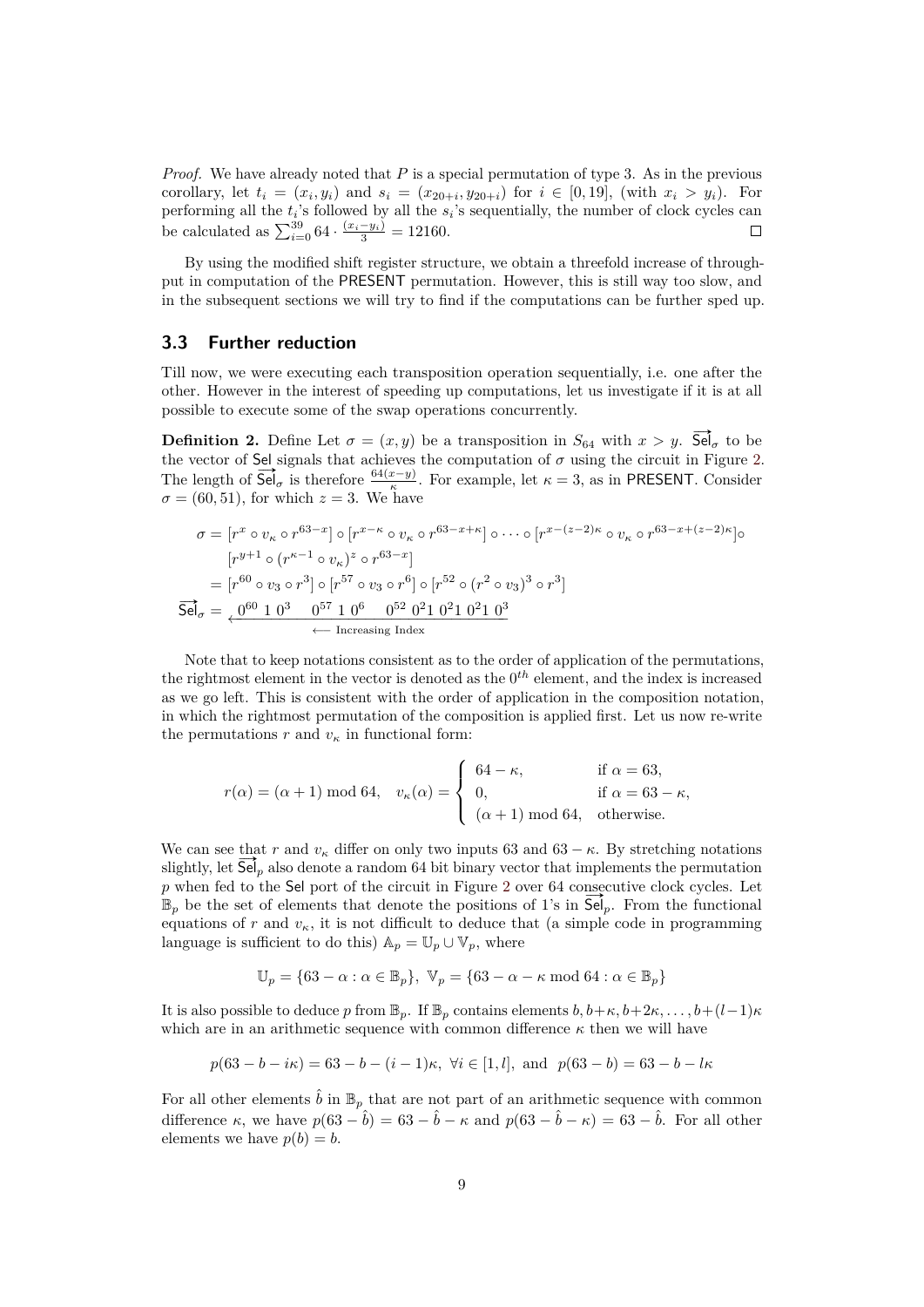<span id="page-9-0"></span>
$$
\pi_{0}: \quad x, x - \kappa, x - 2\kappa, \dots, y + 2\kappa, y + \kappa, y \leftrightarrow x - \kappa, x - 2\kappa, \dots, y + 2\kappa, y + \kappa, y, x
$$
\n
$$
\pi_{1}: \quad x - \kappa, x - 2\kappa, \dots, y + 2\kappa, \frac{1}{y + \kappa}, y, x \leftrightarrow x - \kappa, x - 2\kappa, \dots, y + 2\kappa, y, y + \kappa, x
$$
\n
$$
\pi_{2}: \quad x - \kappa, x - 2\kappa, \dots, y + 2\kappa, y, y + \kappa, x \leftrightarrow x - \kappa, x - 2\kappa, \dots, y, y + 2\kappa, y + \kappa, x
$$

Figure 3: Rotations in each  $\pi_i$ 

**Example 1.** For example if  $\mathbb{B}_p = \{6, 9, 19, 29, 53, 56, 60, 61\}$  with  $\kappa = 3$ , we see that we have 2 arithmetic sequences of common difference 3: 6*,* 9 and 53*,* 56. So we have  $\mathbb{A}_p = \{0, 2, 3, 4, 7, 10, 31, 34, 41, 44, 51, 54, 57, 63\}$  We have  $p = (51, 54, 57) \circ (4, 7, 10) \circ$ (44*,* 41) ◦ (34*,* 31) ◦ (3*,* 0) ◦ (2*,* 63).

Consider every 64 bit block of the  $\overrightarrow{Sel}_{\sigma}$  vector. Let  $\pi_i$  (for  $i = 0$  to  $z - 1$ ) be the composition of all the permutations in the *i th* 64-bit block. Let us use the notation

$$
\overrightarrow{Sel}_{\sigma} = \overrightarrow{Sel}_{\pi_{z-1}} || \overrightarrow{Sel}_{\pi_{z-2}} || \cdots || \overrightarrow{Sel}_{\pi_2} || \overrightarrow{Sel}_{\pi_1} || \overrightarrow{Sel}_{\pi_0}.
$$

Of course we have  $\sigma = \pi_{z-1} \circ \pi_{z-2} \circ \cdots \circ \pi_2 \circ \pi_1 \circ \pi_0$ . In the above example, for  $\sigma = (60, 51)$ we have  $\mathbb{B}_{\pi_0} = \{3, 6, 9\}, \mathbb{B}_{\pi_1} = \{6\}, \mathbb{B}_{\pi_2} = \{3\}.$  Generalizing the above we can see that  $\mathbb{B}_{\pi_0} = \{63 - x, 63 - x - \kappa, \ldots, 63 - y - \kappa\}$ .  $\mathbb{B}_{\pi_0}$  only contains elements that are  $\overline{x} = 63 - x \mod \kappa$ . And we have that  $\mathbb{B}_{\pi_i} \subset \mathbb{B}_{\pi_0}$ ,  $\forall i > 0$ . From the analysis presented above, it can be deduced that for all *i*,

$$
\pi_i(\alpha) = \alpha, \ \forall \alpha \not\equiv x \bmod \kappa.
$$

This is because the 1's (equivalently  $v_k$ 's) in this block appear at distances of  $\kappa$ . If we apply each function in  $\pi_i$  one by one, for any input  $\alpha \neq x \mod \kappa$ , the corresponding input to  $v_{\kappa}$  is never 63 or 63 –  $\kappa$ , and so a plain rotation is effectively executed. Therefore all the  $\pi_i$ 's perform shuffling on only a subset of elements that are  $x \mod \kappa$  and leave the others untouched. From the equation  $\mathbb{A}_p = \mathbb{U}_p \cup \mathbb{V}_p$ , we can also deduce that  $\mathbb{A}_{\pi_0} = \{x, x - \kappa, x - 2\kappa, \dots, y\}$ . Thus each  $\pi_i$  is effectively a permutation function on only a subset of  $\{0, 1, 2, 3, \ldots, 63\}$  that are *x* mod  $\kappa$  and effectively follows the transition shown in Figure [3.](#page-9-0)

Figure [3](#page-9-0) provides more insights into the working of each  $\pi_i$ .  $\pi_0$  effectively rotates the elements in the set  $\{x, x - \kappa, x - 2\kappa, \ldots, y\}$  by one location to the left, and delivers x to location *y*. The other  $\pi_i$ 's are mini-swaps, that lets *y* bubble up to position *x* after  $z - 1$ executions. From the figure we can see that  $\mathbb{A}_{\pi_1 \circ \pi_0} = \mathbb{A}_{\pi_0} - \{y + \kappa\}$  and more generally,  $\mathbb{A}_{\pi_i \circ \cdots \circ \pi_0} = \mathbb{A}_{\pi_{i-1} \circ \cdots \circ \pi_0} - \{y + i\kappa\}.$ 

<span id="page-9-1"></span>**Lemma 7.** Let  $\overrightarrow{Sel}_{p_1}$  and  $\overrightarrow{Sel}_{p_2}$  be two 64 bit signal vectors implementing permutations  $p_1$  and  $p_2$  on the circuit of Figure [2.](#page-7-0) If  $\mathbb{A}_{p_1} \cap \mathbb{A}_{p_2} = \emptyset$ , then  $p_1 \circ p_2$  can be concurrently executed on this circuit using the signal vector  $\overline{\mathsf{Sel}}_{p_1} \hat{\mathsf{Sel}}_{p_2}$ , where  $\hat{\mathsf{C}}$  denotes a b *operation on the vectors.*

*Proof.* To begin with we have  $p_1$  and  $p_2$  disjoint, as  $\mathbb{A}_{p_1} \cap \mathbb{A}_{p_2} = \emptyset$ . Note that this implies  $\mathbb{B}_{p_1} \cap \mathbb{B}_{p_2} = \varnothing$  (although the converse may not always be true). This means that the 1's in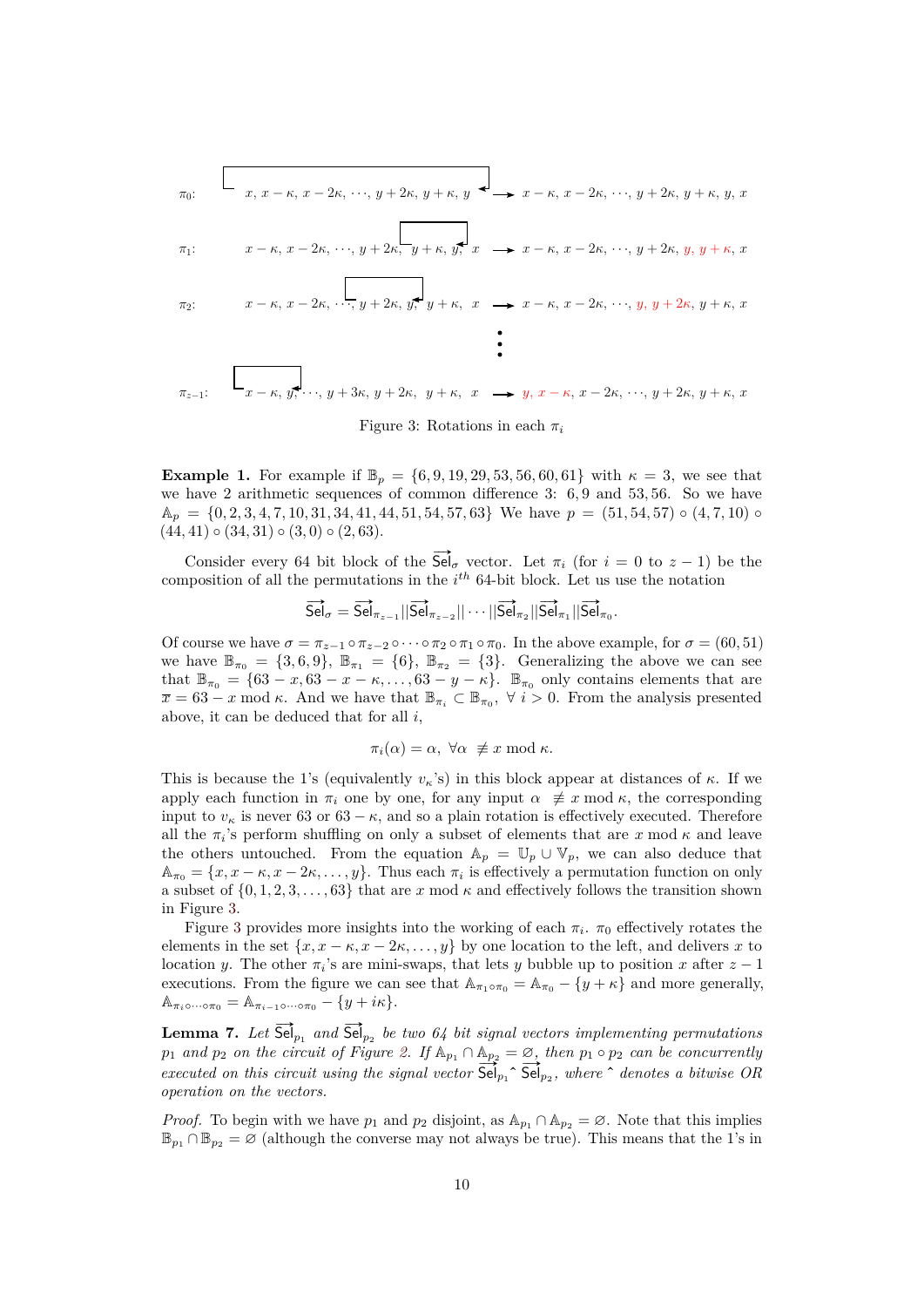the  $\overrightarrow{Sel}_{p_1}$  and  $\overrightarrow{Sel}_{p_2}$  vectors are not aligned. Which is to say  $\overrightarrow{Sel}_{p_1} \text{ }^{\frown}$   $\overrightarrow{Sel}_{p_2}$  has 1's in all the locations in which either  $\overline{\text{Sel}}_{p_1}$  or  $\overline{\text{Sel}}_{p_2}$  has 1. Let  $\overline{\text{Sel}}_p = \overline{\text{Sel}}_{p_1} \hat{\text{Sel}}_{p_2}$ . We already know that  $\mathbb{B}_p$  would contain all elements of  $\mathbb{B}_{p_1}$  and  $\mathbb{B}_{p_2}$ . Thus the arithmetic sequence structures of both  $\mathbb{B}_{p_1}$  and  $\mathbb{B}_{p_2}$  are preserved in  $\mathbb{B}_p$ . Furthermore,  $\mathbb{A}_{p_1} \cap \mathbb{A}_{p_2} = \emptyset$  ensures that no new arithmetic sequence of common difference  $\kappa$  is created  $\mathbb{B}_p$  that are already not present in  $\mathbb{B}_{p_1}$  or  $\mathbb{B}_{p_2}$ . We will prove this by contradiction: if possible let  $\exists b_1 \in \mathbb{B}_{p_1}, b_2 \in \mathbb{B}_{p_2}$  such that  $b_2 = b_1 + \kappa$ . Then by definition  $63 - b_1$ ,  $63 - b_1 - \kappa \in \mathbb{A}_{p_1}$  and  $63 - b_2$ ,  $63 - b_2 - \kappa \in \mathbb{A}_{p_2}$ . But  $63 - b_1 - \kappa = 63 - b_2$ , and so this contradicts the fact that  $\mathbb{A}_{p_1} \cap \mathbb{A}_{p_2} = \emptyset$ . Since the arithmetic structures are preserved,  $p$  essentially executes  $p_1$  and  $p_2$  concurrently: we have  $\forall \alpha \in \mathbb{A}_{p_1}, p(\alpha) = p_1(\alpha)$  and  $\forall \alpha \in \mathbb{A}_{p_2}, p(\alpha) = p_2(\alpha)$ . Also  $p(\alpha) = \alpha$  for all  $\alpha \notin \mathbb{A}_{p_1} \cup \mathbb{A}_{p_2}$ . Thus we have  $p = p_1 \circ p_2$ .

<span id="page-10-1"></span>**Lemma 8.** *Let*  $\sigma_1 = (x_1, y_1)$  *and*  $\sigma_2 = (x_2, y_2)$  *be two special transpositions*  $(x_i > y_i)$  $i = 1, 2$ *) in*  $S_{64}$  *of type*  $\kappa$ *. Without loss of generality let*  $\ell_1 = (x_1 - y_1) \ge (x_2 - y_2) = \ell_2$ *, and*  $z_i = \frac{\ell_i}{\kappa}$ . Let the respective decompositions are denoted by the symbols  $\pi_i$  and  $\theta_i$ , i.e.  $\sigma_1 = \pi_{z_1-1} \circ \pi_{z_1-2} \circ \cdots \circ \pi_2 \circ \pi_1 \circ \pi_0$  and  $\sigma_2 = \theta_{z_2-1} \circ \theta_{z_2-2} \circ \cdots \circ \theta_2 \circ \theta_1 \circ \theta_0$ . See  $\sigma_1$  and  $\overline{Sel}_{\sigma_2}$  *may not be of the same length, in which case append*  $64(z_1 - z_2)$  $64(z_1 - z_2)$  $64(z_1 - z_2)$  *zeroes to*  $\overline{Sel}_{\sigma_2}$ <sup>1</sup> *to*<br> $\overline{Sel}_{\sigma_2}$ <sup>1</sup> *to make them of the same length.* If  $\mathbb{A}_{\pi_0} \cap \mathbb{A}_{\theta_0} = \emptyset$ , then it is possible to execute  $\sigma_1$  and  $\sigma_2$  $\sigma_2$  *concurrently on the circuit in Figure 2 and achieve*  $\sigma_1 \circ \sigma_2$  *in* 64 · *z*<sub>1</sub> *clock cycles. Let*  $\sigma_2$  concurrently on the circuit in Figure 2 and achieve  $\sigma_1 \circ \sigma_2$  in  $64 \cdot z_1$  clock cycles. Let  $\text{Sel}_{\sigma_1 \circ \sigma_2}$  be the vector of Sel *signals required to achieve this. Then*  $\text{Sel}_{\sigma_1 \circ \sigma_2} = \text{Sel}_{\sigma_1} \, \text{Sel}_{\sigma$ 

*Proof.* Since  $\mathbb{A}_{\pi_0} \cap \mathbb{A}_{\theta_0} = \emptyset$ , from the result of the previous lemma, we can certainly use  $\frac{F_1}{\text{Sel}_{\pi_0}}$ . Since  $\mathbb{A}_{\pi_0} \cap \mathbb{A}_{\theta_0} = \emptyset$ , from the result of the previous lemma, we can certainly use<br> $\overline{\text{Sel}}_{\pi_0} \cap \overline{\text{Sel}}_{\theta_0}$  to get  $\pi_0 \circ \theta_0$ . Since all  $\mathbb{A}_{\pi_i}$ 's and  $\mathbb{A}_{\theta_i}$ 's are  $\sum_{i=1}^{\infty} \sum_{i=1}^{\infty} \sum_{j=1}^{\infty} \sum_{j=1}^{\infty} \sum_{j=1}^{\infty} \sum_{j=1}^{\infty} \sum_{j=1}^{\infty} \sum_{j=1}^{\infty} \sum_{j=1}^{\infty} \sum_{j=1}^{\infty} \sum_{j=1}^{\infty} \sum_{j=1}^{\infty} \sum_{j=1}^{\infty} \sum_{j=1}^{\infty} \sum_{j=1}^{\infty} \sum_{j=1}^{\infty} \sum_{j=1}^{\infty} \sum_{j=1}^{\infty} \sum_{j$ we also have  $A_{\pi_i}$   $\mapsto A_{\theta_i} = \emptyset$  for all  $0 \le i \le z_1 - 1$ . We can then use  $3e^{i\lambda_i}$ <br>  $\pi_i \circ \theta_i$  for all  $0 \le i \le z_1 - 1$ . Thus if  $\overline{Sel}_p = \overline{Sel}_{\sigma_1} \hat{\searrow} \overline{Sel}_{\sigma_2}$ , we naturally have

$$
p = (\pi_{z_1-1} \circ \theta_{z_1-1}) \circ (\pi_{z_1-2} \circ \theta_{z_1-2}) \circ \cdots \circ (\pi_1 \circ \theta_1) \circ (\pi_0 \circ \theta_0)
$$

Denote by  $\pi[i \to j] = \pi_i \circ \pi_{i-1} \circ \cdots \circ \pi_0$  and  $\theta[i \to j] = \theta_i \circ \theta_{i-1} \circ \cdots \circ \theta_0$ . Note that  $\mathbb{A}_{\pi[i_1\to j_1]} \cap \mathbb{A}_{\theta[i_2\to j_2]} = \emptyset$ , since the parent sets  $\mathbb{A}_{\pi_0}$  and  $\mathbb{A}_{\theta_0}$  are themselves disjoint. So we have

$$
p = (\pi_{z_1-1} \circ \theta_{z_1-1}) \circ (\pi_{z_1-2} \circ \theta_{z_1-2}) \circ \cdots \circ (\pi_1 \circ \theta_1 \circ \pi_0 \circ \theta_0)
$$
(6)

$$
= (\pi_{z_1-1} \circ \theta_{z_1-1}) \circ (\pi_{z_1-2} \circ \theta_{z_1-2}) \circ \cdots \circ (\theta_1 \circ \pi_1 \circ \pi_0 \circ \theta_0)
$$
\n
$$
(7)
$$

$$
= (\pi_{z_1-1} \circ \theta_{z_1-1}) \circ (\pi_{z_1-2} \circ \theta_{z_1-2}) \circ \cdots \circ (\theta_1 \circ \pi[1 \to 0] \circ \theta_0)
$$
\n(8)

$$
= (\pi_{z_1-1} \circ \theta_{z_1-1}) \circ (\pi_{z_1-2} \circ \theta_{z_1-2}) \circ \cdots \circ (\theta_1 \circ \theta_0 \circ \pi[1 \to 0])
$$
\n(9)

$$
= (\pi_{z_1 - 1} \circ \theta_{z_1 - 1}) \circ (\pi_{z_1 - 2} \circ \theta_{z_1 - 2}) \circ \cdots \circ (\theta[1 \to 0] \circ \pi[1 \to 0])
$$
(10)

 $(6 \rightarrow 7)$  follows because  $\mathbb{A}_{\pi_1} \cap \mathbb{A}_{\theta_1} = \emptyset$ .  $(8 \rightarrow 9)$  follows because  $\mathbb{A}_{\pi[1 \rightarrow 0]} \cap \mathbb{A}_{\theta_0} = \emptyset$ . The remaining statements follow from definition. The steps in the above equations can be repeated for  $i = 2$  to  $z_1 - 1$  to get  $p = \pi[z_1 - 1 \to 0] \circ \theta[z_1 - 1 \to 0] = \sigma_1 \circ \sigma_2$ .  $\Box$ 

The above result may be extended to a set of any number of special transpositions  $\sigma_i$  $(i = 1$  to *k*) of the type *κ*, provided that the respective  $\mathbb{A}_{\pi_0}$  sets are pairwise disjoint. In that case we have

$$
\overrightarrow{\textup{Sel}}_{\sigma_1 \circ \sigma_2 \circ \cdots \circ \sigma_k} = \overrightarrow{\textup{Sel}}_{\sigma_1} \hat{\ } \overrightarrow{\textup{Sel}}_{\sigma_2} \hat{\ } \cdots \hat{\ } \overrightarrow{\textup{Sel}}_{\sigma_k}
$$

<span id="page-10-2"></span>**Corollary 3.** Let  $\sigma_1 = (x_1, y_1)$  and  $\sigma_2 = (x_2, y_2)$  be two transpositions  $(x_i > y_i, i = 1, 2)$ *in*  $S_{64}$  *such that*  $x_1 - y_1 \equiv x_2 - y_2 \mod \kappa$ , and  $x_1 \not\equiv x_2 \mod \kappa$ . Without loss of generality Let  $\ell_1 = (x_1 - y_1) \ge (x_2 - y_2) = \ell_2$ , and  $z_i = \frac{\ell_i}{\kappa}$ . As before, let the respective decompositions *are denoted by the symbols*  $\pi_i$  *and*  $\theta_i$  *and append*  $64(z_1 - z_2)$  *zeroes to*  $\overline{Sel}_{\sigma_2}$  *to make the two*  $\overline{Sel}$  *vectors of the same length. It is possible to execute*  $\sigma_1$  *and*  $\sigma_2$  *concurrently on the* 

<span id="page-10-0"></span><sup>&</sup>lt;sup>1</sup>Since  $r^{64}$  is the identity function, this does not affect either permutation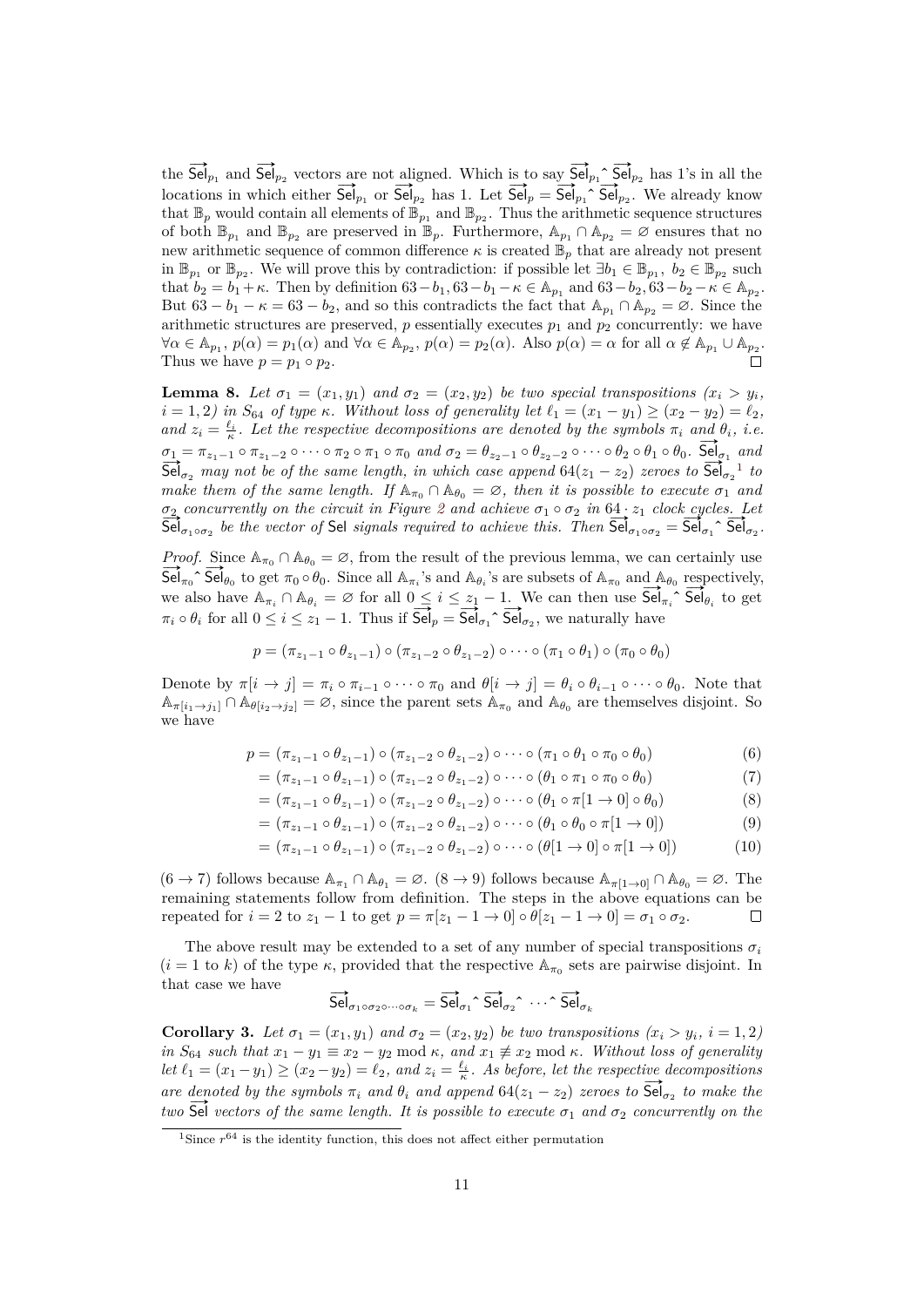*circuit in Figure [2](#page-7-0) and achieve*  $\sigma_1 \circ \sigma_2$  *in*  $64 \cdot z_1$  *clock cycles by using*  $\overrightarrow{Sel}_{\sigma_1} \circ \overrightarrow{Sel}_{\sigma_2}$  *as the select signal vector.*

*Proof.* We have already seen that for any transposition  $\sigma = (x, y) = \pi_{z-1} \circ \cdots \circ \pi_0$ , we have  $\mathbb{A}_{\pi_0} = \{x, x - \kappa, x - 2\kappa, \dots, y\}$ . Thus  $\mathbb{A}_{\pi_0}$  contains elements that are only *x* mod  $\kappa$ . Since  $x_1, y_1$  and  $x_2, y_2$  belong to different equivalence classes modulo  $\kappa$ ,  $\mathbb{A}_{\pi_0} \cap \mathbb{A}_{\theta_0} = \emptyset$ . Thus the result follows.  $\Box$ 

**Corollary 4.** Let  $\sigma_1 = (x_1, y_1)$  and  $\sigma_2 = (x_2, y_2)$  be two transpositions  $(x_i > y_i, i = 1, 2)$ *in*  $S_{64}$  *such that*  $y_1 > x_2$ *. Without loss of generality let*  $\ell_1 = (x_1 - y_1) \ge (x_2 - y_2) = \ell_2$ *, and*  $z_i = \frac{\ell_i}{\kappa}$ . Let the respective decompositions are denoted by the symbols  $\pi_i$  *and*  $\theta_i$ *. Then* after making the  $\overline{\mathsf{Sel}}$  vectors of the same length by appending zeroes, it is possible to execute *σ*<sup>1</sup> *and σ*<sup>2</sup> *concurrently on the circuit in Figure [2](#page-7-0) and achieve σ*<sup>1</sup> ◦ *σ*<sup>2</sup> *in* 64 · *z*<sup>1</sup> *clock cycles b*<sub>1</sub> and  $\sigma_2$  concurrently on the circuit in Figure by using  $\overline{\text{Sel}}_{\sigma_1} \hat{\ } \overline{\text{Sel}}_{\sigma_2}$  as the select signal vector.

*Proof.* We have  $\mathbb{A}_{\pi_0} = \{x_1, x_1 - \kappa, x_1 - 2\kappa, \dots, y_1\}$  and  $\mathbb{A}_{\theta_0} = \{x_2, x_2 - \kappa, x_2 - 2\kappa, \dots, y_2\}.$ Since  $y_1 > x_2$ , clearly  $\mathbb{A}_{\pi_0} \cap \mathbb{A}_{\theta_0} = \emptyset$ . Thus the result follows.

We can use the results in the above two corollaries to further reduce the execution time of the PRESENT permutation. We have to execute all the transpositions  $t_i$  followed by the transpositions  $s_i$ . The idea is to execute as many permutations concurrently which have pairwise disjoint  $A_{\pi_0}$ 's. We can easily partition the transpositions modulo  $\kappa = 3$ . Transpositions that are in different classes modulo 3 can obviously be executed concurrently. Also transpositions in the same class modulo 3, which have disjoint  $A_{\pi_0}$ 's can also be executed together. For the  $t_i$ 's we can think of the following solution given in Table [4,](#page-12-0) that takes  $(11 + 7 + 1) \cdot 64 = 704 + 448 + 64 = 1216$  cycles. All the swaps in  $i^{th}$  group can be executed concurrently, thereby reducing the number of cycles.

| Group          | mod <sub>3</sub> | $t_i$                        | $\max(x_i - y_i)$   #Cycles |     |
|----------------|------------------|------------------------------|-----------------------------|-----|
| 1              | $\Omega$         | (57, 39), (36, 18), (12, 3)  | 33                          | 704 |
|                |                  | (61, 55), (52, 19), (4, 1)   |                             |     |
|                | $\mathfrak{D}$   | (62, 59), (44, 11), (8, 2)   |                             |     |
| $\overline{2}$ | $\Omega$         | (60, 51), (45, 27), (24, 6)  | 21                          | 448 |
|                |                  | (46, 43), (40, 34), (28, 7)  |                             |     |
|                | $\overline{2}$   | (56, 35), (29, 23), (20, 17) |                             |     |
| 3              |                  | (25, 22)                     | 3                           | 64  |
|                | 2                | (41, 38)                     |                             |     |

Table 3: Concurrent execution of the  $t_i$ 's in the PRESENT permutation

A similar construction for the  $s_i$ 's will take  $(12 + 12 + 7 + 4) \cdot 64 = 2240$  cycles. So a total of  $1216 + 2240 = 3456$  cycles are required which is already way better than our previous construction of 12160 cycles.

#### **3.4 Final Optimization**

In this final subsection we see if the number of clock cycles can be further optimized. Specifically we want to see if it is possible to implement transpositions  $\sigma_1$  and  $\sigma_2$  concurrently, even if the corresponding  $\mathbb{A}_{\pi_0} \cap \mathbb{A}_{\theta_0} \neq \emptyset$ . We start with a well known result in permutation theory.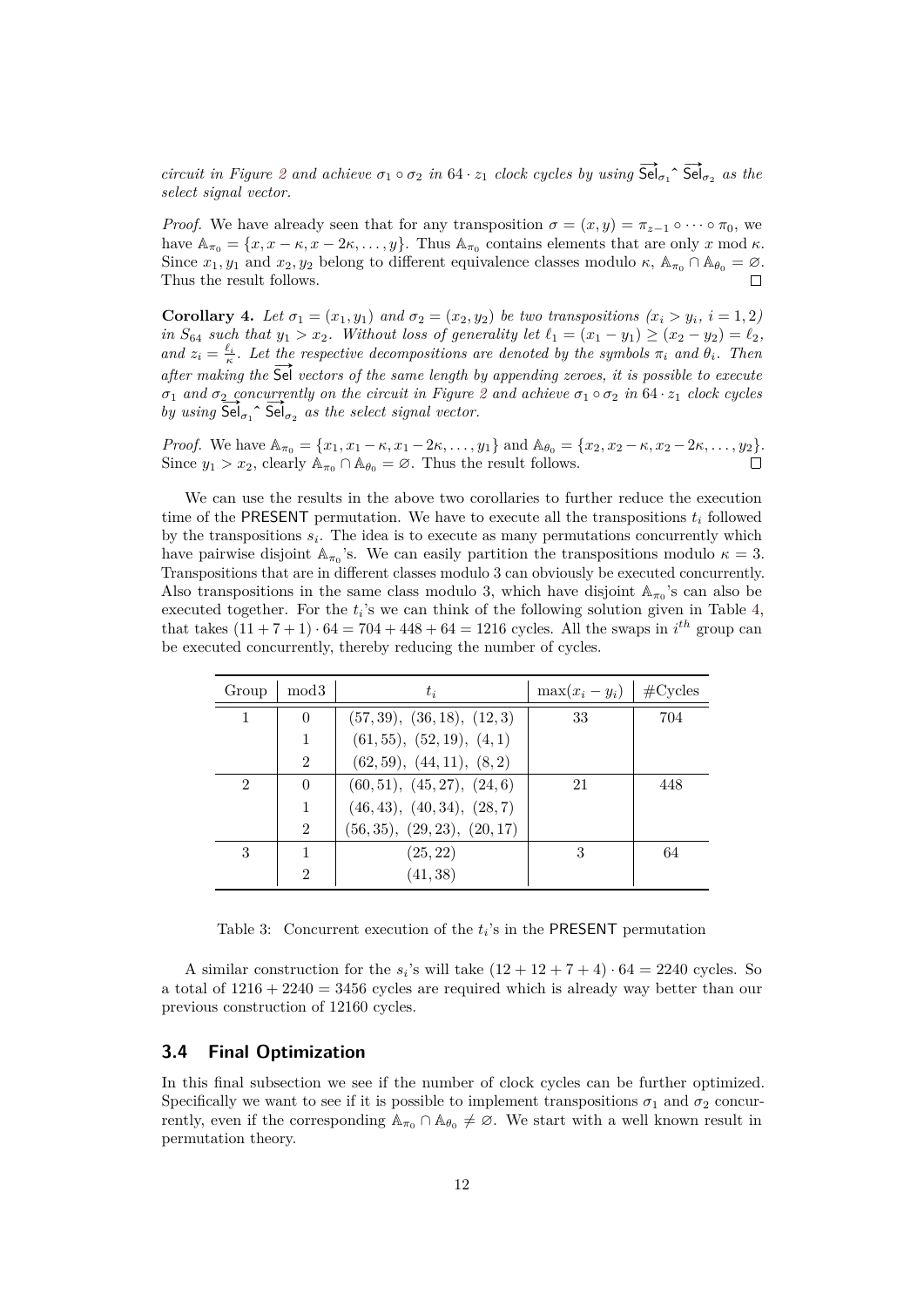<span id="page-12-0"></span>

| Group          | mod <sub>3</sub> | $s_i$                       | $\max(x_i - y_i)$ | $\#Cycles$ |
|----------------|------------------|-----------------------------|-------------------|------------|
| 1              | $\Omega$         | (51, 15)                    | 36                | 768        |
|                | 1                | (55, 31), (19, 13)          |                   |            |
|                | $\mathfrak{D}$   | (53, 29), (17, 5)           |                   |            |
| $\mathfrak{D}$ | $\theta$         | (48, 12)                    | 36                | 768        |
|                |                  | (58, 46), (34, 10)          |                   |            |
|                | $\overline{2}$   | (59, 47), (32, 8)           |                   |            |
| 3              | $\theta$         | (54, 45), (39, 30), (18, 9) | 21                | 448        |
|                | 1                | (49, 28), (16, 4)           |                   |            |
|                | $\overline{2}$   | (50, 44), (35, 14)          |                   |            |
| $\overline{4}$ | $\Omega$         | (33, 24)                    | 12                | 256        |
|                | $\mathbf{1}$     | (37, 25)                    |                   |            |
|                | $\overline{2}$   | (38, 26)                    |                   |            |

Table 4: Concurrent execution of the  $s_i$ 's in the PRESENT permutation

**Theorem 1.** *For every permutation*  $\sigma \in S_{64}$ *, and every transposition*  $(x, y) \in S_{64}$ *:* 

$$
f = \sigma \circ (x, y) = (\sigma(x), \sigma(y)) \circ \sigma
$$

The above is not difficult to prove,  $\forall \alpha \notin \{x, y\}$ , we have  $f(\alpha) = \sigma(\alpha)$ . And both sides evaluates to  $f(x) = \sigma(y)$  and  $f(y) = \sigma(x)$ .

<span id="page-12-1"></span>**Lemma 9.** *Let*  $\sigma_1 = (x_1, y_1)$  *and*  $\sigma_2 = (x_2, y_2)$  *be two special disjoint transpositions*  $(x_i >$  $y_i$ ,  $i = 1, 2$ ) in  $S_{64}$  of type  $\kappa$ . Without loss of generality let  $\ell_1 = (x_1 - y_1) \ge (x_2 - y_2) = \ell_2$ , *and*  $z_i = \frac{\ell_i}{\kappa}$ . Let the respective decompositions are denoted by the symbols  $\pi_i$  *and*  $\theta_i$ *, i.e.*  $\sigma_1 = \pi_{z_1-1} \circ \pi_{z_1-2} \circ \cdots \circ \pi_2 \circ \pi_1 \circ \pi_0$  and  $\sigma_2 = \theta_{z_2-1} \circ \theta_{z_2-2} \circ \cdots \circ \theta_2 \circ \theta_1 \circ \theta_0$ . Let us have  $\mathbb{A}_{\pi_0} \cap \mathbb{A}_{\theta_0} \neq \emptyset$ . Denote by  $p = (\pi[i \to 0](x_2), \pi[i \to 0](y_2))$ , for some  $i \in [0, z_1 - 1]$ . Let *the decomposition of p be denoted as*

$$
p = \gamma_{q-1} \circ \gamma_{q-2} \circ \cdots \circ \gamma_1 \circ \gamma_0.
$$

 $Now \ denote \ \overrightarrow{\textsf{Sel}}_1 = \overrightarrow{\textsf{Sel}}_{\pi_{z_1-1}} || \overrightarrow{\textsf{Sel}}_{\pi_{z_1-2}} || \cdots || \overrightarrow{\textsf{Sel}}_{\pi_{i+1}} \ \ and \ \overrightarrow{\textsf{Sel}}_2 = \overrightarrow{\textsf{Sel}}_p$ *. After appending with zeroes to make*  $\overrightarrow{Sel}_1$  *and*  $\overrightarrow{Sel}_2$  *of the same length, the following vector* 

$$
\overrightarrow{\text{Sel}}_1 \hat{S} \overrightarrow{\text{Sel}}_2 \parallel \overrightarrow{\text{Sel}}_{\pi[i \to 0]}
$$

*will execute*  $\sigma_1 \circ \sigma_2$  *on the circuit in Figure [2,](#page-7-0) if*  $\mathbb{B}_{\gamma_0} \cap \mathbb{B}_{\pi_{i+1}} = \emptyset$ .

*Proof.* First of all, let us clarify what we are trying to do. We want to implement

$$
\sigma_1 \circ \sigma_2 = \pi_{z_1 - 1} \circ \pi_{z_1 - 2} \circ \cdots \circ \pi_2 \circ \pi_1 \circ \pi_0 \circ (x_2, y_2)
$$
  
=  $\pi_{z_1 - 1} \circ \pi_{z_1 - 2} \circ \cdots \circ \pi_{i+1} \circ \pi[i \to 0] \circ (x_2, y_2)$   
=  $\pi_{z_1 - 1} \circ \pi_{z_1 - 2} \circ \cdots \circ \pi_{i+1} \circ (\pi[i \to 0](x_2), \pi[i \to 0](y_2)) \circ \pi[i \to 0]$   
=  $\pi_{z_1 - 1} \circ \pi_{z_1 - 2} \circ \cdots \circ \pi_{i+1} \circ p \circ \pi[i \to 0]$ 

We are therefore trying to implement  $\pi_{z_1-1} \circ \pi_{z_1-2} \circ \cdots \circ \pi_{i+1} = \pi[z_1-1 \to i+1]$  and *p* concurrently after implementing  $\pi[i \to 0]$ . Now  $\mathbb{B}_{\pi_{i+1}}, \mathbb{B}_{\pi_{i+2}}, \dots$  are singleton sets and so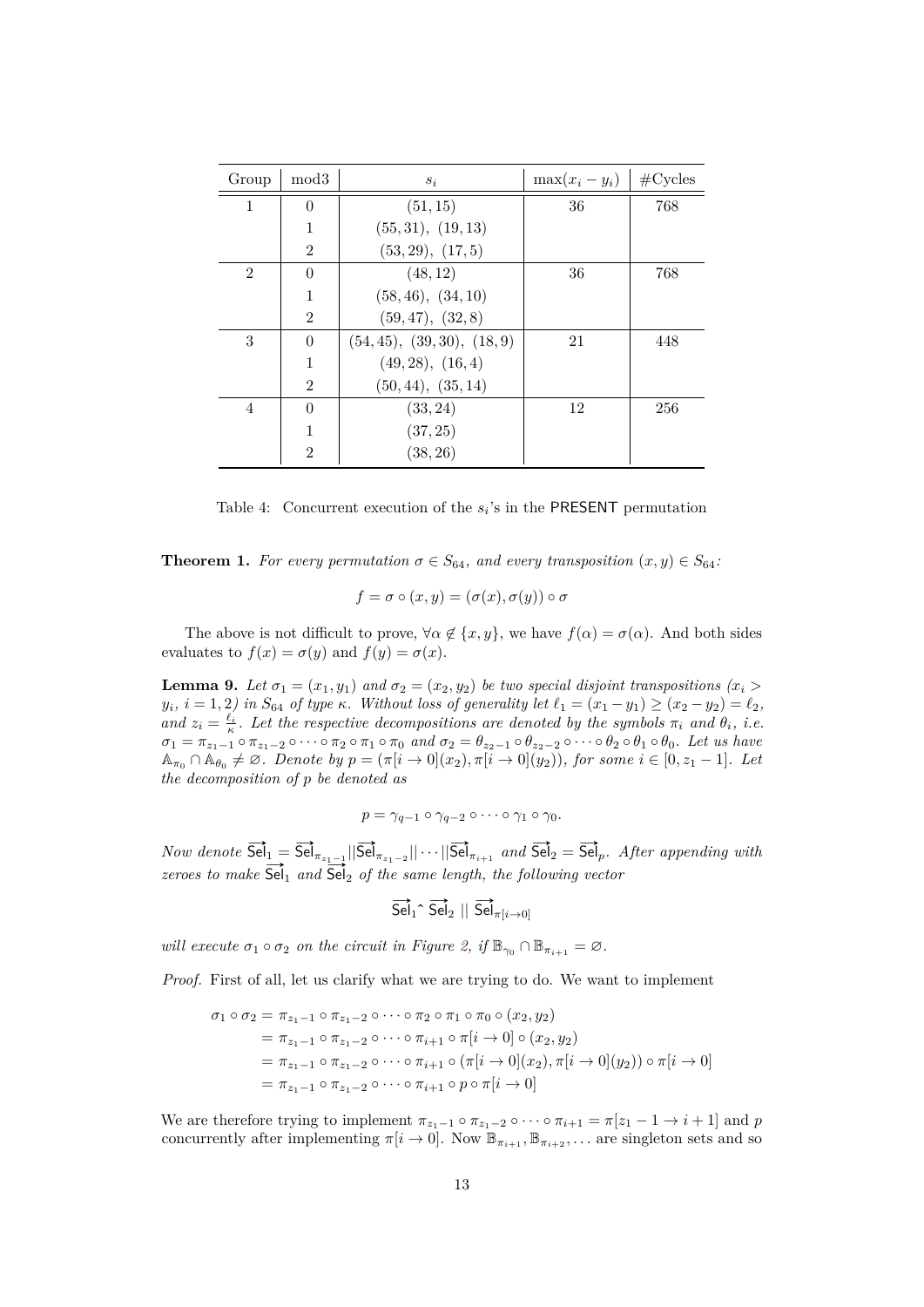are  $\mathbb{B}_{\gamma_1}, \mathbb{B}_{\gamma_2}, \ldots$  If  $\mathbb{B}_{\gamma_0} = \{g_1, g_1 + \kappa, g_1 + 2\kappa, \ldots, h_1\}$  and  $\mathbb{B}_{\pi_{i+1}} = \{g_2\}$  are disjoint (note we have taken  $h_1 > g_1$ ), then we have

$$
\mathbb{B}_{\gamma_1} = \{h_1 - \kappa\}, \quad \mathbb{B}_{\pi_{i+2}} = \{g_2 - \kappa\}
$$
  

$$
\mathbb{B}_{\gamma_2} = \{h_1 - 2\kappa\}, \quad \mathbb{B}_{\pi_{i+3}} = \{g_2 - 2\kappa\}
$$
  

$$
\vdots
$$

Thus  $\mathbb{B}_{\gamma_j}$  and  $\mathbb{B}_{\pi_{i+j+1}}$  are not only disjoint (for  $j \geq 1$ ), but the distance between the single elements in the sets equals  $g_2 - h_1$  which is a non-zero constant. Note that we have  $g_1 \equiv h_1 \equiv g_2 \mod \kappa$ , since  $\mathbb{A}_{\pi_0} \cap \mathbb{A}_{\theta_0} \neq \emptyset$ . Since  $\mathbb{B}_{\gamma_0} \cap \mathbb{B}_{\pi_{i+1}} = \emptyset$ , we must have either  $g_2 \geq h_1 + \kappa$  or  $g_2 < g_1 - \kappa$ .  $g_2 = g_1 - \kappa$  is not possible as it leads to a contradiction: if  $g_2 = g_1 - \kappa$ , then the largest element in  $\mathbb{B}_{\pi_0}$  is  $g_1 + i\kappa$ , and so  $\sigma_1 = (u, 63 - g_1 - (i + 1)\kappa)$ , for some *u*. We have  $p = (63 - h_1, 63 - g_1 - \kappa) = (63 - h_1, \pi[i \rightarrow 0](63 - g_1 - (i + 1)\kappa)),$ which means  $\sigma_2 = (v, 63 - g_1 - (i + 1)\kappa)$ , for some *v*. This contradicts the fact that  $\sigma_1$ and  $\sigma_2$  are disjoint. Denote  $z_3 = \pi[i \rightarrow 0](x_2) - \pi[i \rightarrow 0](y_2)$ . We have

$$
\mathbb{A}_{\gamma_0} = \{63 - g_1, 63 - g_1 - \kappa, \dots, 63 - h_1, 63 - h_1 - \kappa\}, \quad \mathbb{A}_{\pi_{i+1}} = \{63 - g_2, 63 - g_2 - \kappa\}
$$
\n
$$
\mathbb{A}_{\gamma_1} = \{63 - h_1 + \kappa, 63 - h_1\}, \quad \mathbb{A}_{\pi_{i+2}} = \{63 - g_2 + \kappa, 63 - g_2\}
$$
\n
$$
\mathbb{A}_{\gamma_2} = \{63 - h_1 + 2\kappa, 63 - h_1 + \kappa\}, \quad \mathbb{A}_{\pi_{i+3}} = \{63 - g_2 + 2\kappa, 63 - g_2 + \kappa\}
$$
\n
$$
\vdots
$$

$$
\mathbb{A}_{\gamma_{q-1}} = \{63 - g_1, 63 - g_1 - \kappa\}.
$$

Thus  $\mathbb{A}_{\gamma_j}$  and  $\mathbb{A}_{\pi_{i+j+1}}$  are non-disjoint (for  $j \geq 0$ ) only if  $g_2 = h_1 + \kappa$  or  $g_2 = g_1 - \kappa$ . Also note that

$$
\mathbb{A}_{\pi[i+j+1\to i+1]} = \{63 - g_2 - \kappa, 63 - g_2, 63 - g_2 + \kappa, \dots, 63 - g_2 + j\kappa\}
$$

We want to find  $\mathbb{A}_{\pi[i+j+1\to i+1]} \cap \mathbb{A}_{\gamma_j}$ . The numerical maximum of  $\mathbb{A}_{\pi[i+j+1\to i+1]}$  is 63 –  $g_2 + j\kappa$  and numerical minimum of  $\mathbb{A}_{\gamma_j}$  is 63 –  $h_1 + (j-1)\kappa$ . The min - max difference comes out to be  $g_2 - h_1 - \kappa$ . If  $g_2 > h_1 + \kappa$ , this is always greater than 0 and so the sets are disjoint. If  $g_2 < g_1 - \kappa$ , then the minimal element of  $\mathbb{A}_{\pi[i+j+1\to i+1]}$ , i.e.  $63-g_2-\kappa > 63-g_1$ which is the maximal element in the  $\mathbb{A}_{\gamma_j}$ 's. Here too the sets are disjoint. So we have three cases to analyze (A)  $g_2 > h_1 + \kappa$  or  $g_2 < g_1 - \kappa$ , (B)  $g_2 = h_1 + \kappa$ . So let us split the analysis into two cases:

**A:**  $g_2 > h_1 + \kappa$  or  $g_2 < g_1 - \kappa$ : We have  $\mathbb{A}_{\gamma_j} \cap \mathbb{A}_{\pi_{i+j+1}} = \mathbb{B}_{\gamma_j} \cap \mathbb{B}_{\pi_{i+j+1}} = \varnothing$  for all  $j \geq 0$ .  $W = \sum_{i=1}^n A_i + \sum_{i=1}^n A_i + \sum_{i=1}^n A_i$  we have  $A_{\pi(i+1)+1} = A_{\pi(i+1)+1} = \sum_{i=1}^n A_{\pi(i+1)+1} = \sum_{i=1}^n A_{\pi(i+1)+1} = \sum_{i=1}^n A_{\pi(i+1)+1} = \sum_{i=1}^n A_{\pi(i+1)+1} = \sum_{i=1}^n A_{\pi(i+1)+1} = \sum_{i=1}^n A_{\pi(i+1)+1} = \sum_{i=1}^n A_{\pi(i+1)+1} = \sum_{i=1}^n A$ we also have  $\frac{R_{\pi}[i+j+1\rightarrow i+1] \cap R_{\gamma_j}}{Sel_1}$  or  $\frac{Sel_2}{Sel_2}$  is 1. Let z be the final length of  $\frac{Sel_1}{Sel_1}$ ,  $\frac{Sel_2}{Sel_2}$  after padding. By where either  $\frac{5el_1}{5el_1}$  or  $\frac{5el_2}{5el_1}$  is 1. Let z<br>Lemma [7,](#page-9-1) if  $\frac{5el_1}{5el_1}$   $\frac{5el_2}{5el_2}$ , then

$$
\Pi = (\pi_{z+i} \circ \gamma_{z-1}) \circ (\pi_{z+i-1} \circ \gamma_{z-2}) \circ \cdots \circ (\pi_{i+2} \circ \gamma_1) \circ (\pi_{i+1} \circ \gamma_0)
$$
(11)

$$
= (\pi_{z+i} \circ \gamma_{z-1}) \circ (\pi_{z+i-1} \circ \gamma_{z-2}) \circ \cdots \circ (\gamma_1 \circ \pi_{i+2}) \circ (\pi_{i+1} \circ \gamma_0)
$$
(12)

$$
= (\pi_{z+i} \circ \gamma_{z-1}) \circ (\pi_{z+i-1} \circ \gamma_{z-2}) \circ \cdots \circ (\gamma_1 \circ \pi[i+2 \to i+1] \circ \gamma_0)
$$
(13)

$$
= (\pi_{z+i} \circ \gamma_{z-1}) \circ (\pi_{z+i-1} \circ \gamma_{z-2}) \circ \cdots \circ (\pi[i+2 \to i+1] \circ \gamma_1 \circ \gamma_0)
$$
(14)

<span id="page-13-0"></span>
$$
= (\pi_{z+i} \circ \gamma_{z-1}) \circ (\pi_{z+i-1} \circ \gamma_{z-2}) \circ \cdots \circ (\pi[i+2 \to i+1] \circ \gamma[1 \to 0]) \tag{15}
$$

$$
= \pi[z + i \to i + 1] \circ \gamma[z - 1 \to 0] = \pi[z + i \to i + 1] \circ p \tag{16}
$$

 $(11 \rightarrow 12)$  follows because  $\mathbb{A}_{\gamma_j} \cap \mathbb{A}_{\pi_{i+j+1}} = \emptyset$  for all *j*.  $(13 \rightarrow 14)$  follows because  $\mathbb{A}_{\pi[i+j+1\to i+1]} \cap \mathbb{A}_{\gamma_i} = \varnothing$  for all *j*. (15  $\to$  16) follows after repeating (11  $\to$  15) for  $j = 0, 1, 2...$  etc. The remaining statements follow by definition.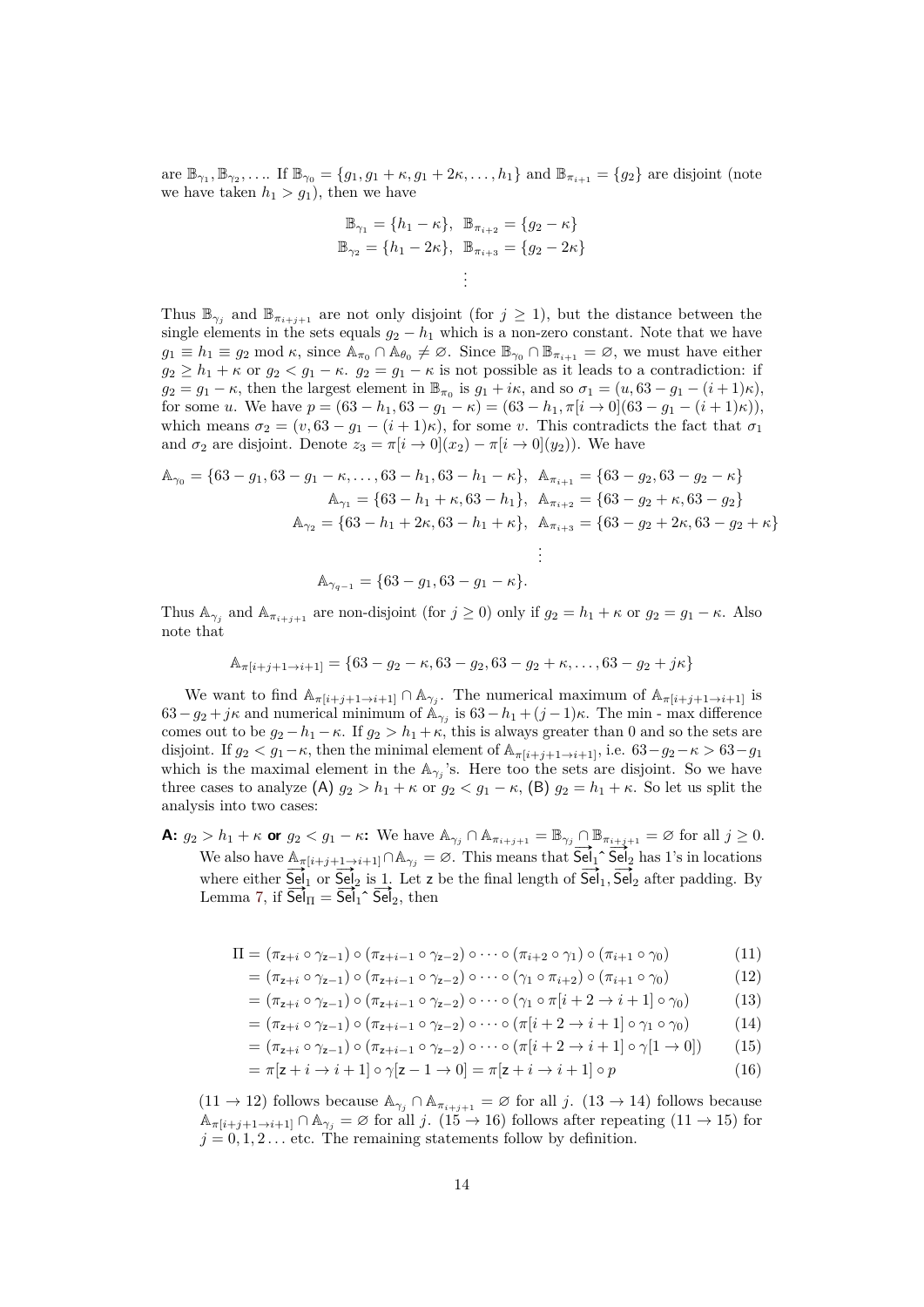**B:**  $g_2 = h_1 + \kappa$ : Before we analyze this case, let us restate a result in permutation theory

<span id="page-14-0"></span>
$$
(x_{n_1}, x_{n_2}, \dots, x_{n_l}) \circ (x_{n_l}, x_{n_{l+1}}, \dots, x_{n_k}) = (x_{n_1}, x_{n_2}, \dots, x_{n_l}, \dots, x_{n_k}).
$$
 (17)

Since  $g_2 = h_1 + \kappa$ , the following is easy to verify (denote  $\overline{h}_1 = 63 - h_1$ ,  $\overline{g}_1 = 63 - g_1$ )

$$
\pi_{i+j+1} = (\overline{h}_1 + (j-2)\kappa, \ \overline{h}_1 + (j-1)\kappa), \text{ and}
$$

$$
\gamma_j = \begin{cases} (\overline{h}_1 - \kappa, \ \overline{h}_1, \ \overline{h}_1 + \kappa, \ \dots, \ \overline{g}_1), & \text{if } j = 0, \\ (\overline{h}_1 + (j-1)\kappa, \ \overline{h}_1 + j\kappa), & \text{otherwise.} \end{cases}
$$

By directly applying equation [\(17\)](#page-14-0), we can obtain the following

<span id="page-14-2"></span>
$$
\pi_{i+j+1} \circ \gamma_j = \begin{cases} (\overline{h}_1 - 2\kappa, \ \overline{h}_1 - \kappa, \ \overline{h}_1, \ \overline{h}_1 + \kappa, \ \dots, \ \overline{g}_1), & \text{if } j = 0, \\ (\overline{h}_1 + (j-2)\kappa, \ \overline{h}_1 + (j-1)\kappa, \ \overline{h}_1 + j\kappa), & \text{otherwise.} \end{cases}
$$
(18)

 $\pi[i + j + 1 \rightarrow i + 1] = (\bar{h}_1 + (j - 1)\kappa, \dots, \bar{h}_1, \bar{h}_1 - \kappa, \bar{h}_1 - 2\kappa)$ 

From figure [3,](#page-9-0) (or by induction) it is easy to deduce that

$$
\gamma[j \to 0] = (\overline{h}_1 - \kappa, \quad \overline{h}_1 + j\kappa, \ \overline{h}_1 + (j+1)\kappa, \dots, \ \overline{g}_1)
$$

From the above two equations we can deduce that

<span id="page-14-1"></span>
$$
\pi[i+j+1 \to i+1] \circ \gamma[j \to 0] = (\overline{h}_1 - 2\kappa, \ \overline{h}_1 + (j-1)\kappa, \dots, \overline{h}_1, \overline{h}_1 - \kappa, \overline{h}_1 + j\kappa, \dots, \overline{g}_1)
$$
\n(19)

Note that if we denote  $\mathbb{B}_{q_j} = \mathbb{B}_{\gamma_j} \cup \mathbb{B}_{\pi_{i+j+1}}$ , then  $\mathbb{B}_{q_0} = \{g_1, g_1 + \kappa, \ldots, h_1, h_1 + \kappa\}$ and  $\mathbb{B}_{q_j} = \{h_1 - (j-1)\kappa, h_1 + j\kappa\}$  for  $j > 0$ . From this it is easy to deduce that  $q_j = \pi_{i+j+1} \circ \gamma_j$  for all *j*, (only that this time  $\pi_{i+j+1}$  and  $\gamma_j$  do not commute). Thus as per the analysis of case (A) we again have

$$
\Pi = (\pi_{z+i} \circ \gamma_{z-1}) \circ (\pi_{z+i-1} \circ \gamma_{z-2}) \circ \cdots \circ (\pi_{i+2} \circ \gamma_1) \circ (\pi_{i+1} \circ \gamma_0)
$$

where  $\Pi$  is such that  $\overrightarrow{Sel}_{\Pi} = \overrightarrow{Sel}_{1} \cap \overrightarrow{Sel}_{2}$ . In spite of the fact that  $\pi_{i+j+1}$  and  $\gamma_j$  do not commute, we intend to prove that

$$
(\pi_{i+j+1} \circ \gamma_j) \circ \cdots \circ (\pi_{i+2} \circ \gamma_1) \circ (\pi_{i+1} \circ \gamma_0) = \pi[i+j+1 \to i+1] \circ \gamma[j \to 0], \ \forall \ j
$$

which would prove equation [\(16\)](#page-13-0) for this case too. We proceed by mathematical induction: for  $j = 1$ , from equation [\(19\)](#page-14-1), we have

$$
\pi[i+2 \to i+1] \circ \gamma[1 \to 0] = (\overline{h}_1 - 2\kappa, \ \overline{h}_1, \ \overline{h}_1 - \kappa, \overline{h}_1 + \kappa, \dots, \overline{g}_1)
$$

Also  $(\pi_{i+2} \circ \gamma_1) \circ (\pi_{i+1} \circ \gamma_0)$  can be calculated from equation [\(18\)](#page-14-2) as:

$$
(\overline{h}_1 - \kappa, \ \overline{h}_1, \ \overline{h}_1 + \kappa) \circ (\overline{h}_1 - 2\kappa, \ \overline{h}_1 - \kappa, \ \overline{h}_1, \ \overline{h}_1 + \kappa, \ \dots, \ \overline{g}_1)
$$
  
=  $(\overline{h}_1 - 2\kappa, \ \overline{h}_1, \ \overline{h}_1 - \kappa, \overline{h}_1 + \kappa, \dots, \overline{g}_1) = \pi[i + 2 \to i + 1] \circ \gamma[1 \to 0].$ 

We will now prove instance  $j+1$  assuming all instances from  $1 \rightarrow j$  are correct. From equations [\(18\)](#page-14-2), [\(19\)](#page-14-1) we can calculate  $(\pi_{i+j+2} \circ \gamma_{j+1}) \circ \pi[i+j+1 \to i+1] \circ \gamma[j \to 0]$ as follows:

$$
(\overline{h}_1 + (j-1)\kappa, \ \overline{h}_1 + j\kappa, \ \overline{h}_1 + (j+1)\kappa) \circ (\overline{h}_1 - 2\kappa, \ \overline{h}_1 + (j-1)\kappa, \dots, \overline{h}_1, \n\overline{h}_1 - \kappa, \overline{h}_1 + j\kappa, \dots, \overline{g}_1) = (\overline{h}_1 - 2\kappa, \overline{h}_1 + j\kappa, \ \overline{h}_1 + (j-1)\kappa, \dots, \overline{h}_1, \overline{h}_1 - \kappa, \overline{h}_1 + (j+1)\kappa, \dots, \overline{g}_1) = \pi[i + j + 2 \to i + 1] \circ \gamma[j + 1 \to 0].
$$

This concludes proof for case (B).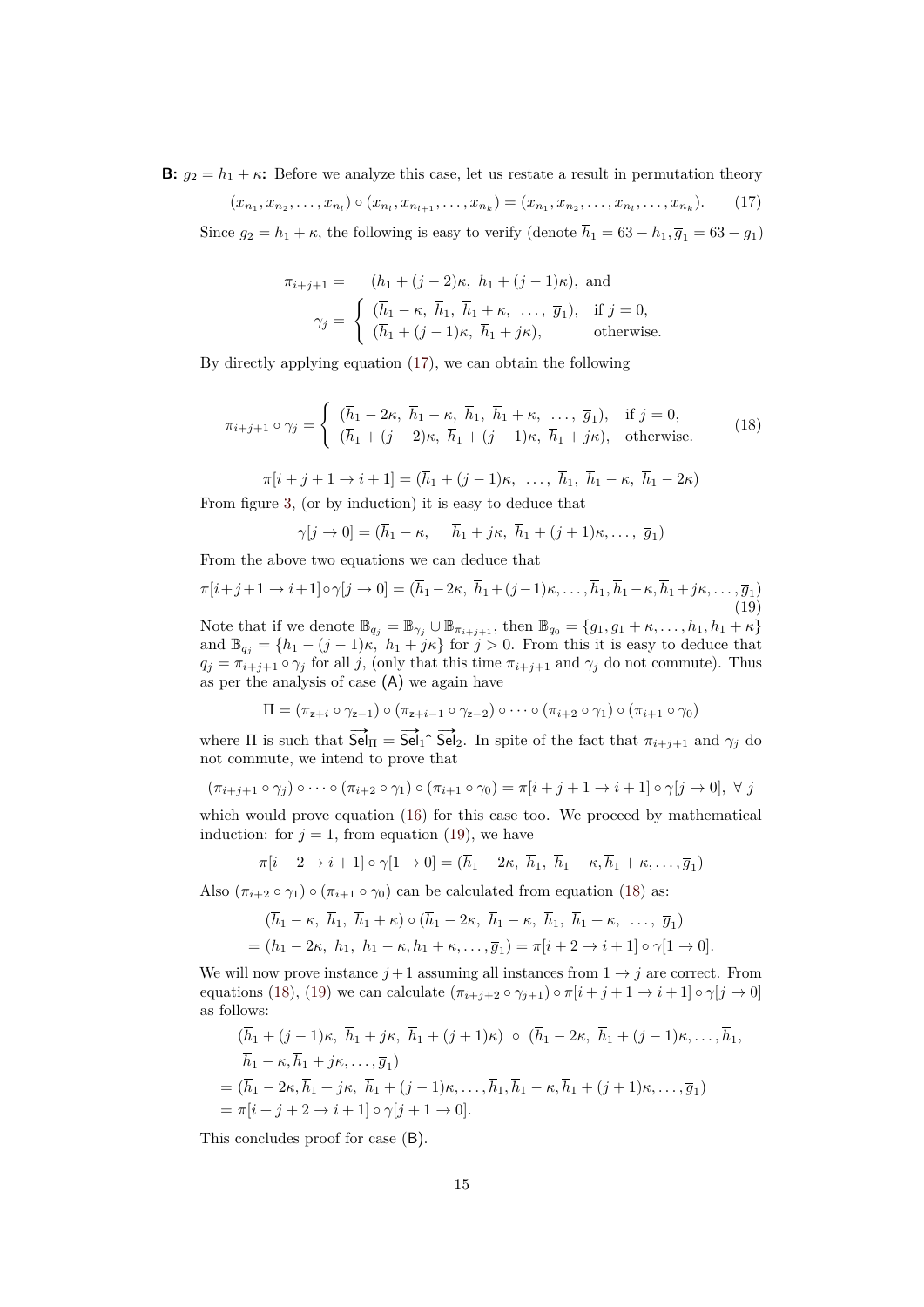**Example 2.** An immediate application of the above is to construct a  $\overline{Sel}$  vector to execute (51*,* 15) and (48*,* 12) concurrently on the PRESENT circuit. In the previous subsection we had executed them sequentially which had cost us  $12 \cdot 64 = 768$  cycles each. Start with  $\sigma_1 = (48, 12)$ . We have  $\mathbb{B}_{\pi_0} = \{15, 18, 21, 24, 27, 30, 33, 36, 39, 42, 45, 48\}$ ,  $\mathbb{B}_{\pi_i} = \{48 - 3j\}$ for  $1 \leq j \leq 11$ . For  $\sigma_2 = (51, 15)$ , we observe that  $(\pi_0(51), \pi_0(15)) = (51, 18)$ . If we let  $p = (51, 18)$ , then  $\mathbb{B}_{\gamma_0} = \{12, 15, 18, 21, 24, 27, 30, 33, 36, 39, 42\}$ . Since  $\mathbb{B}_{\gamma_0} \cap \mathbb{B}_{\pi_1} = \emptyset$ , this choice of *p* will work. Also  $\mathsf{Sei}_1$  and  $\mathsf{Sei}_2$  will be of the same length, due to which zero padding is also not required. So we have  $\mathbb{B}_{\gamma_j} = \{42 - 3j\}$  for all  $1 \leq j \leq 10$ . Since  $\text{Sel}_{\sigma_1 \circ \sigma_2} = \text{Sel}_1 \circ \text{Sel}_2 \parallel \text{Sel}_{\pi[i \to 0]}$ , denoting the decomposition of  $\sigma_1 \circ \sigma_2$  by the symbols  $\eta_j$ , we have  $\mathbb{B}_{\eta_0} = \mathbb{B}_{\pi_0}$ ,  $\mathbb{B}_{\eta_{j+1}} = \mathbb{B}_{\pi_{j+1}} \cup \mathbb{B}_{\gamma_j}$  for  $0 \leq j \leq 10$ . This therefore implements  $\sigma_1 \circ \sigma_2$ in only  $12 \cdot 64 = 768$  cycles.

In the next lemma, we take things forward. If  $\sigma$  is a permutation which implements a set of disjoint transpositions (instead of just a single transposition), it may be possible to implement another transposition  $\sigma'$  concurrently along with  $\sigma$  if certain conditions are met.

**Lemma 10.** Let  $\sigma$  be a special permutation of type  $\kappa$  that is a composition of several *pairwise disjoint transpositions. Let*  $\sigma' = (x, y)$  *be a special transposition*  $(x > y)$  *of type κ, that is also pairwise disjoint with each of the transpositions that compose σ. Let the respective decompositions are denoted by the symbols*  $\pi_i$  *and*  $\theta_i$ *, i.e.*  $\sigma = \pi_{z_1-1} \circ \pi_{z_1-2} \circ$  $\cdots \circ \pi_2 \circ \pi_1 \circ \pi_0$  and  $\sigma' = \theta_{z_2-1} \circ \theta_{z_2-2} \circ \cdots \circ \theta_2 \circ \theta_1 \circ \theta_0$ . Let us have  $\mathbb{A}_{\pi_0} \cap \mathbb{A}_{\theta_0} \neq \emptyset$ . *Denote by*  $p = (\pi[i \rightarrow 0](x), \pi[i \rightarrow 0](y))$ *, for some*  $i \in [0, z_1 - 1]$ *. Let the decomposition of p be denoted as*

*p* =  $\gamma_{q-1} \circ \gamma_{q-2} \circ \cdots \circ \gamma_1 \circ \gamma_0$ .

 $Now \ denote \ \overrightarrow{Sel}_1 = \overrightarrow{Sel}_{\pi_{z_1-1}} || \overrightarrow{Sel}_{\pi_{z_1-2}} || \cdots || \overrightarrow{Sel}_{\pi_{i+1}} \ \ and \ \overrightarrow{Sel}_2 = \overrightarrow{Sel}_p$ *. After appending with zeroes to make*  $\overrightarrow{Sel}_1$  *and*  $\overrightarrow{Sel}_2$  *of the same length, the following vector* 

 $\overrightarrow{\text{Sel}}_1 \hat{\text{Sel}}_2 \parallel \overrightarrow{\text{Sel}}_{\pi[i \to 0]}$ 

*will execute*  $\sigma \circ \sigma'$  *on the circuit in Figure [2,](#page-7-0) if*  $\mathbb{B}_{\gamma_0} \cap \mathbb{B}_{\pi_{i+1}} = \emptyset$ *.* 

*Proof.* We give a sketch of the proof as a complete analytical proof is likely to be quite complicated. The idea is similar to the ideas explained in the proof of Lemma [9.](#page-12-1) Note that  $\mathbb{B}_{\pi_{i+j+1}}$  ( $j \geq 0$ ) will be the union of the corresponding B sets of the several transpositions that compose  $\sigma$ . One has to iterate the "disjoincy" arguments introduced in Lemma [9,](#page-12-1) for  $\mathbb{B}_{\gamma_0}$  and each of those  $\mathbb B$  sets to arrive at a proof.

**Example 3.** Let us construct a  $\overrightarrow{Sel}$  vector for all the  $s_i$ 's in PRESENT that are 0 mod 3. The transpositions are (51*,* 15), (48*,* 12), (54*,* 45), (39*,* 30), (18*,* 9), (33*,* 24). We already have a  $\mathsf{Sei}$  vector for  $(51, 15) \circ (48, 12)$  in the previous example.

- 1. To start, we have  $\sigma = (51, 15) \circ (48, 12)$ ,  $\mathbb{B}_{\pi_0} = \{15, 18, 21, 24, 27, 30, 33, 36, 39, 42, 45, 48\}$ , B*<sup>π</sup>*<sup>1</sup> = {12*,* 15*,* 18*,* 21*,* 24*,* 27*,* 30*,* 33*,* 36*,* 39*,* 42*,* 45}, and B*<sup>π</sup><sup>j</sup>* = {48 − 3*j,* 45 − 3*j*} for all  $2 \leq j \leq 11$ . Let  $\sigma' = (54, 45)$ . Now  $(\pi[1 \to 0](54), \pi[1 \to 0](45)) = (54, 51)$ . If  $p = (54, 51)$  then  $\mathbb{B}_{\gamma_0} = \{9\}$ . which is disjoint with  $\mathbb{B}_{\pi_2} = \{42, 39\}$ . Since  $\mathbb{B}_{\gamma_0}$  has only one element it is sufficient to generate *p*. So we have  $\mathbb{B}_{\eta_2} = \mathbb{B}_{\pi_2} \cup \mathbb{B}_{\gamma_0} = \{42, 39, 9\}.$ For all other *j*, we have  $\mathbb{B}_{\eta_j} = \mathbb{B}_{\pi_j}$ . This will give us  $\sigma \circ \sigma'$ .
- 2. This time  $\sigma = (51, 15)$   $(48, 12)$   $(54, 45)$ . Shifting notations, we have  $\mathbb{B}_{\pi_0} =$  $\{15, 18, 21, 24, 27, 30, 33, 36, 39, 42, 45, 48\}, \mathbb{B}_{\pi_1} = \{12, 15, 18, 21, 24, 27, 30, 33, 36, 39, 42, 45\},\$  $\mathbb{B}_{\pi_2} = \{42, 39, 9\}$ , and  $\mathbb{B}_{\pi_j} = \{48 - 3j, 45 - 3j\}$  for all  $3 \le j \le 11$ . Let  $\sigma' = (33, 24)$ .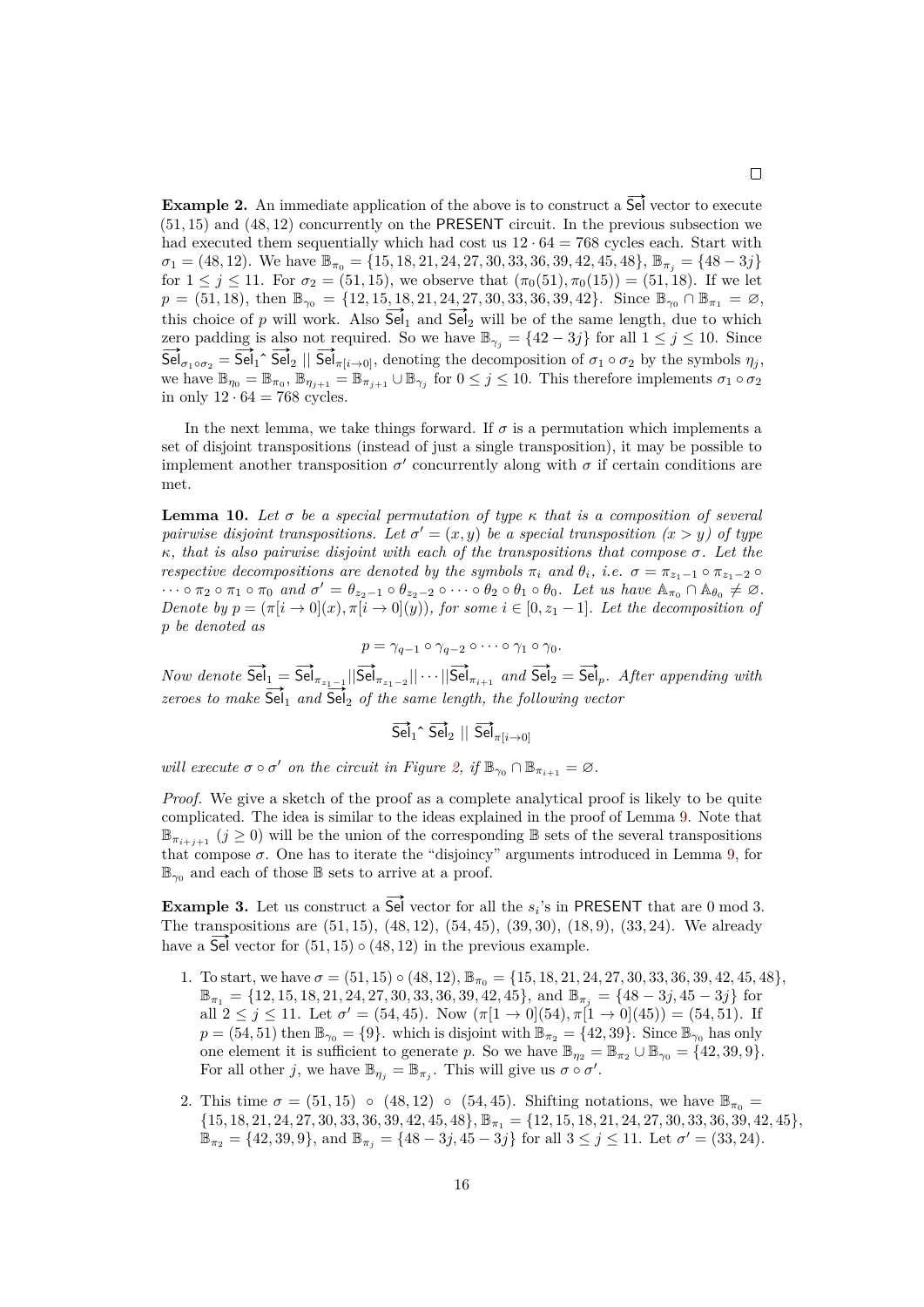Now  $(\pi[1 \rightarrow 0](33), \pi[1 \rightarrow 0](24)) = (39, 30)$ . If  $p = (39, 30)$  then  $\mathbb{B}_{\gamma_0} = \{24, 27, 30\}$ . which is disjoint with  $\mathbb{B}_{\pi_2} = \{42, 39, 9\}$ . We have  $\mathbb{B}_{\gamma_1} = \{27\}$  and  $\mathbb{B}_{\gamma_2} = \{24\}$ . So we have  $\mathbb{B}_{\eta_2} = \mathbb{B}_{\pi_2} \cup \mathbb{B}_{\gamma_0} = \{42, 39, 30, 27, 24, 9\}, \mathbb{B}_{\eta_3} = \mathbb{B}_{\pi_3} \cup \mathbb{B}_{\gamma_1} = \{39, 36, 27\},\$  $\mathbb{B}_{\eta_4} = \mathbb{B}_{\pi_4} \cup \mathbb{B}_{\gamma_2} = \{36, 33, 24\}.$  For all other *j*, we have  $\mathbb{B}_{\eta_j} = \mathbb{B}_{\pi_j}$ .

- 3. Now  $\sigma = (51, 15)$   $(48, 12)$   $(54, 45)$   $(33, 24)$ . Since we are using shifting notations, all  $\mathbb{B}_{\pi_j}$ 's are the corresponding  $\mathbb{B}_{\eta_j}$ 's of the previous iteration. Let  $\sigma' = (39, 30)$ . Now  $(\pi[2 \to 0](39), \pi[2 \to 0](30)) = (45, 39)$ . If  $p = (45, 39)$  then  $\mathbb{B}_{\gamma_0} = \{18, 21\}$ . which is disjoint with  $\mathbb{B}_{\pi_3} = \{39, 36, 27\}$ . We have  $\mathbb{B}_{\gamma_1} = \{18\}$ . So we have  $\mathbb{B}_{\eta_3} = \mathbb{B}_{\pi_3} \cup \mathbb{B}_{\gamma_0} = \{39, 36, 27, 21, 18\}$  and  $\mathbb{B}_{\eta_4} = \mathbb{B}_{\pi_4} \cup \mathbb{B}_{\gamma_1} = \{36, 33, 24, 18\}.$ For all other *j*, we have  $\mathbb{B}_{\eta_j} = \mathbb{B}_{\pi_j}$ .
- 4. Now  $\sigma = (51, 15)$   $(48, 12)$   $(54, 45)$   $(33, 24)$   $(39, 30)$ . All  $\mathbb{B}_{\pi_j}$ 's are the corresponding  $\mathbb{B}_{\eta_j}$ 's of the previous iteration. Let  $\sigma' = (18, 9)$ . Now  $(\pi[3 \to$  $0[(18), \pi[3 \rightarrow 0](9)) = (18, 9)$ . If  $p = (18, 9)$  then  $\mathbb{B}_{\gamma_0} = \{45, 48, 51\}$ . which is disjoint with  $\mathbb{B}_{\pi_4} = \{36, 33, 24, 18\}$ . We have  $\mathbb{B}_{\gamma_1} = \{48\}$  and  $\mathbb{B}_{\gamma_2} = \{45\}$ . So we have  $\mathbb{B}_{\eta_4} = \mathbb{B}_{\pi_4} \cup \mathbb{B}_{\gamma_0} = \{51, 48, 45, 36, 33, 24, 18\}, \mathbb{B}_{\eta_5} = \mathbb{B}_{\pi_5} \cup \mathbb{B}_{\gamma_1} = \{48, 33, 30\}$  and  $\mathbb{B}_{\eta_6} = \mathbb{B}_{\pi_6} \cup \mathbb{B}_{\gamma_2} = \{45, 30, 27\}.$  For all other *j*, we have  $\mathbb{B}_{\eta_j} = \mathbb{B}_{\pi_j}$ . This completes the construction for all the  $s_i$ 's of the form 0 mod 3. Let us enumerate the sets explicitly

$$
\begin{aligned} &\mathbb{B}_{\eta_0} = \{15, 18, 21, 24, 27, 30, 33, 36, 39, 42, 45, 48\} \\ &\mathbb{B}_{\eta_1} = \{12, 15, 18, 21, 24, 27, 30, 33, 36, 39, 42, 45\} \\ &\mathbb{B}_{\eta_2} = \{42, 39, 30, 27, 24, 9\} \\ &\mathbb{B}_{\eta_3} = \{39, 36, 27, 21, 18\} \\ &\mathbb{B}_{\eta_4} = \{51, 48, 45, 36, 33, 24, 18\} \\ &\mathbb{B}_{\eta_5} = \{48, 33, 30\} \\ &\mathbb{B}_{\eta_6} = \{45, 30, 27\} \\ &\mathbb{B}_{\eta_j} = \{48 - 3j, 45 - 3j\}, \ \forall \ 7 \leq j \leq 11 \end{aligned}
$$

This therefore constructs all the  $s_i$ 's of the PRESENT permutation that are 0 mod 3 in  $12 \cdot 64 = 768$  cycles. We can use a similar approach to construct Sel vectors for the  $s_i$ 's that are 1, 2 mod 3, that can operate in  $8 \cdot 64 = 512$  cycles each. After padding of each of them to 768 cycles, a simple application of lemma [8](#page-10-1) and corollary [3,](#page-10-2) or each or them to *(b8 cycles, a simple application or lemma 8 and corollary 3 allows us to construct the*  $\overline{Se}$  *vector for the composition of all the*  $s_i$ *'s by computing*  $\frac{\text{allows}}{\text{Sel}_{0 \text{ mod } 3}}$   $\frac{\text{col}_{1 \text{ mod } 3}}{\text{Sel}_{1 \text{ mod } 3}}$   $\frac{\text{Sel}_{2 \text{ mod } 3}}{\text{Sel}_{2 \text{ mod } 3}}$  that operates in just 768 cycles. Table [5](#page-17-0) lists the B vectors for all the  $s_i$  transpositions that are 1, 2 mod 3. Using a similar approach vectors for all the  $s_i$  transpositions that are 1, 2 mod 3. Using a similar approach<br>one can construct a similar  $\overline{\mathsf{Sel}}$  vector for the composition of all  $t_i$ 's that operate in  $11 \cdot 64 = 704$  cycles. The B vectors for the  $s_i$  transpositions are also listed in Table [5.](#page-17-0) Since our strategy is to execute the composition of the  $t_i$ 's followed by the  $s_i$ 's this approach takes  $704 + 768 = 1472$  cycles, which is the best we could manage.

### <span id="page-16-0"></span>**4 The** PRESENT **circuit**

Using the mathematical background presented in the previous section, we present our construction of the PRESENT circuit. Note that the sequence of operation in PRESENT are as follows: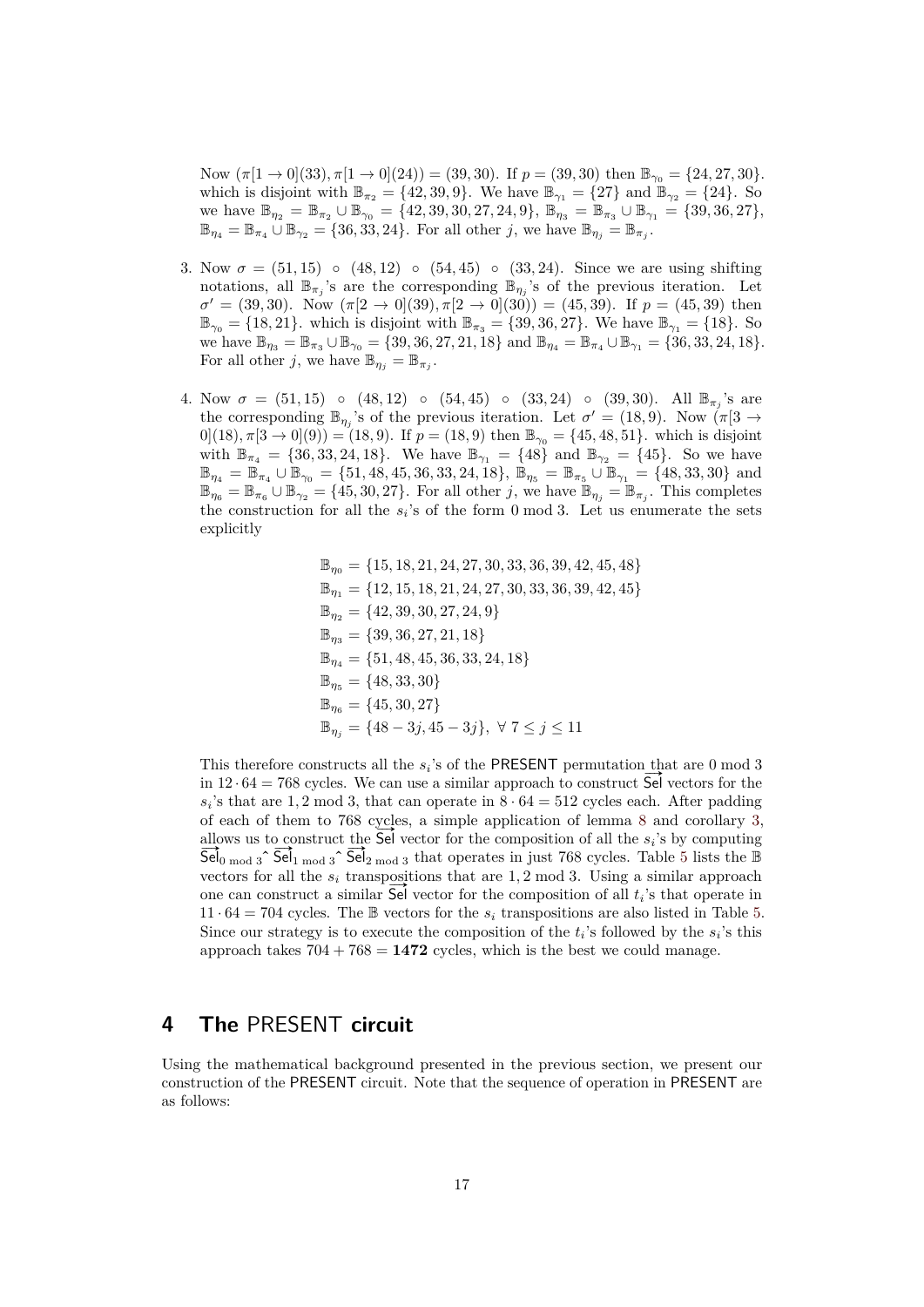<span id="page-17-0"></span>

| Group        | mod3             | j                | $\mathbb{B}_{\eta_{\hat{1}}}$                      | $\#\text{Cycles}$ |
|--------------|------------------|------------------|----------------------------------------------------|-------------------|
| $s_i$        | 1                | 0                | $\{29, 32, 35, 38, 41, 44, 47, 50\}$               | 512               |
|              |                  | 1                | $\{8, 11, 14, 17, 20, 23, 26, 47\}$                |                   |
|              |                  | $\overline{2}$   | $\{5, 8, 11, 23, 44\}$                             |                   |
|              |                  | 3                | $\{8, 20, 26, 29, 32, 41\}$                        |                   |
|              |                  | 4                | $\{5, 17, 29, 38, 47, 50, 53, 56\}$                |                   |
|              |                  | 5                | ${14, 26, 35, 44, 53}$                             |                   |
|              |                  | 6                | $\{11, 32, 50\}$                                   |                   |
|              |                  | 7                | ${8, 29, 47}$                                      |                   |
|              | $\overline{2}$   | $\boldsymbol{0}$ | $\{31, 34, 37, 40, 43, 46, 49, 52\}$               | 512               |
|              |                  | 1                | $\{10, 13, 16, 19, 22, 25, 28, 49\}$               |                   |
|              |                  | $\overline{2}$   | ${25, 28, 31, 34, 37, 40, 43, 46}$                 |                   |
|              |                  | 3                | $\{4, 7, 10, 22, 40, 43\}$                         |                   |
|              |                  | $\overline{4}$   | $\{7, 19, 25, 28, 37, 40, 46, 49, 52, 55\}$        |                   |
|              |                  | 5                | $\{4, 10, 13, 16, 25, 34, 37, 52\}$                |                   |
|              |                  | 6                | $\{10, 13, 31, 34, 49\}$                           |                   |
|              |                  | 7                | $\{10, 28, 31, 46\}$                               |                   |
| $\sqrt{t_i}$ | $\boldsymbol{0}$ | 0                | ${18, 21, 24, 27, 30, 33, 39, 42, 45, 48, 51, 54}$ | 576               |
|              |                  | 1                | $\{6, 9, 12, 15, 18, 30, 51\}$                     |                   |
|              |                  | $\overline{2}$   | $\{15, 27, 48\}$                                   |                   |
|              |                  | 3                | ${12, 24, 45}$                                     |                   |
|              |                  | 4                | $\{9, 21, 27, 30, 33, 36, 39, 42\}$                |                   |
|              |                  | 5                | $\{6, 18, 36, 39\}$                                |                   |
|              |                  | 6                | $\{3, 6, 9, 33, 51, 54, 57\}$                      |                   |
|              |                  | 7                | $\{6, 30, 54\}$                                    |                   |
|              |                  | 8                | $\{3, 27, 51\}$                                    |                   |
|              | $\mathbf{1}$     | 0                | $\{11, 14, 17, 20, 23, 26, 29, 32, 35, 38, 41\}$   | 704               |
|              |                  | $\mathbf 1$      | ${38}$                                             |                   |
|              |                  | $\overline{2}$   | ${35}$                                             |                   |
|              |                  | 3                | ${32}$                                             |                   |
|              |                  | 4                | $\{29, 35, 38, 41, 44, 47, 50, 53\}$               |                   |
|              |                  | 5                | $\{2, 5, 20, 23, 26, 50\}$                         |                   |
|              |                  | 6                | $\{2, 14, 20, 23, 35, 59\}$                        |                   |
|              |                  | 7                | $\{20, 44\}$                                       |                   |
|              |                  | 8                | ${17, 41}$                                         |                   |
|              |                  | 9                | ${14, 38}$                                         |                   |
|              |                  | 10               | $\{11,35\}$                                        |                   |
|              | $\overline{2}$   | 0                | $\{19, 22, 25, 28, 31, 34, 37, 40, 43, 46, 49\}$   | 704               |
|              |                  | 1                | $\{7, 10, 13, 16, 19, 22, 46\}$                    |                   |
|              |                  | $\overline{2}$   | $\{19, 31, 34, 43, 55, 58\}$                       |                   |
|              |                  | 3                | $\{1, 16, 31, 40, 55\}$                            |                   |
|              |                  | 4                | ${13, 19, 37, 43}$                                 |                   |
|              |                  | 5                | $\{10, 34\}$                                       |                   |
|              |                  | 6                | $\{7,31\}$                                         |                   |
|              |                  | 7                | ${28}$                                             |                   |
|              |                  | 8                | ${25}$                                             |                   |
|              |                  | 9                | ${22}$                                             |                   |
|              |                  | 10               | ${19}$                                             |                   |

Table 5: Constructed  $\mathbb{B}$  sets for the  $t_i$ 's and  $s_i$ 's in the PRESENT permutation

| PRESENT Datapath                         | PRESENT Keypath                                                                                         |
|------------------------------------------|---------------------------------------------------------------------------------------------------------|
| 1. For $i = 1 \rightarrow 31$ do         | 1. For $i = 1 \rightarrow 32$ do                                                                        |
| $addRoundkey(STATE, K_i)$                | $K_i = [k_{79}, k_{78}, \ldots, k_{16}]$                                                                |
| sBoxLayer(STATE)                         | $[k_{79}, k_{78}, \ldots, k_{1}, k_{0}] \leftarrow [k_{18}, k_{17}, \ldots, k_{20}, k_{19}]$            |
| pLayer(STATE)                            | $[k_{79}, k_{78}, k_{77}, k_{76}] \leftarrow S[k_{79}, k_{78}, k_{77}, k_{76}]$                         |
| 2. addRoundkey( $\text{STATE}, K_{32}$ ) | $[k_{19}, k_{18}, k_{17}, k_{16}, k_{15}] \leftarrow [k_{19}, k_{18}, k_{17}, k_{16}, k_{15}] \oplus i$ |
|                                          |                                                                                                         |

The circuit for the datapath and the keypath are described in Figures [4](#page-18-0) and [5](#page-19-0) respec-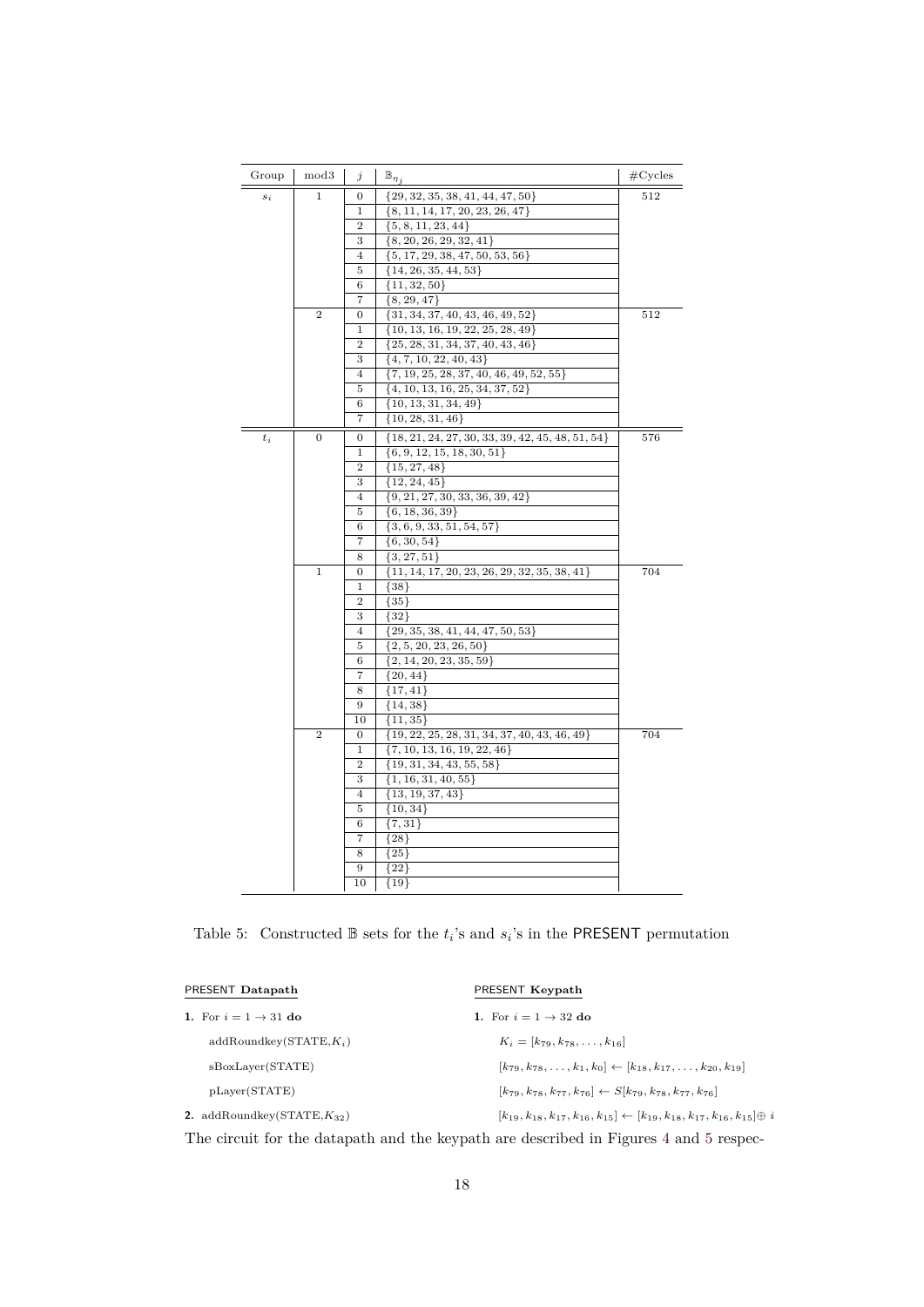<span id="page-18-0"></span>

Figure 4: The PRESENT datapath

tively. Note that although it appears that the circuit employs two s-boxes, one for the data and keypaths each, in fact the there is only one s-box circuit with a multiplexer in front which accepts inputs from the state and key registers at different periods in the encryption cycle. In order to explain the circuit operations, it is most instructive to give a cycle by cycle explanation of the flow of data in the registers.

- **First 80 cycles:** In this period the plaintext and key are loaded onto the state and key registers bit by bit. We initiate a register **Cycle** which is reset to zero at the end of the key and plaintext loading.
- **Cycle 0 to 63:** This period is used for adding the roundkey to the state bits and then a subsequent S-box operation. Although key addition and the subsequent register updates are done bitwise, it is possible to execute the 4-bit S-box operation by using the idea introduced in [\[JMPS17\]](#page-31-2). In Figure [4,](#page-18-0) we can see that the last 4 flip-flops in the circuit are in fact scan flip-flops which will help in the S-box operation. In the first 3 cycles of every 4-cycle period, the SB signal that controls these flip-flops are kept at zero so that in these 3 cycles the updated value is the addition of the corresponding state and keybits without the S-box operation. In the 4th cycle of this 4-cycle period, the SB signal is changed to 1 so that 4 bit output of the S-box is updated en-masse in this cycle.
- **Cycle 64 to 1535:** The next 1472 cycles are used to implement the permutation layer as explained in the previous sub-section. The Sel port that controls the 61*st* flip-flop is fed the signals from the  $\overline{Se}$  vector constructed in the previous section. The **Cycle** register is reset to zero at the end of this period.

The above procedure is repeated 31 times. In the 32*nd* iteration the first 64 cycles are used for the final roundkey addition operation and the ciphertext is available at the output of the xor gate that does the key addition. The keypath operations are slightly more involved. We need to perform the key update operations correctly, and at the same time ensure that the correct roundkey bit is available during the roundkey addition operation. The key update operation rotates the 80-bit key towards the left by 61 bits, then applies the s-box to a fixed nibble and then adds the round-constant to another fixed 5 bit chunk. The main concern therefore is to ensure that after the completion of a round, which in this case consists of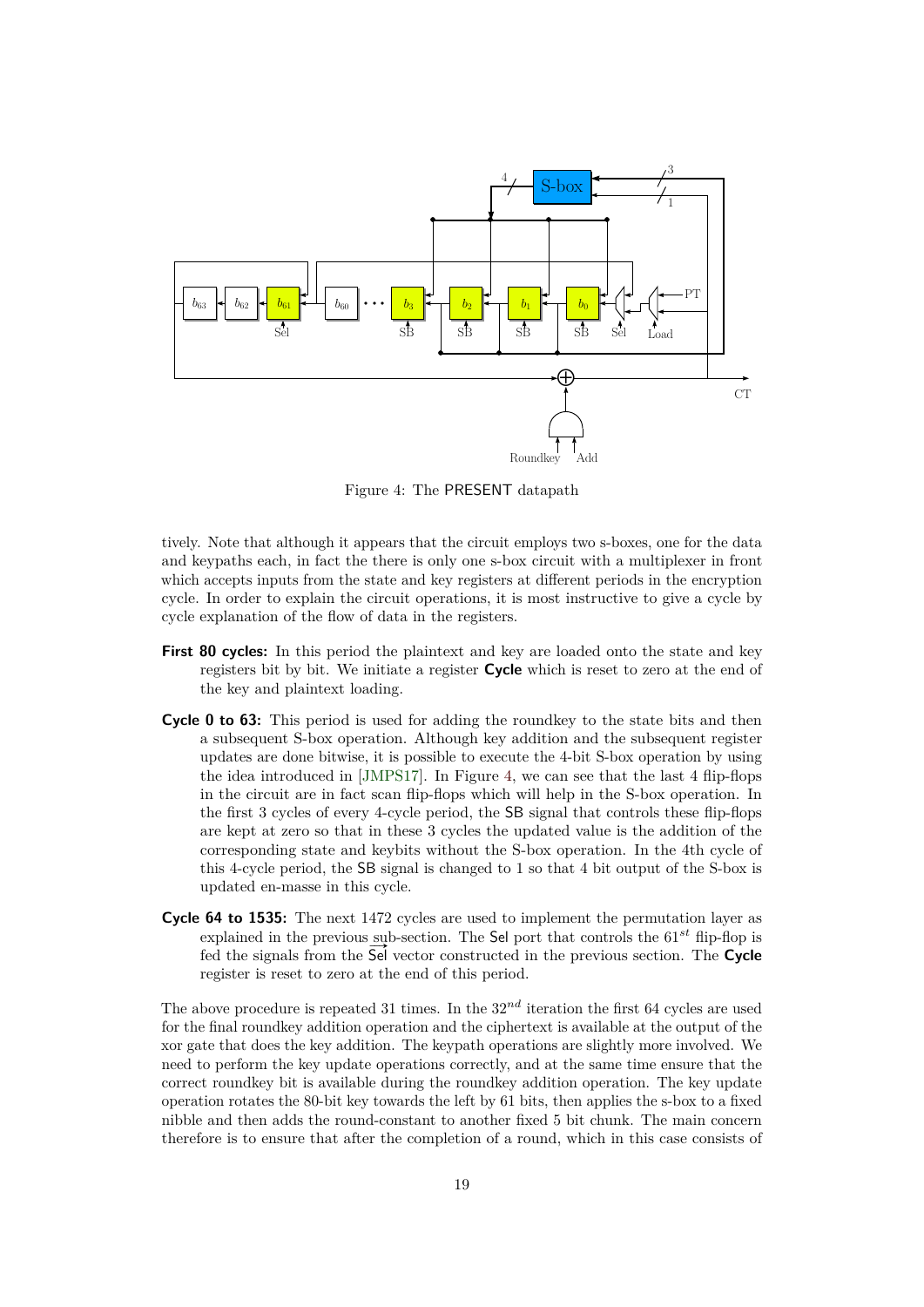<span id="page-19-0"></span>

Figure 5: The PRESENT Keypath

1536 cycles, the key is rotated by exactly 61 bits. It may have been possible to achieve this using a gated clock in the key registers that freezes the update operations for certain period of time. But clock gating requires some logic of its own and our intention was to see if we could achieve the required functionality without resorting to gating. Note that if we were to let the key register rotate uninterrupted for 1536 cycles, we would achieve a left key rotation of 1536 mod 80 = 16 bits. However if we rotate the register for  $\beta$  cycles such that  $\beta \equiv 61 \text{ mod } 80$  and somehow freeze the rotation for the remaining 1536 –  $\beta$  cycles, we would achieve the required functionality. We chose  $\beta = 1341$ , which would require freezing the rotation operation for 195 cycles. To achieve this we use a scan flip-flop in the 15*th* location, controlled by a Rtx signal. When the Rtx signal is 1, the key register performs internal rotation between the first 65 and the next 15 bit chunks as shown in the following figure.

k<sup>79</sup> k<sup>78</sup> k<sup>77</sup> b b b b k<sup>15</sup> k<sup>14</sup> k<sup>13</sup> b b b b k<sup>0</sup> 195 cycles

Since 195 is a multiple of both 15 and 65, such internal rotation when performed for 195 clock cycles, results in the identity function, and so we achieve our end objective of arresting rotation for exactly 195 cycles. For this purpose, one can choose any 195 of the 1536 cycles used in every round, except of course for the first 64 when the key addition is being performed. There are additional control signals KB that like SB in the case of of the state path controls the S-box operation in the key registers. And the AddC signal controls addition with round constants. These signals are set to 1 at appropriate cycles to ensure the respective functionalities.

#### **4.1 Area and throughput results**

The number of cycles taken to compute the encryption is therefore  $80+1536\cdot31+64=47760$ . This is around 24 times slower than the implementation in [\[JMPS17\]](#page-31-2). Assuming that the Sel vector is stored as look-up-table within the circuit, then after synthesizing the circuit using the STM 90nm standard cell library, the synthesized circuit occupies logic area of around 915 GE which is also 65 GE more than the implementation in [\[JMPS17\]](#page-31-2). Let us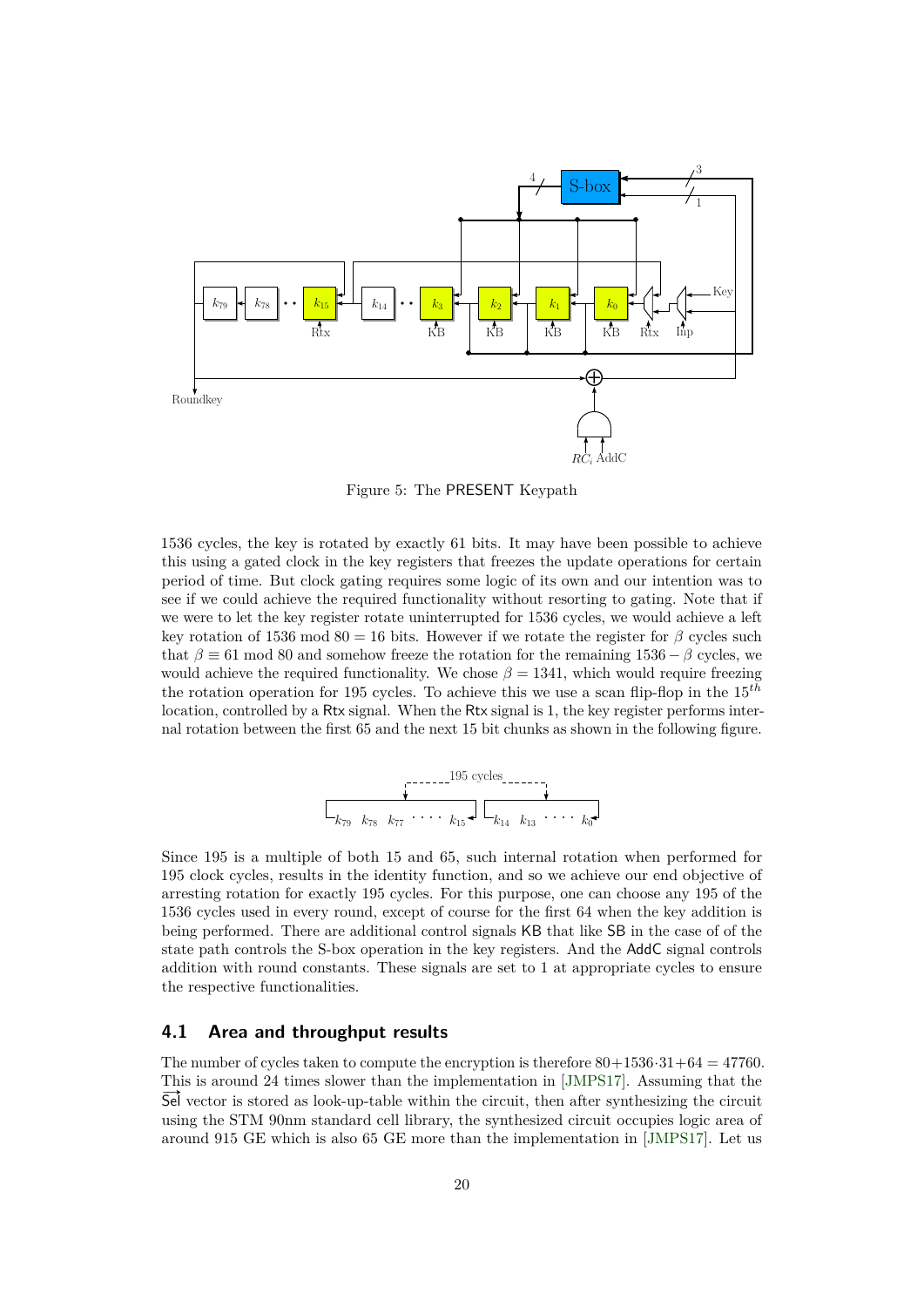call this circuit: configuration **A**. However it may be possible have a configuration **B** in which the Sel vector in stored in some local memory of the processor communicating with the circuit. The processor could then input the this signal bit-by-bit via an extra input Sel port of the circuit. Around 200 B of storage is required which could be accommodated in a EEPROM or any similar memory. In this event, the encryption circuit would occupy only **727** GE which is the smallest area reported for this block cipher in literature. The results are summarized in Table [9.](#page-30-0)

#### **4.2 Circuit for combined encryption and decryption**

The approach outlined in the previous section is surprisingly effective when we try to implement a PRESENT circuit that can offer the combined functionalities of encryption and decryption. As already pointed out in [\[BBR16,](#page-30-1) [BBR17a,](#page-31-9) [JMPS17\]](#page-31-2), such circuits are useful in implementing modes of operation like ELmD, CBC that require access to both the block cipher and its inverse operation. Our strategy to execute the PRESENT permutation *P* was to first execute the transpositions *t<sup>i</sup>* in any order and then the transpositions *s<sup>i</sup>* again in any order. In order to execute the inverse permutation  $P^{-1}$  it is enough to reverse the order: first execute the  $s_i$ 's followed by the  $t_i$ 's as explained below.

In order to understand why this is so, let us denote the composition of all  $s_i$ 's as  $S$  and the composition of all  $t_i$ 's as  $\mathcal T$ , so that we have  $P = \mathcal S \circ \mathcal T$ . Both  $\mathcal S$  and  $\mathcal T$  are compositions of disjoint transpositions. Transpositions are involutary functions, which is to say they are self-inverses. Since all the  $t_i$ 's in  $\mathcal T$  are disjoint,  $\mathcal T^{-1}$  is again the composition of all the  $t_i$ 's therefore equal to T. The same is true for S. So we have  $P^{-1} = T^{-1} \circ S^{-1} = T \circ S$ . Thus the inverse permutation can be executed on the same circuit by shuffling around the Sel vector. There are however a few additions to the combined circuit that are listed below:

- There is an additional circuit for the PRESENT inverse S-box.
- The order of operations in the decryption process is listed as follows:

| PRESENT Datapath                 | PRESENT Keypath                                                                                         |
|----------------------------------|---------------------------------------------------------------------------------------------------------|
| 1. addRoundkey(STATE, $K_{32}$ ) | 1. $K_{32} = [k_{79}, k_{78}, \ldots, k_{16}]$                                                          |
| 2. Inv-pLayer(STATE)             | 2. For $i = 31 \rightarrow 1$ do                                                                        |
| 3. For $i = 31 \rightarrow 2$ do | $[k_{19}, k_{18}, k_{17}, k_{16}, k_{15}] \leftarrow [k_{19}, k_{18}, k_{17}, k_{16}, k_{15}] \oplus i$ |
| $Inv-SBoxLayer(STATE)$           | $[k_{79}, k_{78}, k_{77}, k_{76}] \leftarrow S^{-1}[k_{79}, k_{78}, k_{77}, k_{76}]$                    |
| $addRoundkey(STATE, K_i)$        | $[k_{79}, k_{78}, \ldots, k_{1}, k_{0}] \leftarrow [k_{60}, k_{59}, \ldots, k_{62}, k_{61}]$            |
| $Inv-pLayer(STATE)$              |                                                                                                         |
|                                  |                                                                                                         |

- **4.** Inv-sBoxLayer(STATE)
- **5.** addRoundkey(STATE,*K*1)

The sequence of operations during decryption is slightly different. So let us look at the sequence of operations in each cycle:

**First 80 cycles:** As usual the ciphertext and key are loaded onto the respective registers.

**Cycle 0 to 63:** In the round immediately after ciphertext loading, we perform only bitwise round key addition in this period. However in all the subsequent rounds, we need to do an Inverse s-box operation before roundkey addition. This would require some incremental additions to the circuit. First of all we need a 4-bit xor to do the key addition instead of just a single bit xor in the encryption path. A four bit multiplexer is additionally required to select between the 4-bit updates during encryption and decryption. The logic circuit is explained diagrammatically in figure [6.](#page-21-1)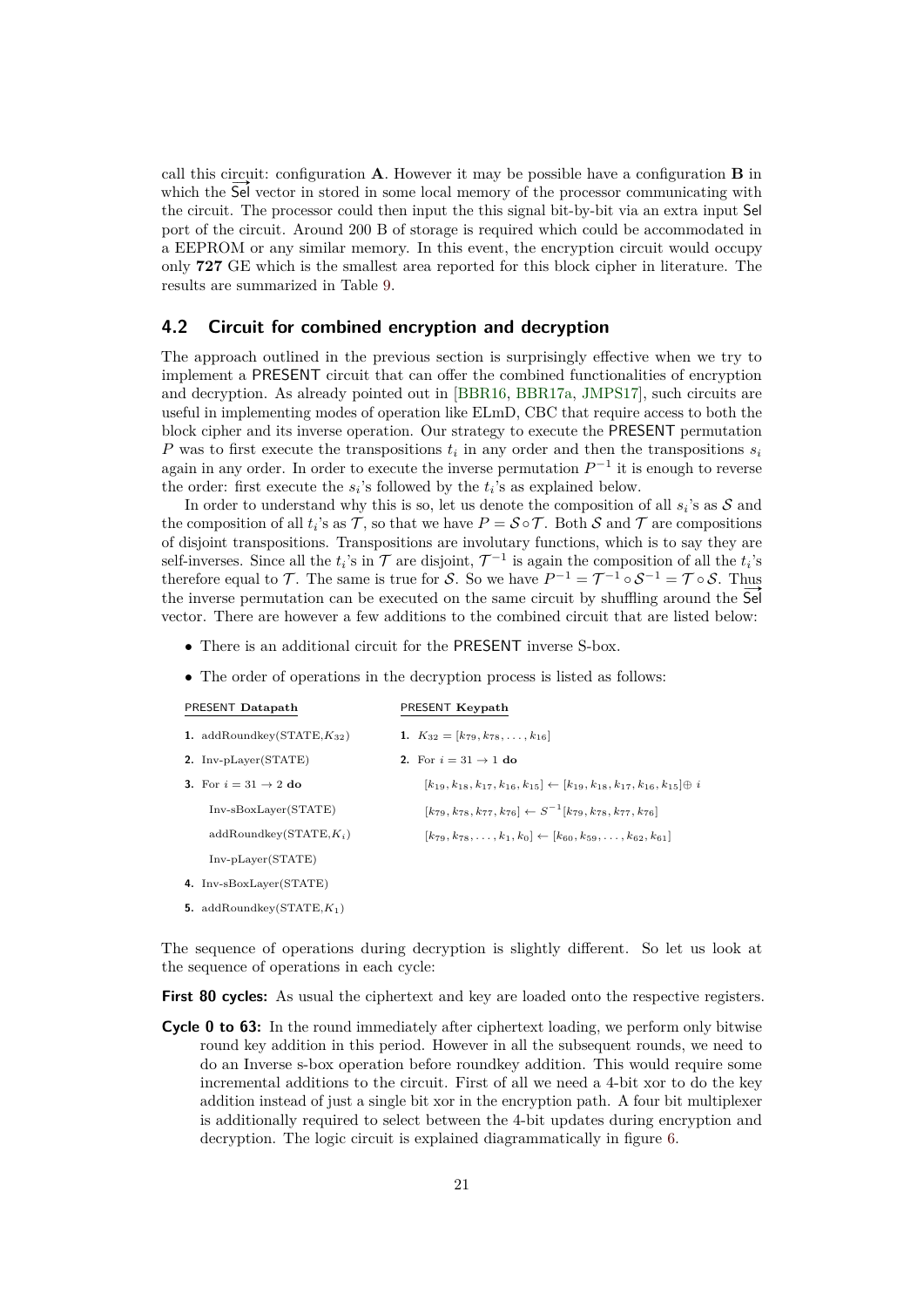<span id="page-21-1"></span>

Figure 6: Modified logic around the last 4 flip-flops to accommodate decryption

- **Cycle 64 to 1535:** The next 1472 cycles are used to implement the inverse permutation layer, with the S executed ahead of  $\mathcal{T}$ .
	- The keyschedule involves addition by round constant followed by application of inverse s-box on a fixed nibble followed by rotation by 19 bits to the left. As before we need to try to rotate the key register for  $\beta \equiv 19 \mod 80$  cycles and somehow arrest the rotation for the remaining  $1536 - \beta$  cycles. We choose  $\beta = 1399$ , which requires stopping the rotation for 237 cycles. Again, we try to achieve this by breaking up the key into chunks of 79 and 1 bits and doing internal rotation within the key-chunks for 237 cycles. Since 237 is a multiple of 79 and 1, internal rotation for 237 cycles again gives the identity transformation which satisfies our end objective. In terms of hardware, this requires two extra multiplexers to do the internal rotation as shown in Figure [6.](#page-21-1)

In configuration **A**, the area occupied by the circuit when synthesized with the standard cell library of the STM 90nm CMOS process, is around 1040 GE. This is around 200 GE less than the previous best reported implementation of the combined circuit for PRESENT in [\[BBR17b\]](#page-31-10), which occupies around 1240 GE. In configuration **B**, the circuit occupies only around 809 GE.

## <span id="page-21-0"></span>**5 Application to** GIFT

GIFT was a block cipher designed by Banik et al.  $[BPP+17]$  $[BPP+17]$  and presented at CHES 2017, with a view to strengthen the cryptographic properties of PRESENT by redesigning the permutation layer and keyschedule. It is a block cipher with an SPN round function in which the linear layer is a bit permutation similar to PRESENT. The permutation function *G* is listed in table [6.](#page-22-0)

The following can be said about the function *G*:

- 1. It is a special permutation of type  $\kappa = 4$ .
- 2. It can be decomposed into fourteen 4-cycles and two 2-cycles all of which are pairwise disjoint. Additionally it has 4 fixed points.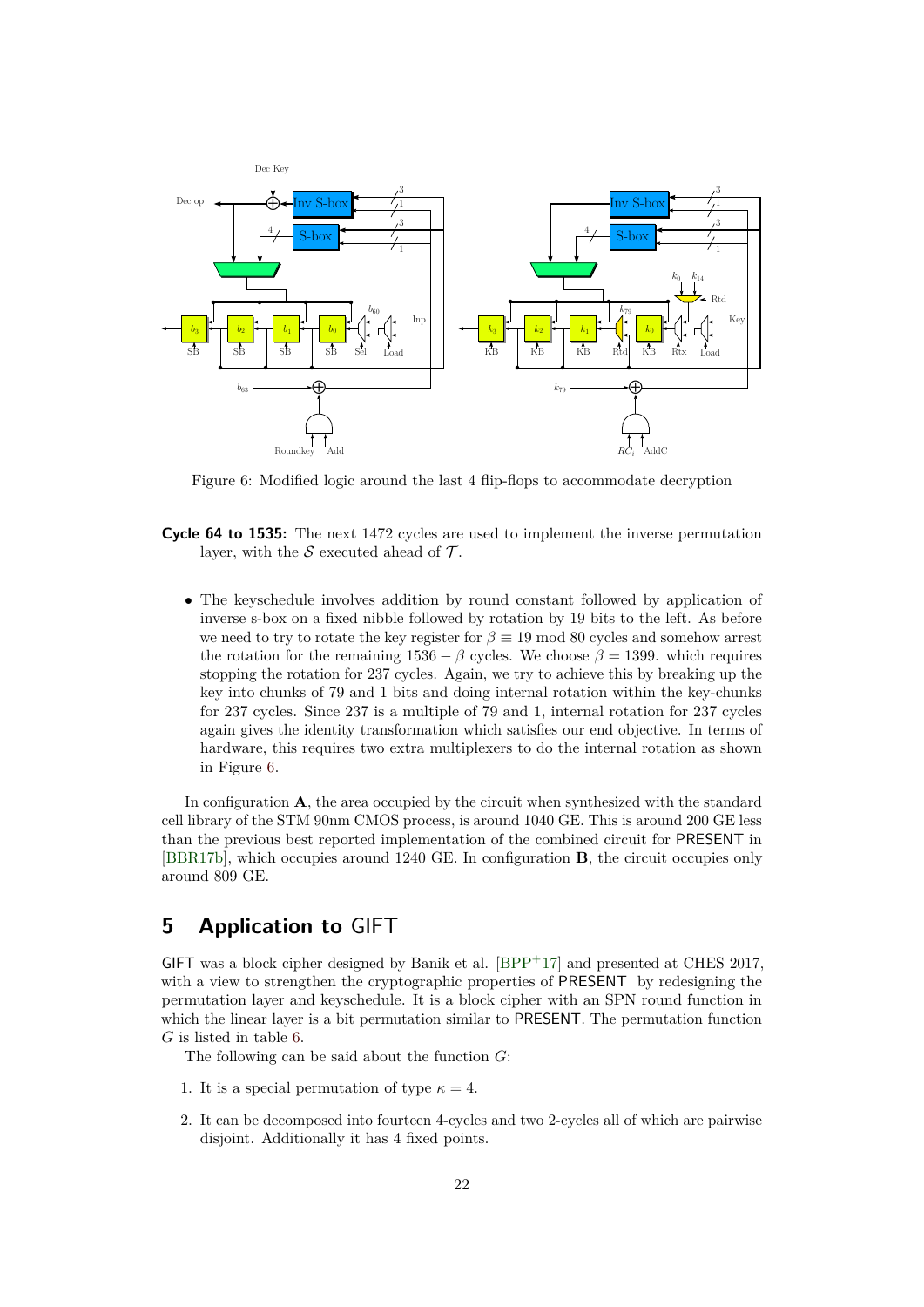<span id="page-22-0"></span>

| $\dot{i}$ | $\theta$ | -1  | 2                                         |                   |                |  | 3 4 5 6 7 8 9              | -10   |     | 11 12 13 14 15       |       |       |                |
|-----------|----------|-----|-------------------------------------------|-------------------|----------------|--|----------------------------|-------|-----|----------------------|-------|-------|----------------|
| G(i)      | $\theta$ |     | 17 34 51 48 1 18 35 32 49 2               |                   |                |  |                            |       | -19 | -16                  | 33    | 50    | - 3            |
| i         |          |     | 16 17 18 19 20 21 22 23 24 25 26 27 28 29 |                   |                |  |                            |       |     |                      |       | 30 31 |                |
| G(i)      | 4        |     | 21 38 55 52 5 22 39 36 53 6               |                   |                |  |                            |       | 23  |                      | 20 37 | 54    | $\overline{7}$ |
| i         | 32       | -33 | - 34                                      | 35 36 37 38 39 40 |                |  |                            |       |     | 41 42 43 44 45 46 47 |       |       |                |
| G(i)      | 8        |     | 25 42 59 56 9 26 43 40 57 10 27 24 41     |                   |                |  |                            |       |     |                      |       | 58 11 |                |
| i         | 48.      | 49  | 50                                        |                   |                |  | 51 52 53 54 55 56 57 58 59 |       |     | -60                  | - 61  | 62 63 |                |
| G(i)      | 12       | -29 | 46                                        | 63 60             | 13 30 47 44 61 |  |                            | 14 31 |     |                      | 28 45 | 62 15 |                |

Table 6: Specifications of GIFT bit-permutation layer.

3. Each 4-cycle can be decomposed into three transpositions  $s_i \circ t_i \circ u_i$ . The decomposition is shown in the following table.

| $\dot{i}$      | $c_i$           | $t_i$<br>$\circ$ $u_i$<br>$s_i$<br>$\circ$ | i  | $c_i$            | $t_i$<br>$s_i$<br>$\circ$<br>$u_i$<br>$\circ$ |
|----------------|-----------------|--------------------------------------------|----|------------------|-----------------------------------------------|
| $\overline{0}$ | (1, 17, 21, 5)  | $(5, 17) \circ (17, 21) \circ (1, 5)$      | 8  | (11, 19, 55, 47) | $(19, 47) \circ (19, 55) \circ (11, 47)$      |
|                | (2, 34, 32, 10) | $(10, 34) \circ (34, 42) \circ (2, 10)$    | 9  | (13, 33, 25, 53) | $(13, 25) \circ (25, 53) \circ (13, 33)$      |
| $\overline{2}$ | (3, 51, 63, 15) | $(15, 51) \circ (51, 63) \circ (3, 15)$    | 10 | (14, 50, 46, 58) | $(14, 46) \circ (46, 58) \circ (14, 50)$      |
| 3              | (4, 48, 12, 16) | $(12, 16) \circ (16, 48) \circ (4, 16)$    | 11 | (20, 52, 60, 28) | $(28, 52) \circ (52, 60) \circ (20, 28)$      |
| 4              | (6, 18, 38, 26) | $(18, 26) \circ (18, 38) \circ (6, 26)$    | 12 | (23, 39, 43, 27) | $(27, 39) \circ (39, 43) \circ (23, 27)$      |
| 5              | (7, 35, 59, 31) | $(31, 35) \circ (35, 59) \circ (7, 31)$    | 13 | (24, 36, 56, 44) | $(36, 44) \circ (36, 56) \circ (24, 44)$      |
| 6              | (8, 32)         | $(8, 32)$ o<br>$\circ$                     | 14 | (30, 54)         | $(30, 54)$ o<br>$\circ$                       |
|                | (9, 49, 29, 37) | $(29, 37) \circ (37, 49) \circ (9, 37)$    | 15 | (41, 57, 61, 45) | $(45, 57) \circ (57, 61) \circ (41, 45)$      |

Table 7: Decomposition of the  $c_i$ 's in the GIFT permutation

As per the strategies outlined in the case of PRESENT, we try to implement all the *u<sup>i</sup>* 's first, followed by the  $t_i$ 's and  $s_i$ 's, since as per lemma [3,](#page-3-2) we would have then constructed first, followed by the  $t_i$ 's and  $s_i$ 's, since as per lemma 3, we would have then constructed  $G$ . Furthermore for each of the  $u_i$ 's,  $t_i$ 's and  $s_i$ ' we construct composite  $\overline{Sel}$  vectors by finding Sel vectors for each equivalence class modulo 4 and then doing a bitwise OR. Each of the transposition sets can be implemented in  $9 \times 64 = 576$  cycles. This implies that *G* can be executed in  $3 \times 576 = 1728$  cycles. The results are tabulated in table [8.](#page-23-0)

### **5.1 Circuit details**

Since the structure of GIFT is similar to PRESENT, the circuit for the datapath is exactly the same as in Figure [4,](#page-18-0) with the obvious exception that the scan flip-flop is used in the  $60<sup>th</sup>$  instead of the  $61<sup>st</sup>$  location. The sequence of operations in GIFT is only slightly different from PRESENT: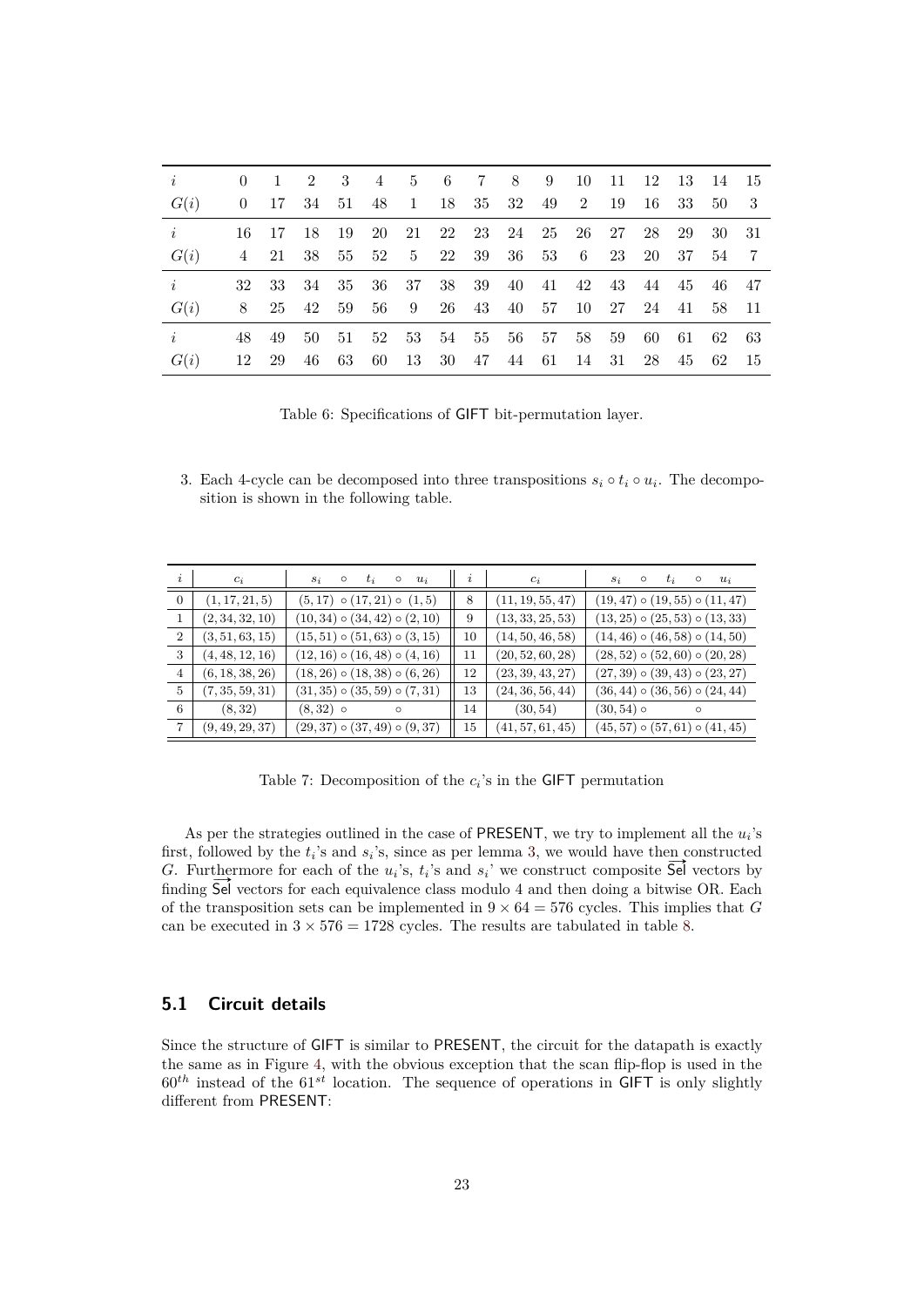<span id="page-23-0"></span>

| Group       | mod 4            | j                   | $\mathbb{B}_{\eta_{\underline{j}}}$      | mod 4        | j                 | $\mathbb{B}_{\eta_j}$                         |
|-------------|------------------|---------------------|------------------------------------------|--------------|-------------------|-----------------------------------------------|
| $u_i$       | $\overline{0}$   | 0                   | $\{19, 23, 27, 31, 35\}$                 | $\mathbf{1}$ | 0                 | $\{26, 30, 34, 38, 42, 46, 50\}$              |
|             |                  | $\mathbf{1}$        | ${31, 47, 51, 55}$                       |              | $\mathbf{1}$      | $\{26, 30, 34, 38, 42, 46\}$                  |
|             |                  | $\overline{2}$      | $\{27, 35, 39, 51\}$                     |              | $\overline{2}$    | ${18, 38, 42}$                                |
|             |                  | 3                   | $\{23, 35, 47\}$                         |              | 3                 | $\{34, 38, 58\}$                              |
|             |                  | $\overline{4}$      | ${19}$                                   |              | $\overline{4}$    | $\{30, 34\}$                                  |
|             |                  |                     |                                          |              | 5                 | $\{26, 30\}$                                  |
|             |                  |                     |                                          |              | 6                 | ${26}$                                        |
|             | $\overline{2}$   | 0                   | $\{13, 17, 21, 25, 29, 33, 37, 41, 45\}$ | 3            | 0                 | $\{16, 20, 24, 28, 32, 36, 40, 44, 48\}$      |
|             |                  | $\mathbf{1}$        | $\{41, 53, 57\}$                         |              | $\mathbf{1}$      | ${28, 32, 36, 40, 44, 48, 52}$                |
|             |                  | $\overline{2}$      | ${37, 53}$                               |              | $\overline{2}$    | $\{40, 44, 48, 52, 56\}$                      |
|             |                  | 3                   | ${33}$                                   |              | 3                 | ${28, 36, 44, 52}$                            |
|             |                  | $\overline{4}$      | ${29, 37, 41, 45, 49, 53}$               |              | $\overline{4}$    | ${32, 40, 48}$                                |
|             |                  | 5                   | $\{25, 49\}$                             |              | $\,$ 5            | ${28,36}$                                     |
|             |                  | 6                   | ${21, 45}$                               |              | $\,6\,$           | ${24, 32}$                                    |
|             |                  | 7                   | $\{17, 41\}$                             |              | 7                 | ${20}$                                        |
|             |                  | 8                   | ${13, 37}$                               |              | 8                 | ${16}$                                        |
| $t_i$       | $\theta$         | $\overline{0}$      | $\{15, 19, 23, 27, 31, 35, 39, 43\}$     | $\mathbf{1}$ | $\mathbf{0}$      | $\{10, 14, 18, 22, 26, 30, 34\}$              |
|             |                  | $\mathbf 1$         | $\{7, 11, 15, 19, 39\}$                  |              | $\mathbf{1}$      | $\{10, 14, 18, 30\}$                          |
|             |                  | $\overline{2}$      | ${3, 15, 35}$                            |              | $\overline{2}$    | ${14, 26, 42}$                                |
|             |                  | 3                   | $\{11, 31\}$                             |              | 3                 | $\{2, 10, 22\}$                               |
|             |                  | 4                   | $\{7, 27\}$                              |              | $\overline{4}$    | ${18}$                                        |
|             |                  | 5                   | ${23}$                                   |              | 5                 | ${14}$                                        |
|             |                  | 6                   | ${19}$                                   |              | $\,$ 6 $\,$       | ${10}$                                        |
|             | $\,2$            | 7                   | ${15}$                                   |              |                   |                                               |
|             |                  | $\boldsymbol{0}$    | ${25, 29, 33, 37, 41}$                   | 3            | 0<br>$\mathbf{1}$ | $\{8, 12, 16, 20, 24, 28, 32, 36, 40\}$       |
|             |                  | 1<br>$\overline{2}$ | $\{5, 9, 13, 37\}$<br>$\{9, 21, 33\}$    |              | $\overline{2}$    | $\{4, 8, 12, 16, 20, 36\}$<br>$\{0, 16, 32\}$ |
|             |                  | 3                   | ${5, 29}$                                |              | 3                 | ${12, 16, 28}$                                |
|             |                  | $\overline{4}$      | ${25}$                                   |              | $\overline{4}$    | ${8, 24}$                                     |
|             |                  |                     |                                          |              | $\,$ 5            | $\{4, 20\}$                                   |
|             |                  |                     |                                          |              | $\,6\,$           | ${16}$                                        |
|             |                  |                     |                                          |              | $\overline{7}$    | ${12}$                                        |
|             |                  |                     |                                          |              | 8                 | ${8}$                                         |
| $s_{\it i}$ | $\boldsymbol{0}$ | 0                   | $\{31, 35, 39, 43, 47, 51\}$             | $1\,$        | 0                 | $\{6, 10, 14, 38, 42, 46\}$                   |
|             |                  | 1                   | $\{11, 15, 19, 23, 27, 57\}$             |              | $\mathbf{1}$      | $\{10, 26, 30, 42\}$                          |
|             |                  | $\overline{2}$      | $\{15, 19, 23, 43\}$                     |              | $\overline{2}$    | $\{6, 26, 38, 46, 50, 54\}$                   |
|             |                  | 3                   | ${15, 19, 39, 47}$                       |              | 3                 | ${50}$                                        |
|             |                  | $\overline{4}$      | ${15, 35}$                               |              | $\overline{4}$    | ${54}$                                        |
|             |                  | 5                   | ${11, 31}$                               |              |                   |                                               |
|             | $\,2$            | 0                   | $\{17, 21, 25, 29, 33, 37, 41, 45\}$     | 3            | 0                 | $\{12, 16, 20, 24, 28, 32, 36, 40, 44\}$      |
|             |                  | $\mathbf 1$         | $\{9, 13, 17, 21, 25, 41\}$              |              | $\mathbf{1}$      | $\{12, 16, 20, 24, 28, 32, 36, 40\}$          |
|             |                  | $\overline{2}$      | $\{21, 25, 29, 33, 37, 41, 45, 49\}$     |              | $\overline{2}$    | $\{16, 20, 24, 32, 36\}$                      |
|             |                  | 3                   | $\{17, 29, 33, 37, 45\}$                 |              | 3                 | $\{16, 20, 28, 32\}$                          |
|             |                  | 4                   | $\{13, 29, 33, 41\}$                     |              | $\overline{4}$    | $\{16, 24, 28\}$                              |
|             |                  | 5                   | $\{9, 25, 37\}$                          |              | $\,$ 5            | $\{20, 24\}$                                  |
|             |                  | 6                   | $\{21, 33\}$                             |              | 6                 | ${16, 20}$                                    |
|             |                  | 7                   | ${17, 29}$                               |              | $\overline{7}$    | $\{12, 16\}$                                  |
|             |                  |                     |                                          |              | $\overline{8}$    | ${12}$                                        |

Table 8: Constructed  $\mathbb{B}$  sets for the  $u_i$ 's,  $t_i$ 's and  $s_i$ 's in the GIFT permutation

| <b>GIFT Datapath</b>             | GIFT Keypath                                                                           |
|----------------------------------|----------------------------------------------------------------------------------------|
| 1. For $i = 1 \rightarrow 28$ do | 1. For $i = 1 \rightarrow 28$ do                                                       |
| sBoxLayer(STATE)                 | $K_i = [k_{127}, k_{78}, \ldots, k_0]$                                                 |
| pLayer(STATE)                    | For $j = 0 \rightarrow 7$ : $L_i \leftarrow [k_{16i+15}, k_{16i+15}, \ldots, k_{16i}]$ |
| $addRoundkey(STATE, RK_i)$       | $RK_i = L_1    L_0$                                                                    |
|                                  | $L_7  L_6  \cdots  L_0 \leftarrow L_1 \gg 2  L_0 \gg 12  L_7  \cdots  L_2$             |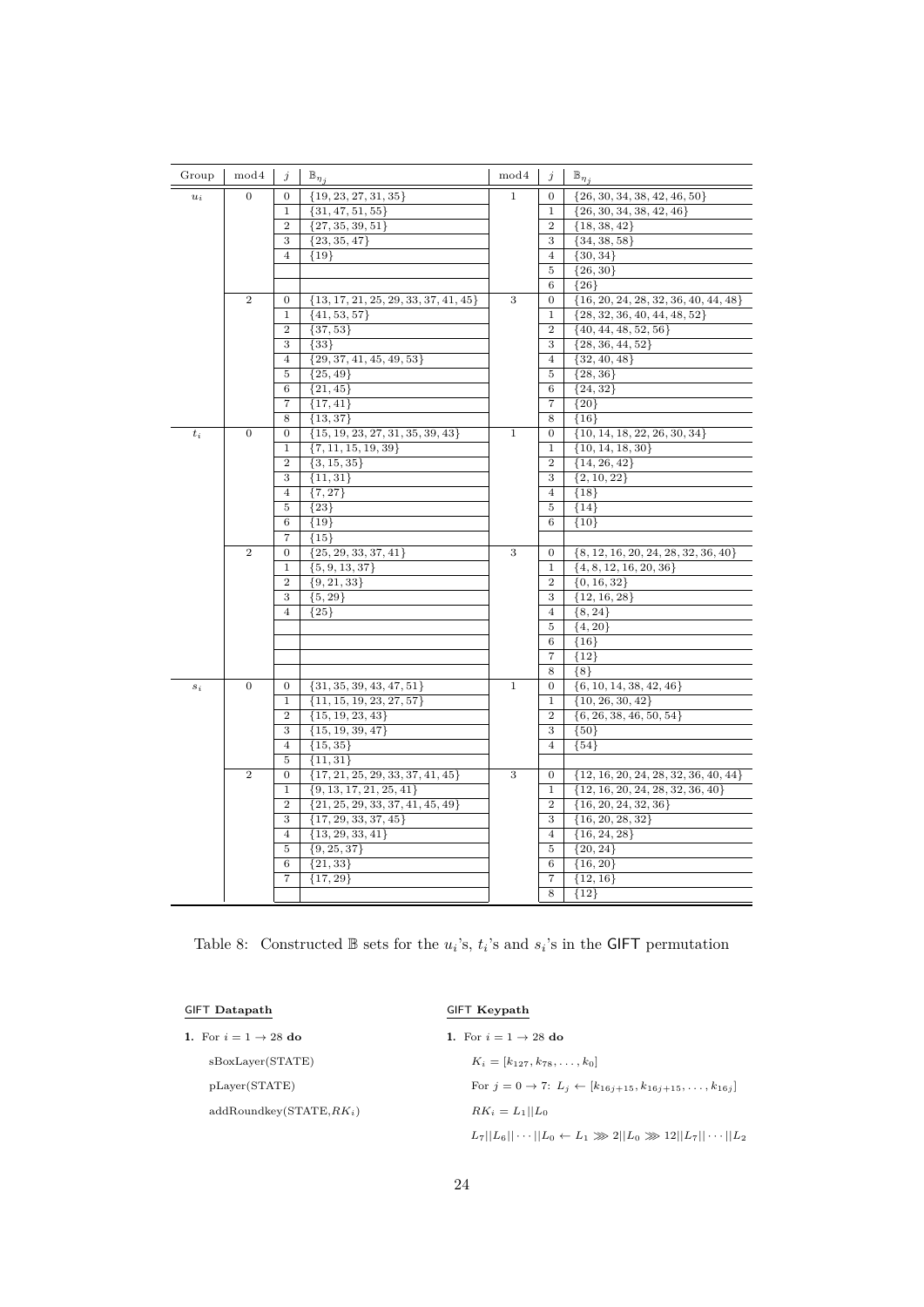<span id="page-24-0"></span>

Figure 7: The GIFT key register

So the sequence of operations in the datapath is as follows:

**First 128 cycles:** In this period the key is loaded onto the state and key registers bit by bit. In cycles 64 to 127, the plaintext is loaded onto the state register after performing the s-box operation. Thereafter we have 28 iterations of the following operations.

**Cycle 0 to 1727:** Used to compute the permutation layer.

**Cycle 1728 to 1791:** The next 64 cycles are used to compute add roundkeys and then perform the s-box operation of the next round.

Thus the total number of cycles taken for the encryption routine is  $128 + 28 \times 1792 = 50304$ . The keyschedule is slightly more complicated: it breaks up the current key into eight 16 bit words  $L_7$  to  $L_0$ .  $L_1$  and  $L_0$  are internally right rotated by 2, 12 bits respectively and the whole key is then right rotated by 32 bits. In other words this means internal left rotation of  $L_1$  and  $L_0$  by 14, 4 bits and overall left rotation by 96 bits. So we do the following

- Let the key register rotate left for 96 cycles. After this  $L_1$  and  $L_0$  occupy the the most significant 32 bits of the register( $k_{127}$  to  $k_{96}$ ).
- At this point of time we will partition the key register in to chunks of 16  $(k_{127}$  to  $(k_{112})$ , 16 ( $k_{111}$  to  $k_{96}$ ) and 96 bits ( $k_{95}$  to  $k_0$ ) and do an internal rotation for 288 cycles. Since  $1792 - 288 = 1504 \equiv 96 \mod 128$  this achieves our first objective of 96 bit left rotation.
- To achieve left rotation of  $L_1$  by 14 bits, we partition the 1st 16 MSBs into chunks of 2 ( $k_{127}$  to  $k_{126}$ ) and 14 ( $k_{125}$  to  $k_{112}$ ) bits and do an internal rotation in these 2 groups for 98 cycles, and do a normal rotation over  $(k_{127}$  to  $k_{112})$  over the remaining 288-98=190 cycles (see figure [7\)](#page-24-0). Since 2 and 14 both divide 98, the rotation results in identity transformation. So the effective rotation is for  $190 \equiv 14 \mod 16$  cycles.
- Similarly rotating  $L_0$  by 4 bits, we partition 2nd 16 MSBs into chunks of 12 ( $k_{111}$ ) to  $k_{100}$ ) and 4 ( $k_{99}$  to  $k_{96}$ ) bits. Internal rotation is carried out for in these smaller chunks 12 cycles. So effectively we rotate the 2nd chunk by  $276 \equiv 4 \mod 16$  bits.

However the key addition in GIFT is quite complicated: neighboring key bits do not xor with neighboring state bits as in PRESENT. In fact, the designers recommend that  $\forall i \in [0, 31]$  the *i*<sup>th</sup> bit of  $L_1$  be xored with the  $(4i + 2)^{nd}$  state bit and the the *i*<sup>th</sup> bit of  $L_0$ be xored with the  $(4i + 1)^{st}$  state bit. Thus, the circuit also requires a filter to extract the correct roundkey bit in every cycle, which increases the total area slightly. In configuration **A**, the circuit occupies 1132 GE. In configuration **B**, the circuit occupies 925 GE, which is only around 5 GE smaller than the figure reported in  $[BPP+17]$  $[BPP+17]$  for the same standard cell library.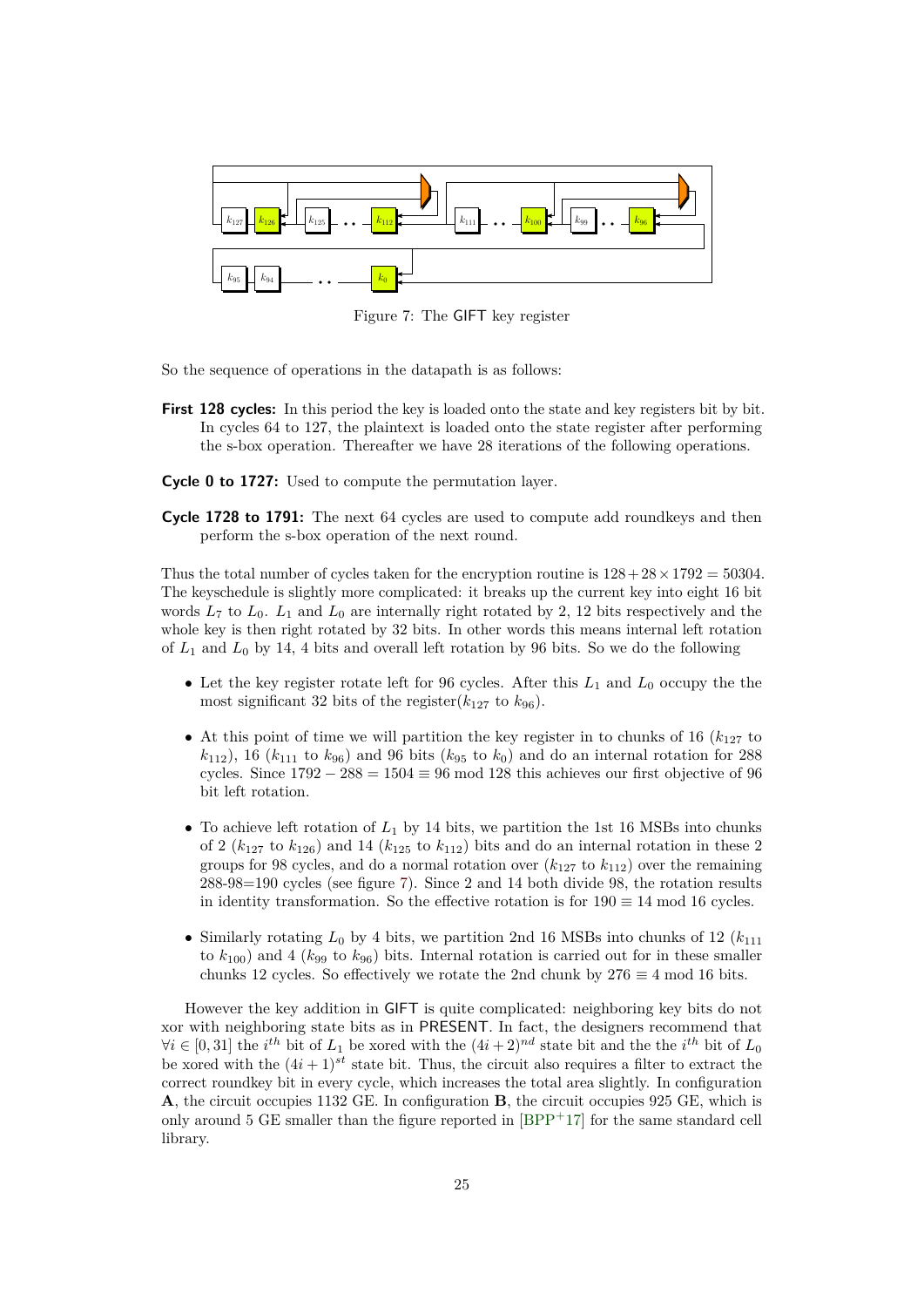#### **5.2 Combined Circuit for encryption and decryption**

The GIFT decryption circuit suffers from the same issues as the corresponding PRESENT circuit, and therefore the circuit for the combined decryption is same as the one outlined in figure [6.](#page-21-1) The only differences are in the order in which the functions are carried out. The following is the sequence of operations:

| <b>GIFT</b> Datapath              | GIFT Keypath                                                                           |
|-----------------------------------|----------------------------------------------------------------------------------------|
| 1. addRoundkey(STATE, $RK_{28}$ ) | 1. For $i = 1 \rightarrow 28$ do                                                       |
| 2. inv-pLayer(STATE)              | $K_i = [k_{127}, k_{78}, \ldots, k_0]$                                                 |
| 3. For $i = 27 \rightarrow 1$ do  | For $j = 0 \rightarrow 7$ : $L_j \leftarrow [k_{16j+15}, k_{16j+15}, \ldots, k_{16j}]$ |
| inv-sBoxLayer(STATE)              | $RK_i = L_1    L_0$                                                                    |
| $addRoundkey(STATE, RK_i)$        | $L_7  L_6  \cdots  L_0 \leftarrow L_5  \cdots  L_0  L_7 \lll 2  L_6 \lll 12$           |
| $inv$ -p $Layer(STATE)$           |                                                                                        |
| 4. inv-sBoxLaver(STATE)           |                                                                                        |

As expected, the inverse permutation layer is constructed by executing the  $s_i$  transpositions first, followed by the  $t_i$ 's and then the  $u_i$ 's. The cycle by cycle execution of operations is as follows:

- **First 128 cycles:** In this period the key is loaded onto the state and key registers bit by bit. In cycles 64 to 127, the plaintext is loaded onto the state register without performing the inverse s-box operation. Thereafter the following operations are executed 28 times.
- **Cycle 0 to 63:** Used for executing the inverse s-box operations followed by roundkey addition as shown in figure [6.](#page-21-1) As in PRESENT only in the first round, the inverse s-box operation is omitted.

**Cycle 64 to 1791:** Used for executing the inverse p-layer.

After this, the GIFT decryption process requires one more inverse s-box operation. Hence the decryption operation requires an additional 64 cycles to complete. The key schedule for decryption can be carried out using the same circuit as in figure [7.](#page-24-0) We need left rotation of *L*7*, L*<sup>6</sup> by 2, 12 bits followed by a left rotation by 32 bits. At the beginning of the round cycle when *L*7*, L*<sup>6</sup> still occupy the 32 msbs in the key register we do internal rotation for 96 cycles. It is easy to see to verify that this will achieve left rotation by 32 bits. In these 96 cycles, we do further internal rotation between the 2 and 14 bit chunks  $(k_{127})$  to  $k_{126}$ and  $k_{125}$  to  $k_{112}$ ) for 14 cycles, and for 36 cycles between the 12 and 4 bits chunks ( $k_{111}$  to  $k_{100}$  and  $k_{99}$  to  $k_{96}$ ) for 36 cycles. This is sufficient to achieve the required functionalities in the inverse keyschedule.

The circuit in configuration **A** occupies 1290 GE and the area is around 1050 GE in configuration **B**. This is the first reported synthesis results for the combined circuit for this block cipher.

# <span id="page-25-0"></span>**6 Application to** FLIP **(how to do Knuth shuffles in constrained hardware)**

FLIP is a family of stream ciphers proposed by Méaux et al. at Eurocrypt 2016 for FHE based applications. In [\[MJSC16\]](#page-31-8) the authors suggested a stream cipher based solution to implement the above. The FLIP family stream ciphers have the lowest multiplicative depth compared with previous ciphers. Several versions are provided including 80-bit and 128-bit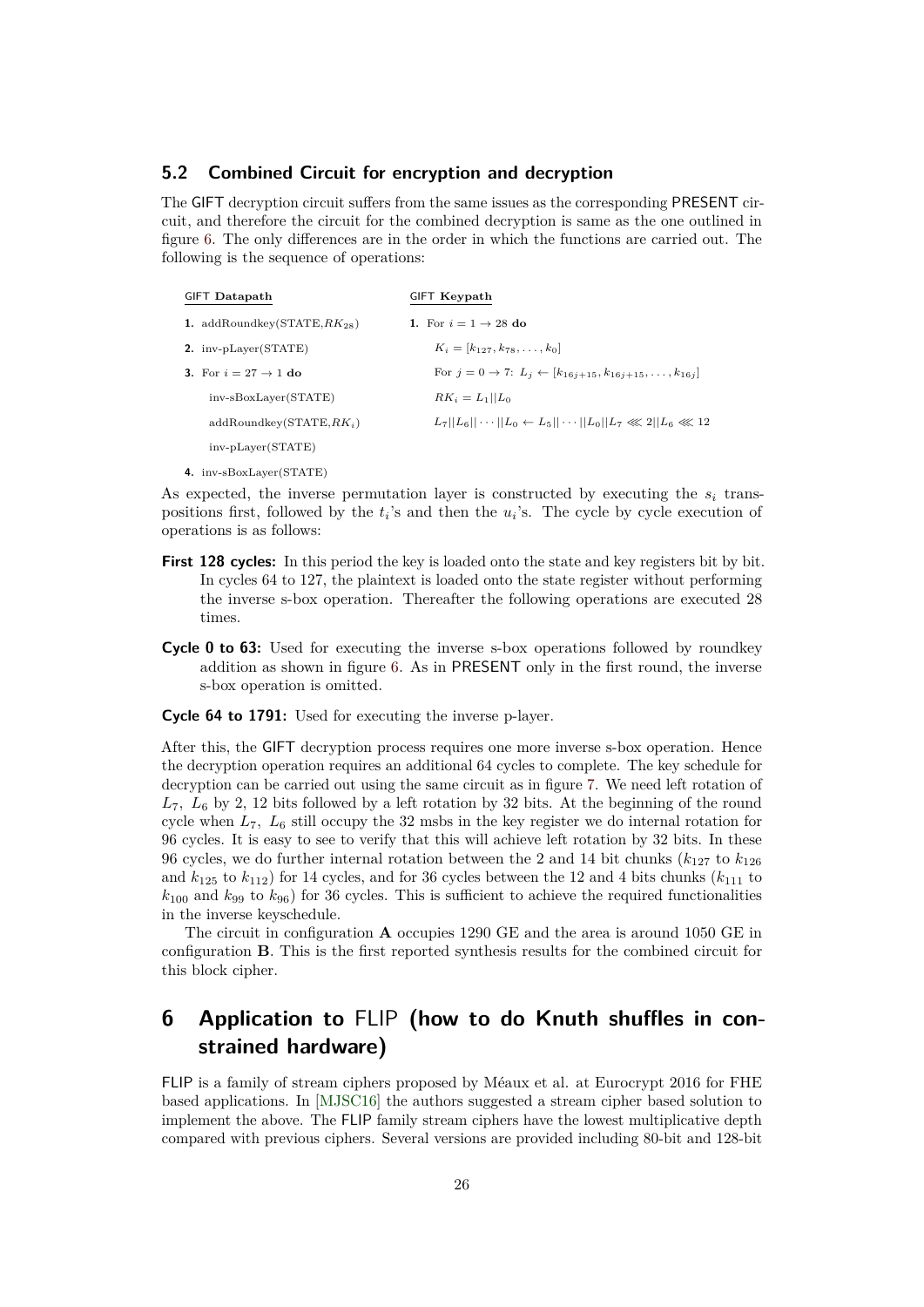

Figure 8: The FLIP stream cipher

security instantiations. The main design principle is to filter a constant key register with a time-varying public bit permutation. For 80 bit security the authors suggest the use of the instance  $FLIP(42, 128, ^{8}\Delta^9)$  which uses a 530 bit secret key with hamming weight 265. The internal state *State<sup>i</sup>* of the cipher is a permutation of the original secret key *sk*. The cipher works as follows:

- Let  $sk_S \in \{0,1\}^{530}$  with  $HW(sk) = 265$ .
- For  $i = 1 \rightarrow n$  do
	- 1. Choose a random permutation  $P_i$  from the symmetric group  $S_{530}$ . ( $P_i$  may be a function of IV)
	- 2. Let  $State_i = P_i(sk)$ .
	- 3. Compute  $z_i = F(State_i)$ .

In the above definition, *F* is a  $\{0,1\}^{530} \rightarrow \{0,1\}$  boolean function of multiplicative depth 4. It consists of a linear function of 42 variables, a quadratic bent function of 128 variables and the remaining 360 variables are used to construct 8 triangular functions of algebraic degree 9 each. For example a degree 3 triangular function is given as  $x_1 + x_2x_3 + x_4x_5x_6$ (a degree *n* function thus has  $n(n+1)/2$  variables).

Although the designers stop short of providing detailed design specifications, they do however mention that the permutations are generated by employing a combination of the IV and a PRP (possibly in the counter mode) to generate a sequence of pseudo-random bits, which are then used as random inputs to a Knuth shuffle module which generate the permutation. The question is therefore how to efficiently do a Knuth shuffle in a lightweight setting. In this let us make two observations

- **Observation 1:** If  $P_1$  and  $P_2$  are random permutations over any symmetric group then  $P_1 \circ P_2$  is also a random permutation. This means that we can modify the the sequence of operations in FLIP to the following:
	- Let  $sk \in \{0,1\}^{530}$  with  $HW(sk) = 265$ .
	- $State_0 = sk$
	- for  $i = 1 \rightarrow n$  do
		- 1:  $P_i \overset{\$}{\leftarrow} S_{530}$ .
		- **2:** Let  $State_i = P_i(State_{i-1}).$
		- **3:** Compute  $z_i = F(State_i)$ .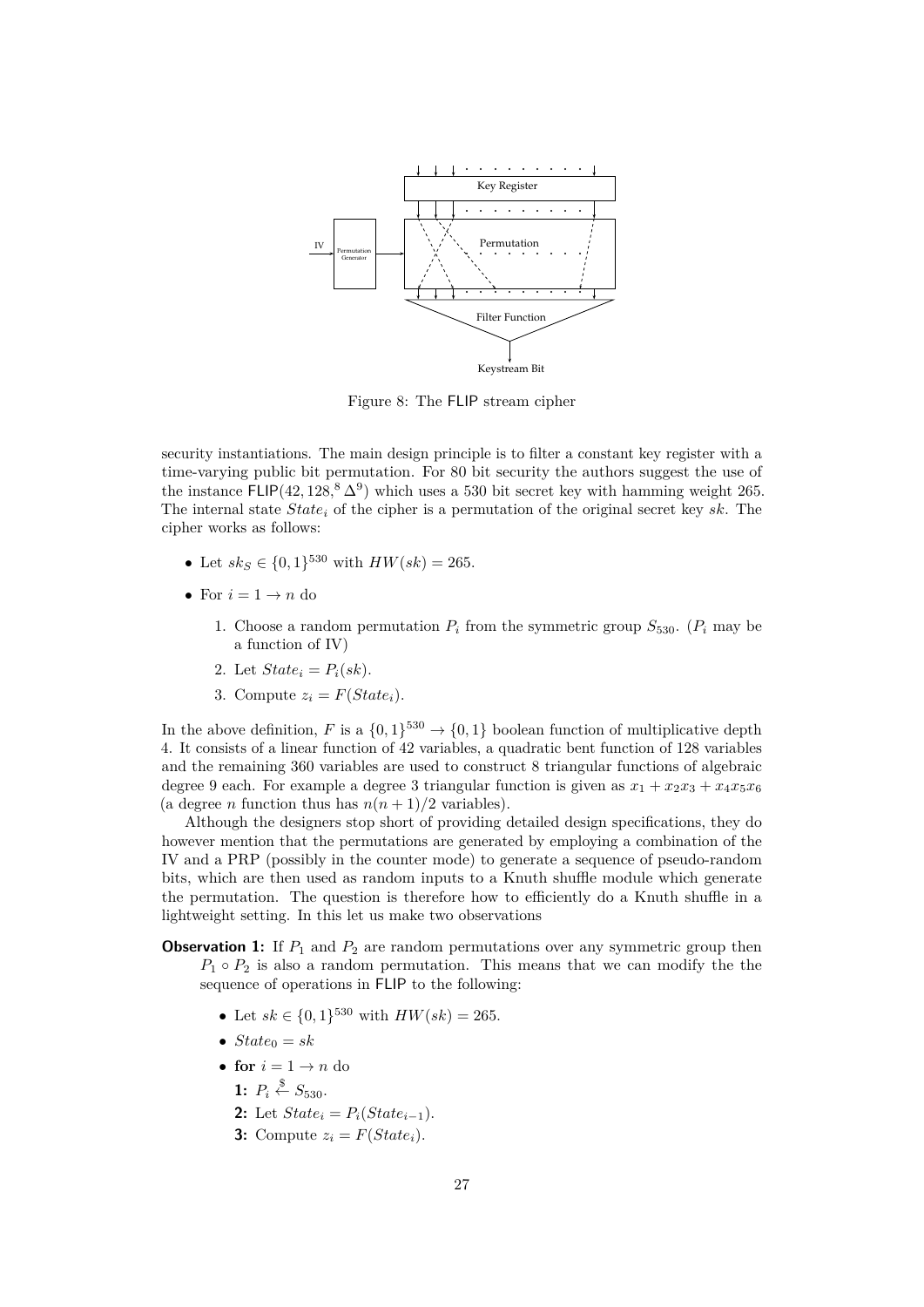<span id="page-27-0"></span>

Figure 9: 2nd Circuit for Knuth Shuffle

This makes the  $i^{th}$  state  $P_i \circ P_{i-1} \circ \cdots \circ P_1(sk)$  in place of  $P_i(sk)$  but since  $P_i$  and  $P_i \circ P_{i-1} \circ \cdots \circ P_1$  are both random permutations, this does not differ from the ideology of FLIP.

- **Observation 2:** The above allows us to simply place the secret key in a register of equal length and do state updates by implementing the permutations  $P_i$  via some circuit. Since the authors recommend Knuth Shuffle, let us look at the algorithm. Let the state be denoted by the bits  $b_{529}, b_{528}, \ldots, b_0$ .
	- **for** *i* from 529 downto 1 do
		- **1:**  $j \leftarrow$  random integer such that  $0 \leq j \leq i$ .
		- **2:** swap  $b_j$  and  $b_i$

Each of these swaps could be implemented with a circuit as shown in Fig [1.](#page-6-0)

### **6.1 First Attempt**

The first idea is therefore to use the circuit in Fig [1](#page-6-0) to implement a swap. As explained in Lemma [4,](#page-5-0) any swap of the form  $b_i \leftrightarrow b_j$  ( $j < i$ ) is implemented by the sequence of functions:

 $[r^i \circ v \circ r^{529-i}] \circ [r^{i-1} \circ v \circ r^{530-i}] \circ \cdots \circ [r^{j+2} \circ v \circ r^{527-j}] \circ [r^{j+1} \circ v^{i-j} \circ r^{529-i}]$ 

and by the identity function when  $i = j$ . This transpositions would take  $530(i - j)$  cycles to complete and we could certainly use this circuit to implement one swap. The average value of  $i - j$  is around  $\frac{530}{4}$  and so implementing 529 swaps one after the other would take around  $\frac{530^3}{4} \approx 2^{25}$  cycles which is a high price to pay for one keystream bit.

#### **6.2 Second Attempt**

We try to investigate if we can affect any speedup by increasing the circuit size. One of the reasons that a swap takes  $530(i - j)$  cycles is that data can be transferred in only one direction. This is true because as per Lemma [4,](#page-5-0) the above sequence of transitions may also be written as

$$
r^{1+i} \circ w \circ (r^{529} \circ w)^{i-j-1} \circ (r \circ w)^{i-j-1} \circ r^{529-i}
$$
  
= 
$$
(r^{-1})^{530-i} \circ (r^{-1} \circ w')^{i-j-1} \circ (r \circ w)^{i-j} \circ r^{529-i}
$$

In the above equation  $w'$  is a permutation that swaps the 1st and 0th bits i.e.  $(1,0)$ . The above is not difficult to deduce once we use the fact  $r^{-1} = r^{529}$  and  $r^{-1} \circ w' = r \circ w \circ r^{-2}$ .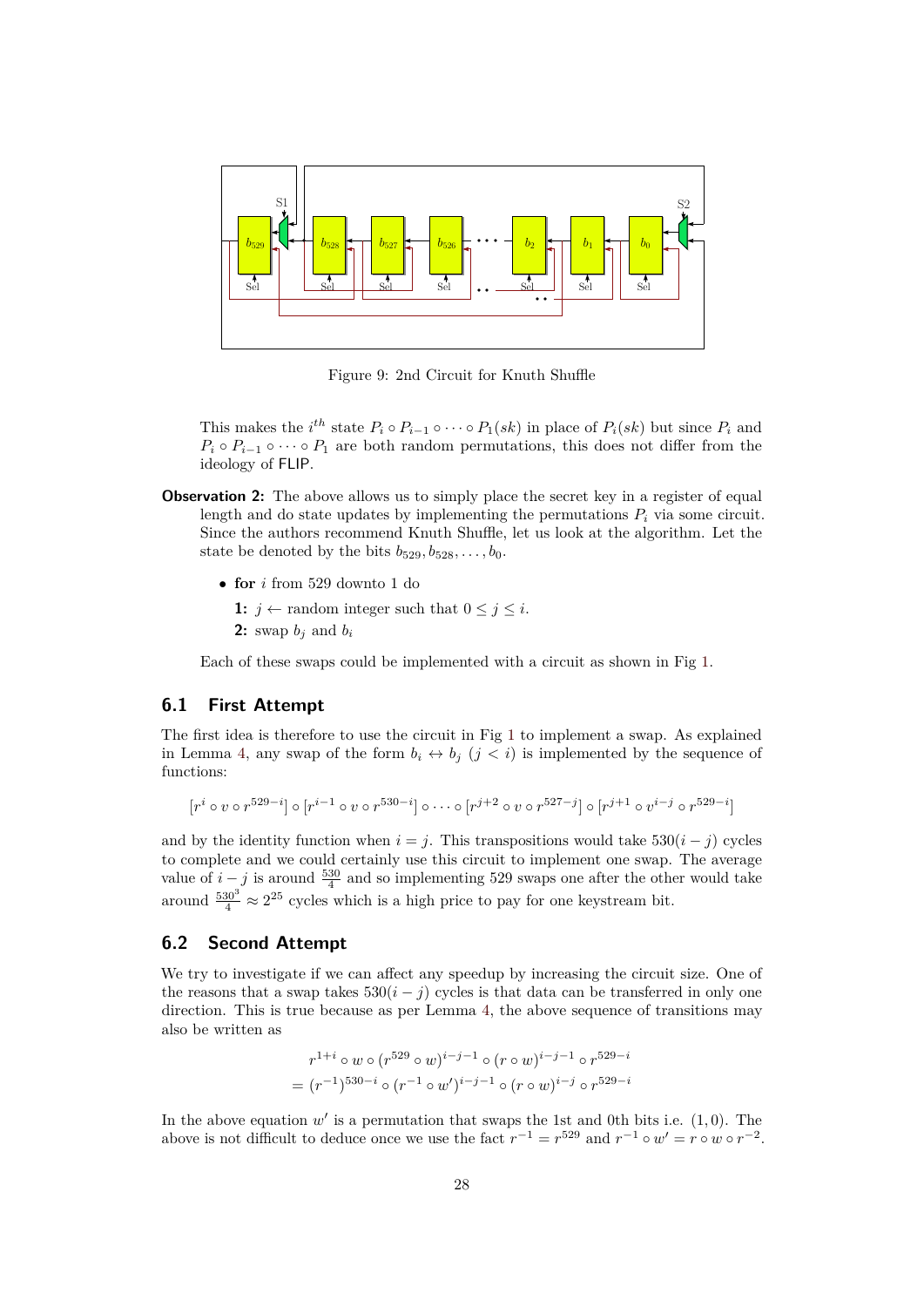Denote  $u = r^{-1} \circ w'$ , then the above is written as  $(r^{-1})^{530-i} \circ u^{i-j-1} \circ v^{i-j} \circ r^{529-i}$ . It can be seen that the circuit of Figure [9,](#page-27-0) it is possible to realize the functions  $r, u, v$  by appropriately adjusting the Sel, S1 and S2 signals. If we assume that in Figure [9,](#page-27-0) the signal at the top is filtered when the corresponding select signal is 0 and the one at the bottom when select is 1, it is easy to deduce that Sel,  $51$ ,  $52 = (0,0,0)$  achieves *v*, Sel, 51,  $S2 = (0,1,1)$  achieves *r* and Sel, S1, S2 =  $(1,*,*)$  achieves *u* (\* denotes any signal 0 or 1).

The algorithm for the Knuth shuffle basically consists of applying the following transpositions

 $\pi_K = (1, j_1) \circ (2, j_2) \circ (3, j_3) \circ \cdots \circ (528, j_{528}) \circ (529, j_{529})$ , with  $(j_i \leq i, \forall i)$ 

Denote  $\Delta_i = i - j_i$ , we have

$$
(i,j_i) = \begin{cases} (r^{-1})^{530-i} \circ u^{\Delta_i - 1} \circ v^{\Delta_i} \circ r^{529-i}, & \text{if } \Delta_i > 0, \\ (r^{-1})^{529-i} \circ r^{529-i}, & \text{if } \Delta_i = 0. \end{cases}
$$

This results in the following expression for  $\pi_K$ :

$$
\pi_k = r \circ [u^{\Delta_1 - 1} \circ v^{\Delta_1}] \circ [u^{\Delta_2 - 1} \circ v^{\Delta_2}] \circ \cdots \circ [r] \qquad \circ \cdots \circ [u^{\Delta_{529} - 1} \circ v^{\Delta_{529}}]
$$
\n
$$
\text{when } \Delta_i = 0
$$

The above expression is solely in terms of *r, u, v* and thus can be executed on the circuit in figure [9.](#page-27-0) Unless  $\Delta_i = 0$  which requires a single rotation, each of the expressions in the square braces takes  $2\Delta_i - 1$  cycles. Since  $\Delta_i$  has an average value of  $\frac{530}{4}$ , each shuffle takes around  $530*(2*\frac{530}{4}-1) \approx 2^{17}$  cycles. A synthesis of the above circuit using the standard cell library of the STM 90nm logic process, yielded a circuit of 3581 GE. The circuit is certainly an improvement on the previous circuit but still takes a lot of cycles to produce one keystream bit.

#### **6.3 Third Attempt**

The previous circuits took time proportional to  $N^3$  and  $N^2$  clock cycles respectively to produce one keystream bit where *N* is the size of the key. In this part, we will try to construct a circuit in which the number of clock cycles taken to produce a keystream bit is at least linear in *N*. In order to achieve this, let us look at a few facts:

- **1:** In order to achieve a shuffle in linear time, each individual swap has to be executed in constant time.
- **2:** Observe that logically, a swap  $b_i \leftrightarrow b_j$  needs to be executed only when  $b_i$  and  $b_j$  are of opposite parities. No swap operation is really necessary if  $b_i$  and  $b_j$  are logically equal. Furthermore, when  $b_i$  and  $b_j$  are logically unequal, a swap is essentially executed by toggling the polarities of both  $b_i$  and  $b_j$ , i.e.  $\textbf{swap}(b_i, b_j)$  is same as  $b_i \leftarrow \textbf{not } b_i$ and  $b_j \leftarrow \textbf{not } b_j$ .
- **3:** In order to design this circuit, we note that a memory element must be able to accommodate **a)** the secret key during the initial loading cycle, **b)** hold the current value stored in the flip-flop for the next cycle, if no swap is required and finally **c)** toggle the current logic state if a swap is required at the particular location. In order to do this we use a scan flip-flop with an additional ENABLE pin that allows transitions at the positive clock edge only if it is HIGH, as shown in Figure [10a.](#page-29-1)

Thus we propose the circuit in Figure [10b.](#page-29-2) The circuit comprises of the following elements: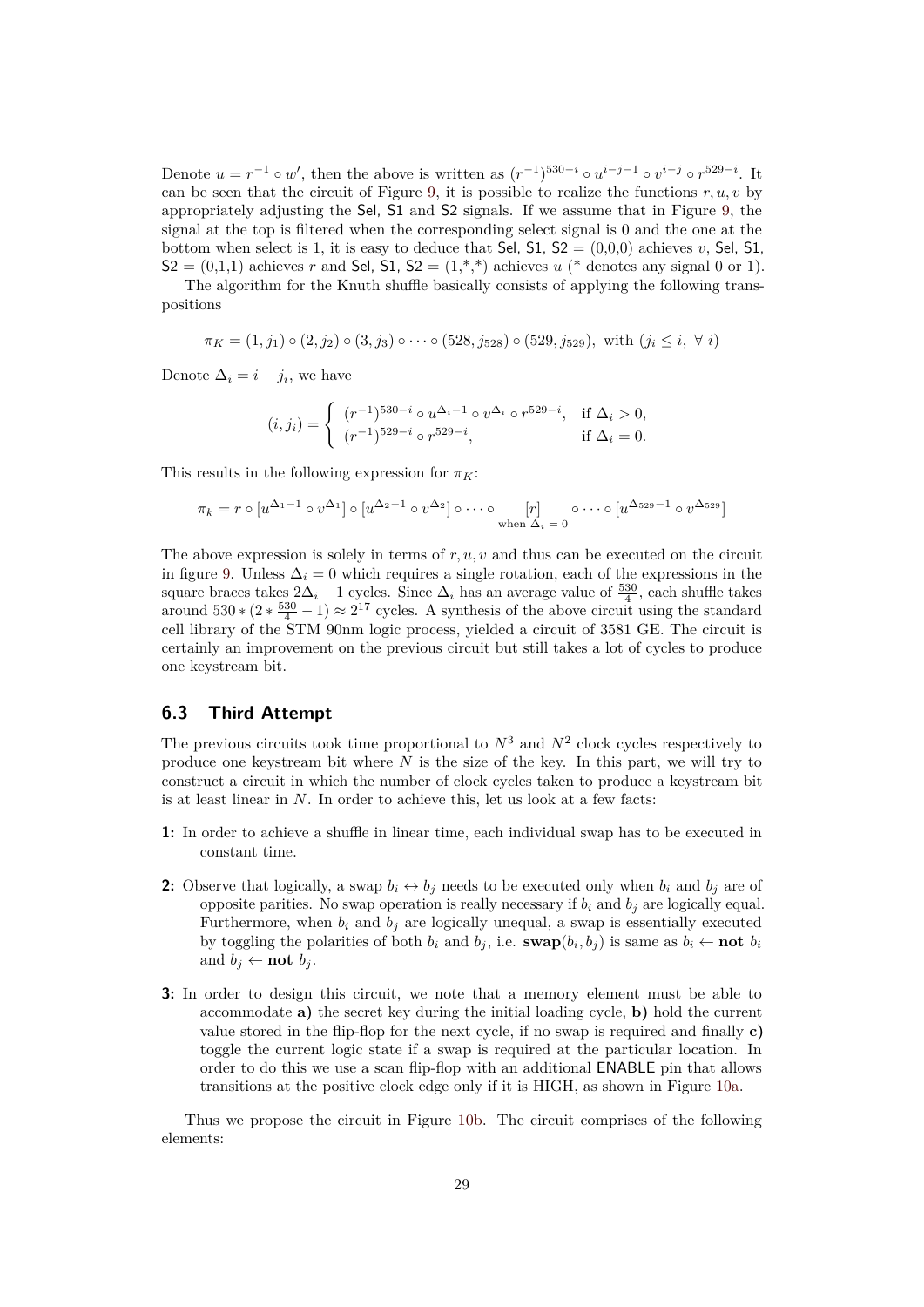<span id="page-29-1"></span>

<span id="page-29-2"></span>Figure 10: 3rd Circuit for FLIP

- **Multiplexer:** We employ two banks of multiplexers to filter out the bits  $b_i$  and  $b_j$  from the current state. We compute  $c = b_i \oplus b_j$  to determine the difference in the logic values of  $b_i$  and  $b_j$ .
- **Decoder:** We employ 2 decoder circuits that convert the 10 bit values *i* and *j* into a corresponding set of 530 bit signals  $e_t$ ,  $d_t$  (for  $t = 0 \rightarrow 529$ ), such that  $e_t = 1$  iff  $t = i$ , and  $d_t = 1$  iff  $t = j$ , and all signals are 0 otherwise. These signals are employed to feed the the **ENABLE** ports of the register bank. We argue that the logic value  $en_t$ driving the  $t - th$  flip-flop is given as  $[(e_t \oplus d_t) \cdot c]$  OR LOAD. The logic behind this is as follows. The signal LOAD is high only in the first cycle when in loads the key on to the register and is low thereafter. Thus  $en_t$  is forced to be high when LOAD is high. In the subsequent cycles  $en_t$  evaluates as  $(e_t \oplus d_t) \cdot c$ . If  $c = 0$ , i.e.  $b_i$  and  $b_j$ are of same parity then  $en_t$  evaluates to 0 which means that the flip-flop holds its previous value as no swap is required. If  $c = 1$ , then  $en_t = e_t \oplus d_t$ . Now  $e_t = d_t = 0$ implies that no swap is scheduled at location *t* in that particular clock cycle and in this event  $en_t$  is 0. Now  $e_t = d_t = 1$  occurs when  $i = j$  in some iteration of the Knuth Shuffle. Here too, no swap operation is required and *en<sup>t</sup>* evaluates to 0. When  $e_t \neq d_t$ ,  $e_n$  evaluates to 1, and it is then that  $b_i$  and  $b_j$  are both toggled to effect a swap.

From the above description of the circuit elements and operational details, it is clear that each swap can be performed in one clock cycle, and so the shuffle takes exactly  $529 + 1 = 530$  (1 extra cycle for key loading) clock cycles to execute a shuffle and hence produce one keystream bit. This circuit when synthesized with standard cell library of the STM 90nm logic process occupies around 8605 GE.

## <span id="page-29-0"></span>**7 Results and Conclusion**

In this paper we looked at a few circuit constructions aimed at achieving minimalism in block cipher and stream cipher circuits. The final results are presented in Table [9.](#page-30-0) More specifically, we tried to answer the question if bit-permutations like the one used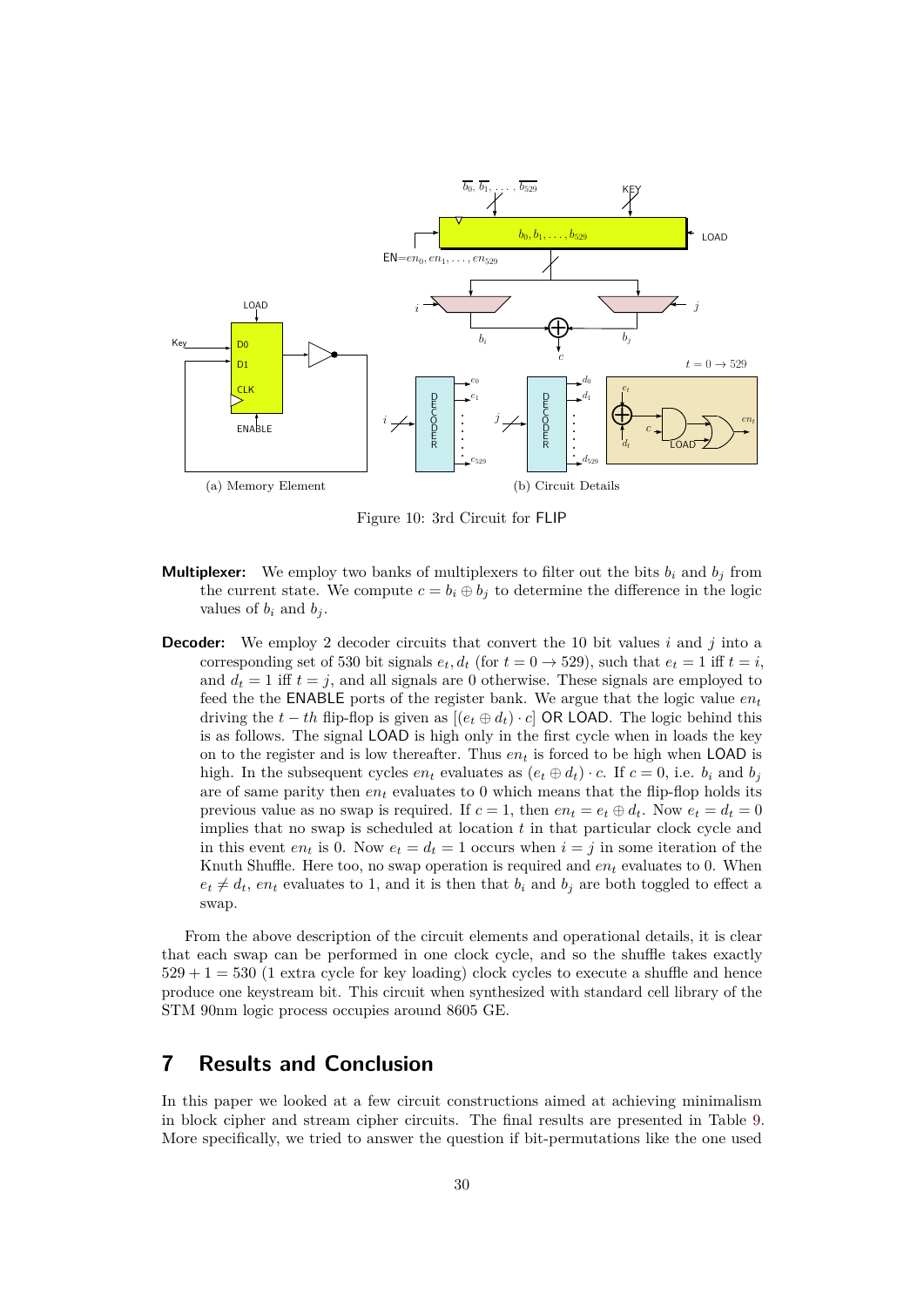<span id="page-30-0"></span>

|                | Design        | Config.      | Area $(GE)$ | Power $(\mu W)$ | Latency                  | Ref        |
|----------------|---------------|--------------|-------------|-----------------|--------------------------|------------|
| $\mathbf{1}$   | PRESENT (E)   | $\mathbf{A}$ | 935         | 40.0            | 1472 per round           | Section 4  |
|                |               | B            | 727         | 35.8            | 1472 per round           | Section 4  |
|                |               |              | $847^2$     | $0.43^{3}$      | 68 per round             | [JMPS17]   |
| $\mathfrak{D}$ | PRESENT (ED)  | $\mathbf{A}$ | 1039        | 41.4            | 1472 per round           | Section 4  |
|                |               | B            | 809         | 37.7            | 1472 per round           | Section 4  |
|                |               |              | 1238        | 56.0            | 17 per round             | [BBR17b]   |
| 3              | $GIFT$ $(E)$  | $\mathbf{A}$ | 1132        | 49.8            | $1728$ per round         | Section 5  |
|                |               | B            | 925         | 45.8            | 1728 per round           | Section 5  |
|                |               |              | 930         | 35.9            | 96 per round             | $[BPP+17]$ |
| $\overline{4}$ | $GIFT$ $(ED)$ | $\mathbf{A}$ | 1290        | 52.6            | $1728$ per round         | Section 5  |
|                |               | B            | 1050        | 44.8            | 1728 per round           | Section 5  |
| $\overline{5}$ | <b>FLIP</b>   | 2nd ckt      | 3581        | 164.9           | $\approx 2^{17}$ per bit | Section 6  |
|                |               | 3rd ckt      | 8605        | 171.9           | $530$ per bit            | Section 6  |

Table 9: Tabulation of Results (Unless other wise stated, power reported at 10 MHz)

in the linear layers of block ciphers PRESENT and GIFT can be executed in a flip-flop array using only two scan flip-flops. While it was already known [\[Con\]](#page-31-6) that the answer to the above question was yes, a straightforward application of the ideas [\[Con\]](#page-31-6) would take a lot of clock cycles, and thus affect the throughput of the resulting circuit drastically. Much of the paper is then dedicated to reducing the number of operations required to execute the bit permutation in this setting. As an outcome, we construct extremely lightweight implementations of the PRESENT and GIFT circuits for both encryption (E) and combined encryption+decryption (ED) functionalities. In configuration B, the circuits of both PRESENT and GIFT are the smallest reported so far for both the (E) and (ED) variants. We extend these ideas to construct a circuit for the stream cipher FLIP. The first circuit we investigate is due to a straightforward application of the results [\[Con\]](#page-31-6), but takes around 2 <sup>25</sup> cycles to produce one keystream bit. This is deemed too impractical to be of any use. The second circuit we construct takes time quadratic in the size of the secret key to produce a keystream bit and occupies only 3581 GE. We then observe that a third circuit that uses slightly different ideas for bit swapping can achieve the FLIP functionality in linear time but occupies around 8605 GE. these are the first reported hardware implementations of FLIP.

### **References**

<span id="page-30-1"></span>[BBR16] Subhadeep Banik, Andrey Bogdanov, and Francesco Regazzoni. Atomic-AES: A Compact Implementation of the AES Encryption/Decryption Core. In *Progress in Cryptology - INDOCRYPT 2016 - 17th International Conference on Cryptology in India, Kolkata, India, December 11-14, 2016, Proceedings*, pages 173–190, 2016.

<span id="page-30-2"></span><sup>2</sup>Synthesized using IBM 130nm CMOS process

<sup>3</sup>Power reported at 100 KHz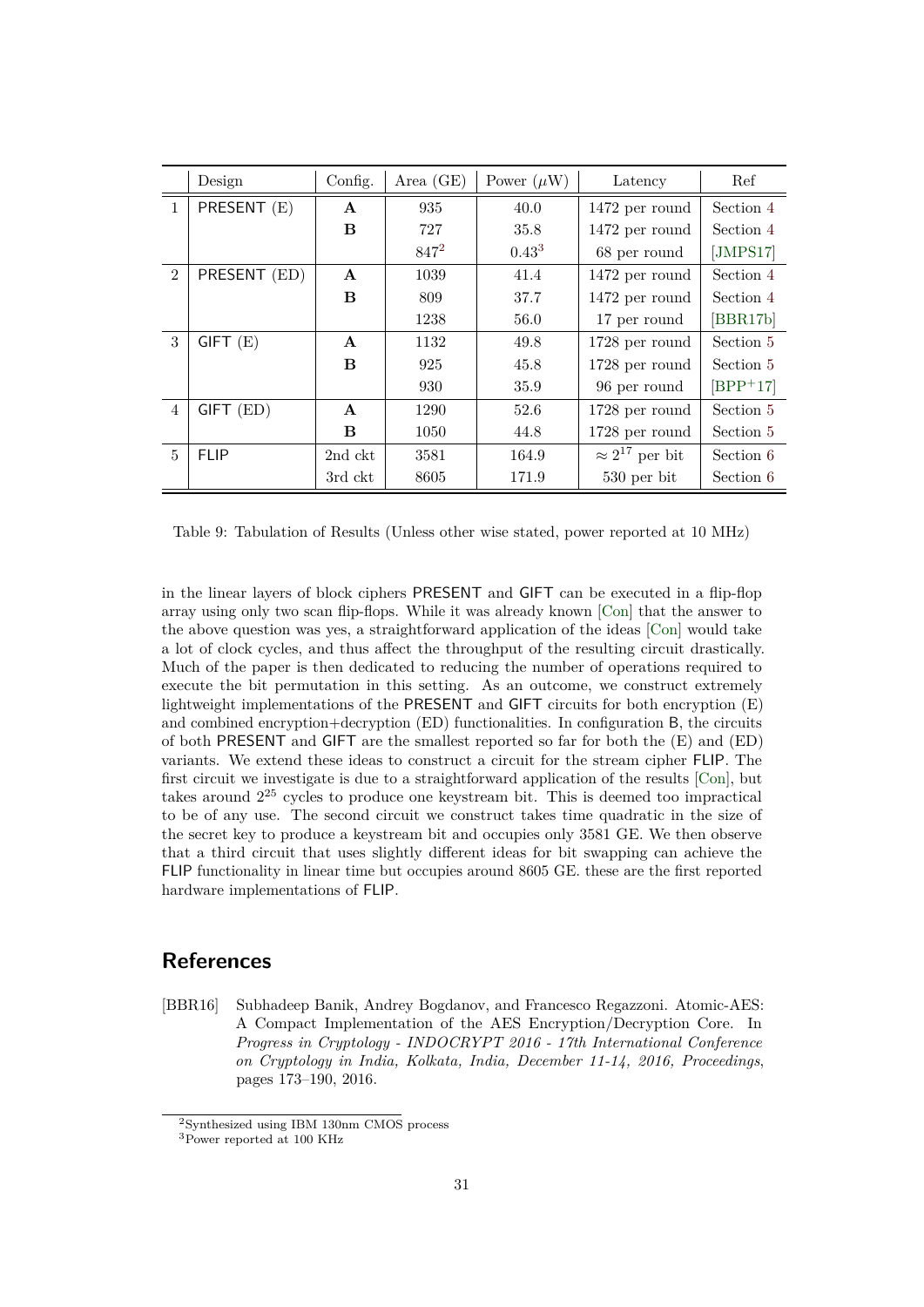- <span id="page-31-9"></span>[BBR17a] Subhadeep Banik, Andrey Bogdanov, and Francesco Regazzoni. Compact circuits for combined AES encryption/decryption. *Journal of Cryptographic Engineering*, pages 1–15, 2017.
- <span id="page-31-10"></span>[BBR17b] Subhadeep Banik, Andrey Bogdanov, and Francesco Regazzoni. Efficient configurations for block ciphers with unified ENC/DEC paths. In *2017 IEEE International Symposium on Hardware Oriented Security and Trust, HOST 2017, McLean, VA, USA, May 1-5, 2017*, pages 41–46, 2017.
- <span id="page-31-5"></span>[BJK<sup>+</sup>16] Christof Beierle, Jérémy Jean, Stefan Kölbl, Gregor Leander, Amir Moradi, Thomas Peyrin, Yu Sasaki, Pascal Sasdrich, and Siang Meng Sim. The SKINNY Family of Block Ciphers and Its Low-Latency Variant MANTIS. In *Advances in Cryptology - CRYPTO 2016 - 36th Annual International Cryptology Conference, Santa Barbara, CA, USA, August 14-18, 2016, Proceedings, Part II*, pages 123–153, 2016.
- <span id="page-31-4"></span>[BKL<sup>+</sup>07] Andrey Bogdanov, Lars R. Knudsen, Gregor Leander, Christof Paar, Axel Poschmann, Matthew J. B. Robshaw, Yannick Seurin, and C. Vikkelsoe. PRESENT: An Ultra-Lightweight Block Cipher. In Pascal Paillier and Ingrid Verbauwhede, editors, *CHES*, volume 4727 of *Lecture Notes in Computer Science*, pages 450–466. Springer, 2007.
- <span id="page-31-7"></span>[BPP<sup>+</sup>17] Subhadeep Banik, Sumit Kumar Pandey, Thomas Peyrin, Yu Sasaki, Siang Meng Sim, and Yosuke Todo. GIFT: A Small Present - Towards Reaching the Limit of Lightweight Encryption. In *Cryptographic Hardware and Embedded Systems - CHES 2017 - 19th International Conference, Taipei, Taiwan, September 25-28, 2017, Proceedings*, pages 321–345, 2017.
- <span id="page-31-1"></span>[BSS<sup>+</sup>] Ray Beaulieu, Douglas Shors, Jason Smith, Treatman-Clark Stefan, Bryan Weeks, and Louis Wingers. Simon and Speck: Block Ciphers for the Internet of Things. Available at [https://csrc.nist.gov/csrc/media/](https://csrc.nist.gov/csrc/media/events/lightweight-cryptography-workshop-2015/documents/papers/session1-shors-paper.pdf) [events/lightweight-cryptography-workshop-2015/documents/papers/](https://csrc.nist.gov/csrc/media/events/lightweight-cryptography-workshop-2015/documents/papers/session1-shors-paper.pdf) [session1-shors-paper.pdf](https://csrc.nist.gov/csrc/media/events/lightweight-cryptography-workshop-2015/documents/papers/session1-shors-paper.pdf).
- <span id="page-31-0"></span>[CDK09] Christophe De Cannière, Orr Dunkelman, and Miroslav Knezevic. KATAN and KTANTAN - A Family of Small and Efficient Hardware-Oriented Block Ciphers. In *Cryptographic Hardware and Embedded Systems - CHES 2009, 11th International Workshop, Lausanne, Switzerland, September 6-9, 2009, Proceedings*, pages 272–288, 2009.
- <span id="page-31-6"></span>[Con] Keith Conrad. Generating Sets. Available at [http://www.math.uconn.edu/](http://www.math.uconn.edu/~kconrad/blurbs/grouptheory/genset.pdf) [~kconrad/blurbs/grouptheory/genset.pdf](http://www.math.uconn.edu/~kconrad/blurbs/grouptheory/genset.pdf).
- <span id="page-31-3"></span>[DR02] Joan Daemen and Vincent Rijmen. *The Design of Rijndael: AES - The Advanced Encryption Standard*. Springer Verlag, Berlin, Heidelberg, New York, 2002.
- <span id="page-31-2"></span>[JMPS17] Jérémy Jean, Amir Moradi, Thomas Peyrin, and Pascal Sasdrich. Bit-Sliding: A Generic Technique for Bit-Serial Implementations of SPN-based Primitives - Applications to AES, PRESENT and SKINNY. In *Cryptographic Hardware and Embedded Systems - CHES 2017 - 19th International Conference, Taipei, Taiwan, September 25-28, 2017, Proceedings*, pages 687–707, 2017.
- <span id="page-31-8"></span>[MJSC16] Pierrick Méaux, Anthony Journault, François-Xavier Standaert, and Claude Carlet. Towards Stream Ciphers for Efficient FHE with Low-Noise Ciphertexts. In *Advances in Cryptology - EUROCRYPT 2016 - 35th Annual International*